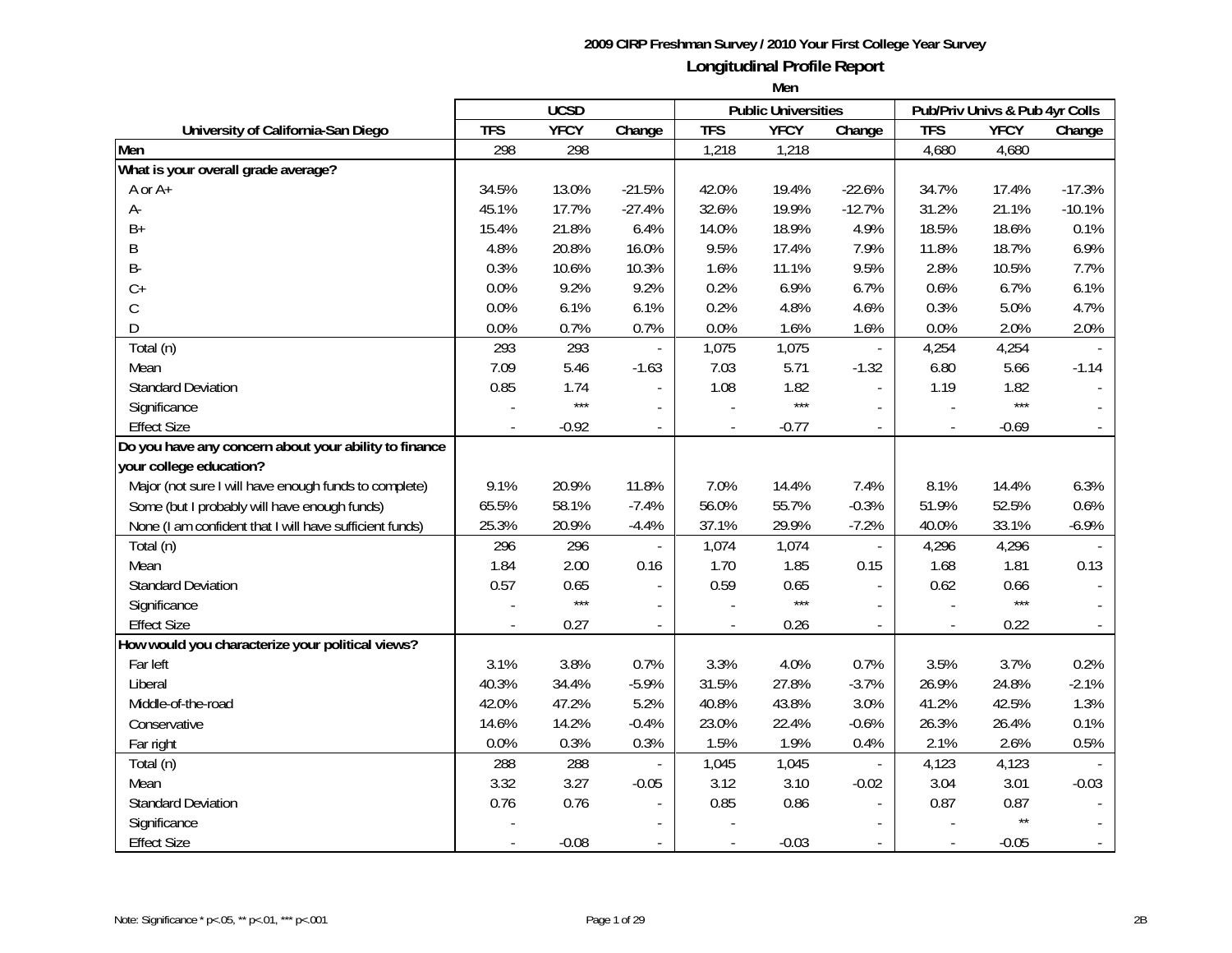|                                                  |            | <b>UCSD</b> |                          |                          | <b>Public Universities</b> |                          |               | Pub/Priv Univs & Pub 4yr Colls |                |
|--------------------------------------------------|------------|-------------|--------------------------|--------------------------|----------------------------|--------------------------|---------------|--------------------------------|----------------|
| University of California-San Diego               | <b>TFS</b> | <b>YFCY</b> | Change                   | <b>TFS</b>               | <b>YFCY</b>                | Change                   | <b>TFS</b>    | <b>YFCY</b>                    | Change         |
| Rate yourself on each of the following traits as |            |             |                          |                          |                            |                          |               |                                |                |
| compared with the average person of your age.    |            |             |                          |                          |                            |                          |               |                                |                |
|                                                  |            |             |                          |                          |                            |                          |               |                                |                |
| Academic ability                                 |            |             |                          |                          |                            |                          |               |                                |                |
| Highest 10%                                      | 36.0%      | 22.6%       | $-13.4%$                 | 41.8%                    | 32.1%                      | $-9.7%$                  | 37.3%         | 30.4%                          | $-6.9%$        |
| Above average                                    | 53.4%      | 48.6%       | $-4.8%$                  | 47.7%                    | 46.7%                      | $-1.0%$                  | 47.9%         | 47.0%                          | $-0.9%$        |
| Average                                          | 10.6%      | 24.7%       | 14.1%                    | 10.3%                    | 18.7%                      | 8.4%                     | 14.4%         | 20.7%                          | 6.3%           |
| Below average                                    | 0.0%       | 3.8%        | 3.8%                     | 0.3%                     | 2.4%                       | 2.1%                     | 0.4%          | 1.7%                           | 1.3%           |
| Lowest 10%                                       | 0.0%       | 0.3%        | 0.3%                     | 0.0%                     | 0.1%                       | 0.1%                     | 0.0%          | 0.1%                           | 0.1%           |
| Total (n)                                        | 292        | 292         |                          | 1,070                    | 1,070                      |                          | 4,301         | 4,301                          |                |
| Mean                                             | 4.25       | 3.89        | $-0.36$                  | 4.31                     | 4.08                       | $-0.23$                  | 4.22          | 4.06                           | $-0.16$        |
| <b>Standard Deviation</b>                        | 0.63       | 0.80        |                          | 0.66                     | 0.78                       |                          | 0.70          | 0.77                           |                |
| Significance                                     |            | $***$       |                          |                          | $***$                      |                          |               | $***$                          |                |
| <b>Effect Size</b>                               |            | $-0.46$     |                          |                          | $-0.32$                    | $\overline{\phantom{a}}$ |               | $-0.24$                        |                |
| Artistic ability                                 |            |             |                          |                          |                            |                          |               |                                |                |
| Highest 10%                                      | 6.5%       | 5.1%        | $-1.4%$                  | 6.0%                     | 6.4%                       | 0.4%                     | 6.2%          | 7.8%                           | 1.6%           |
| Above average                                    | 16.1%      | 22.9%       | 6.8%                     | 19.6%                    | 21.7%                      | 2.1%                     | 20.0%         | 22.4%                          | 2.4%           |
| Average                                          | 34.2%      | 32.9%       | $-1.3%$                  | 31.7%                    | 33.7%                      | 2.0%                     | 29.9%         | 33.8%                          | 3.9%           |
| Below average                                    | 30.8%      | 31.5%       | 0.7%                     | 31.6%                    | 31.1%                      | $-0.5%$                  | 31.3%         | 28.3%                          | $-3.0%$        |
| Lowest 10%                                       | 12.3%      | 7.5%        | $-4.8%$                  | 11.1%                    | 7.1%                       | $-4.0%$                  | 12.6%         | 7.7%                           | $-4.9%$        |
| Total (n)                                        | 292        | 292         | $\overline{\phantom{a}}$ | 1,066                    | 1,066                      | $\overline{\phantom{a}}$ | 4,294         | 4,294                          |                |
| Mean                                             | 2.74       | 2.87        | 0.13                     | 2.78                     | 2.89                       | 0.11                     | 2.76          | 2.94                           | 0.18           |
| <b>Standard Deviation</b>                        | 1.08       | 1.02        | $\frac{1}{2}$            | 1.07                     | 1.03                       | $\blacksquare$           | 1.10          | 1.06                           |                |
| Significance                                     |            | $\star$     | $\overline{\phantom{a}}$ |                          | $***$                      |                          |               | $***$                          |                |
| <b>Effect Size</b>                               |            | 0.15        | $\overline{\phantom{a}}$ | $\overline{\phantom{a}}$ | 0.13                       | $\overline{\phantom{a}}$ | $\centerdot$  | 0.21                           |                |
| <b>Computer skills</b>                           |            |             |                          |                          |                            |                          |               |                                |                |
| Highest 10%                                      | 17.2%      | 15.5%       | $-1.7%$                  | 14.0%                    | 14.3%                      | 0.3%                     | 11.1%         | 13.5%                          | 2.4%           |
| Above average                                    | 40.2%      | 41.2%       | 1.0%                     | 42.8%                    | 43.6%                      | 0.8%                     | 41.0%         | 41.6%                          | 0.6%           |
| Average                                          | 34.7%      | 34.4%       | $-0.3%$                  | 37.4%                    | 35.5%                      | $-1.9%$                  | 41.0%         | 38.8%                          | $-2.2%$        |
| Below average                                    | 6.9%       | 7.2%        | 0.3%                     | 5.1%                     | 5.8%                       | 0.7%                     | 6.1%          | 5.4%                           | $-0.7%$        |
| Lowest 10%                                       | 1.0%       | 1.7%        | 0.7%                     | 0.7%                     | 0.7%                       | 0.0%                     | 0.9%          | 0.7%                           | $-0.2%$        |
| Total (n)                                        | 291        | 291         | $\overline{a}$           | 1,068                    | 1,068                      | $\blacksquare$           | 4,303         | 4,303                          |                |
| Mean                                             | 3.66       | 3.62        | $-0.04$                  | 3.64                     | 3.65                       | 0.01                     | 3.55          | 3.62                           | 0.07           |
| <b>Standard Deviation</b>                        | 0.88       | 0.89        |                          | 0.81                     | 0.82                       |                          | 0.80          | 0.81                           |                |
| Significance                                     |            |             |                          |                          |                            |                          |               | $***$                          |                |
| <b>Effect Size</b>                               |            | $-0.05$     | $\overline{\phantom{a}}$ | $\blacksquare$           | 0.01                       |                          | $\frac{1}{2}$ | 0.10                           | $\blacksquare$ |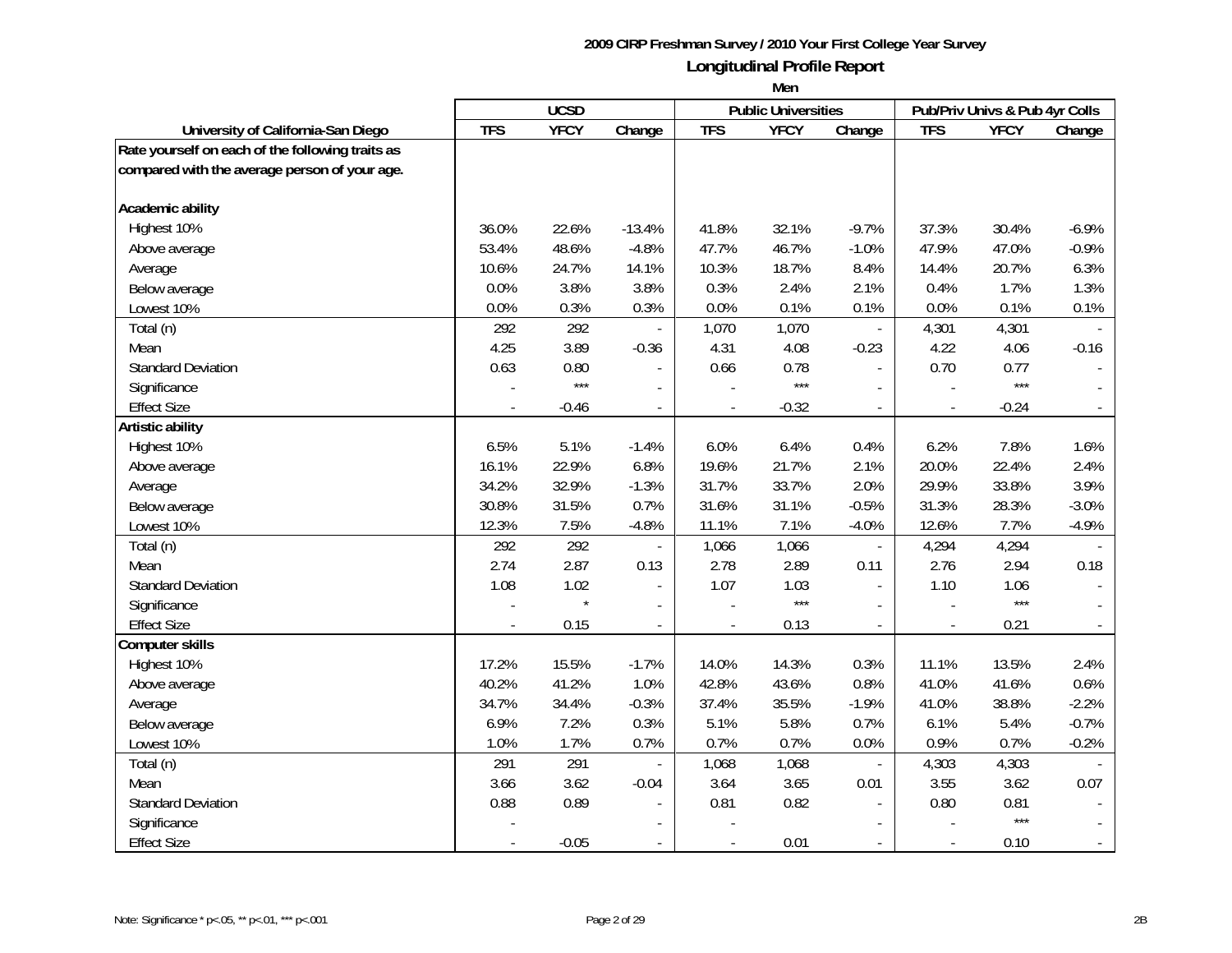|                                                  | <b>UCSD</b> |             |                          | <b>Public Universities</b> |              | Pub/Priv Univs & Pub 4yr Colls |                |             |                |
|--------------------------------------------------|-------------|-------------|--------------------------|----------------------------|--------------|--------------------------------|----------------|-------------|----------------|
| University of California-San Diego               | <b>TFS</b>  | <b>YFCY</b> | Change                   | <b>TFS</b>                 | <b>YFCY</b>  | Change                         | <b>TFS</b>     | <b>YFCY</b> | Change         |
| Rate yourself on each of the following traits as |             |             |                          |                            |              |                                |                |             |                |
| compared with the average person of your age.    |             |             |                          |                            |              |                                |                |             |                |
|                                                  |             |             |                          |                            |              |                                |                |             |                |
| Cooperativeness                                  |             |             |                          |                            |              |                                |                |             |                |
| Highest 10%                                      | 26.1%       | 22.7%       | $-3.4%$                  | 26.9%                      | 25.7%        | $-1.2%$                        | 26.0%          | 25.7%       | $-0.3%$        |
| Above average                                    | 46.4%       | 49.8%       | 3.4%                     | 47.5%                      | 49.4%        | 1.9%                           | 49.9%          | 48.7%       | $-1.2%$        |
| Average                                          | 23.0%       | 24.4%       | 1.4%                     | 23.1%                      | 22.4%        | $-0.7%$                        | 21.7%          | 23.3%       | 1.6%           |
| Below average                                    | 3.1%        | 2.4%        | $-0.7%$                  | 2.2%                       | 2.2%         | 0.0%                           | 2.2%           | 2.1%        | $-0.1%$        |
| Lowest 10%                                       | 1.4%        | 0.7%        | $-0.7%$                  | 0.4%                       | 0.3%         | $-0.1%$                        | 0.3%           | 0.2%        | $-0.1%$        |
| Total (n)                                        | 291         | 291         |                          | 1,068                      | 1,068        |                                | 4,300          | 4,300       |                |
| Mean                                             | 3.93        | 3.91        | $-0.02$                  | 3.98                       | 3.98         | 0.00                           | 3.99           | 3.98        | $-0.01$        |
| <b>Standard Deviation</b>                        | 0.86        | 0.79        |                          | 0.79                       | 0.77         |                                | 0.77           | 0.77        |                |
| Significance                                     |             |             |                          |                            |              |                                |                |             |                |
| <b>Effect Size</b>                               |             | $-0.02$     |                          |                            | 0.00         |                                |                | $-0.01$     |                |
| Creativity                                       |             |             |                          |                            |              |                                |                |             |                |
| Highest 10%                                      | 11.7%       | 12.0%       | 0.3%                     | 14.2%                      | 15.4%        | 1.2%                           | 15.4%          | 16.5%       | 1.1%           |
| Above average                                    | 34.4%       | 37.5%       | 3.1%                     | 38.1%                      | 39.8%        | 1.7%                           | 38.2%          | 40.5%       | 2.3%           |
| Average                                          | 39.5%       | 34.7%       | $-4.8%$                  | 36.0%                      | 34.9%        | $-1.1%$                        | 35.8%          | 33.9%       | $-1.9%$        |
| Below average                                    | 11.7%       | 14.8%       | 3.1%                     | 10.5%                      | 9.4%         | $-1.1%$                        | 9.4%           | 8.4%        | $-1.0%$        |
| Lowest 10%                                       | 2.7%        | 1.0%        | $-1.7%$                  | 1.2%                       | 0.6%         | $-0.6%$                        | 1.0%           | 0.8%        | $-0.2%$        |
| Total (n)                                        | 291         | 291         | $\overline{\phantom{a}}$ | 1,069                      | 1,069        | $\overline{\phantom{a}}$       | 4,307          | 4,307       |                |
| Mean                                             | 3.41        | 3.45        | 0.04                     | 3.54                       | 3.60         | 0.06                           | 3.58           | 3.64        | 0.06           |
| <b>Standard Deviation</b>                        | 0.94        | 0.92        | $\blacksquare$           | 0.90                       | 0.88         | $\overline{\phantom{a}}$       | 0.90           | 0.88        |                |
| Significance                                     |             |             | $\overline{a}$           |                            | $\star\star$ |                                |                | $***$       |                |
| <b>Effect Size</b>                               |             | 0.05        | $\blacksquare$           |                            | 0.07         | $\overline{a}$                 |                | 0.08        |                |
| Drive to achieve                                 |             |             |                          |                            |              |                                |                |             |                |
| Highest 10%                                      | 37.0%       | 25.3%       | $-11.7%$                 | 36.4%                      | 30.5%        | $-5.9%$                        | 37.4%          | 33.0%       | $-4.4%$        |
| Above average                                    | 38.4%       | 42.1%       | 3.7%                     | 42.2%                      | 43.4%        | 1.2%                           | 40.2%          | 40.6%       | 0.4%           |
| Average                                          | 20.5%       | 25.0%       | 4.5%                     | 17.8%                      | 19.7%        | 1.9%                           | 19.4%          | 21.5%       | 2.1%           |
| Below average                                    | 3.8%        | 6.8%        | 3.0%                     | 3.6%                       | 5.7%         | 2.1%                           | 2.8%           | 4.3%        | 1.5%           |
| Lowest 10%                                       | 0.3%        | 0.7%        | 0.4%                     | 0.1%                       | 0.7%         | 0.6%                           | 0.2%           | 0.6%        | 0.4%           |
| Total (n)                                        | 292         | 292         |                          | 1,070                      | 1,070        | $\overline{\phantom{a}}$       | 4,301          | 4,301       |                |
| Mean                                             | 4.08        | 3.85        | $-0.23$                  | 4.11                       | 3.97         | $-0.14$                        | 4.12           | 4.01        | $-0.11$        |
| <b>Standard Deviation</b>                        | 0.87        | 0.90        |                          | 0.82                       | 0.89         |                                | 0.83           | 0.88        |                |
| Significance                                     |             | $***$       |                          |                            | $***$        |                                |                | $***$       |                |
| <b>Effect Size</b>                               |             | $-0.25$     | $\blacksquare$           |                            | $-0.17$      | $\overline{a}$                 | $\overline{a}$ | $-0.13$     | $\blacksquare$ |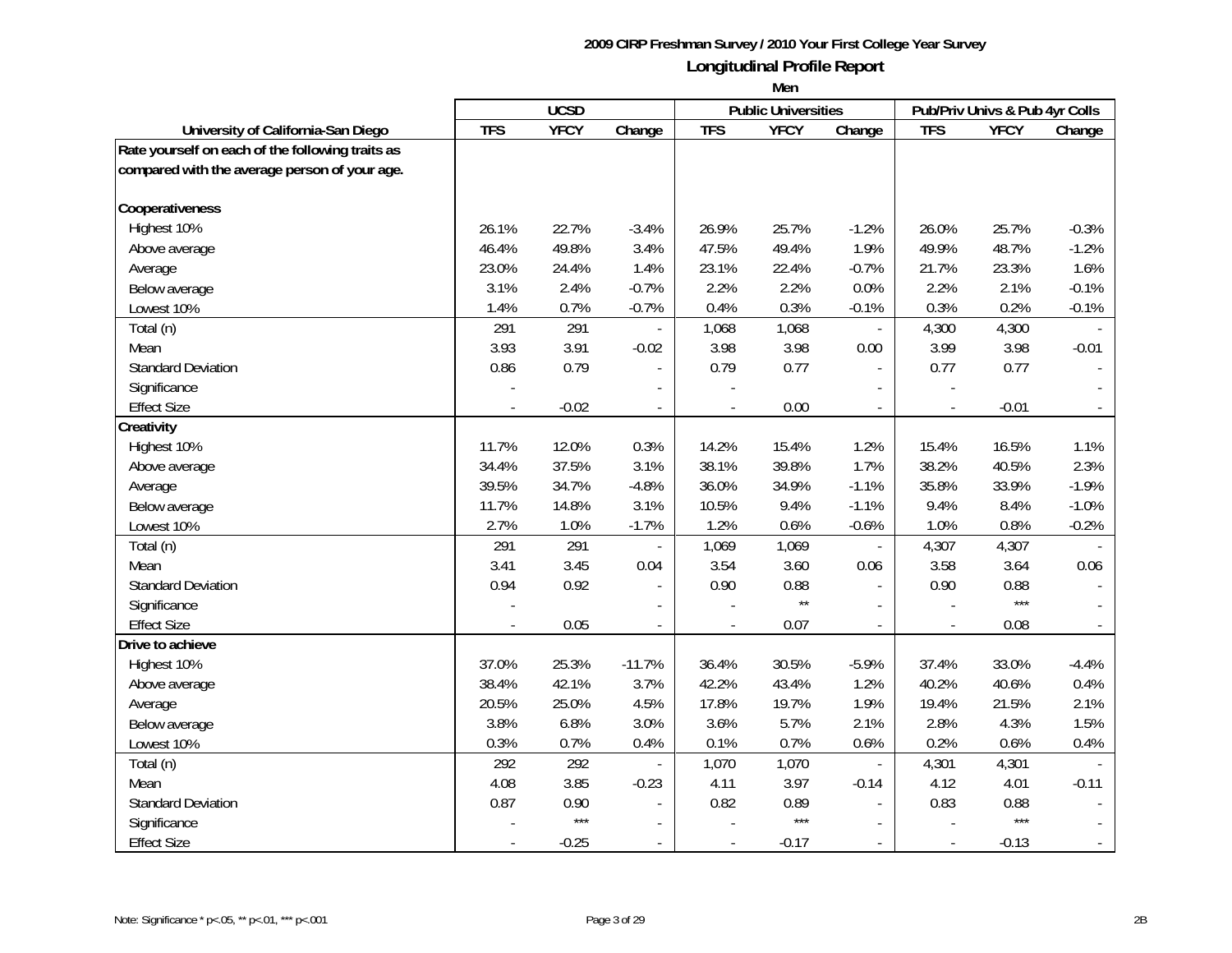|                                                  | <b>UCSD</b> |              |                          |                          | <b>Public Universities</b> |                          | Pub/Priv Univs & Pub 4yr Colls |             |                |
|--------------------------------------------------|-------------|--------------|--------------------------|--------------------------|----------------------------|--------------------------|--------------------------------|-------------|----------------|
| University of California-San Diego               | <b>TFS</b>  | <b>YFCY</b>  | Change                   | <b>TFS</b>               | <b>YFCY</b>                | Change                   | <b>TFS</b>                     | <b>YFCY</b> | Change         |
| Rate yourself on each of the following traits as |             |              |                          |                          |                            |                          |                                |             |                |
| compared with the average person of your age.    |             |              |                          |                          |                            |                          |                                |             |                |
|                                                  |             |              |                          |                          |                            |                          |                                |             |                |
| <b>Emotional health</b>                          |             |              |                          |                          |                            |                          |                                |             |                |
| Highest 10%                                      | 24.0%       | 19.5%        | $-4.5%$                  | 25.4%                    | 23.0%                      | $-2.4%$                  | 27.3%                          | 24.0%       | $-3.3%$        |
| Above average                                    | 37.7%       | 34.6%        | $-3.1%$                  | 37.7%                    | 34.1%                      | $-3.6%$                  | 37.7%                          | 34.9%       | $-2.8%$        |
| Average                                          | 28.4%       | 32.5%        | 4.1%                     | 29.4%                    | 30.3%                      | 0.9%                     | 28.6%                          | 31.5%       | 2.9%           |
| Below average                                    | 8.6%        | 10.6%        | 2.0%                     | 6.5%                     | 10.7%                      | 4.2%                     | 5.8%                           | 8.1%        | 2.3%           |
| Lowest 10%                                       | 1.4%        | 2.7%         | 1.3%                     | 0.9%                     | 1.9%                       | 1.0%                     | 0.7%                           | 1.5%        | 0.8%           |
| Total (n)                                        | 292         | 292          |                          | 1,071                    | 1,071                      | $\overline{\phantom{a}}$ | 4,303                          | 4,303       |                |
| Mean                                             | 3.74        | 3.58         | $-0.16$                  | 3.80                     | 3.66                       | $-0.14$                  | 3.85                           | 3.72        | $-0.13$        |
| <b>Standard Deviation</b>                        | 0.96        | 1.01         |                          | 0.92                     | 1.01                       | $\overline{a}$           | 0.91                           | 0.97        |                |
| Significance                                     |             | $\star\star$ |                          |                          | $***$                      |                          |                                | $***$       |                |
| <b>Effect Size</b>                               |             | $-0.16$      | $\overline{\phantom{a}}$ |                          | $-0.15$                    |                          |                                | $-0.14$     |                |
| Leadership ability                               |             |              |                          |                          |                            |                          |                                |             |                |
| Highest 10%                                      | 18.5%       | 16.4%        | $-2.1%$                  | 24.6%                    | 23.0%                      | $-1.6%$                  | 27.0%                          | 25.5%       | $-1.5%$        |
| Above average                                    | 37.3%       | 39.4%        | 2.1%                     | 40.4%                    | 40.0%                      | $-0.4%$                  | 39.9%                          | 40.9%       | 1.0%           |
| Average                                          | 31.8%       | 31.2%        | $-0.6%$                  | 26.5%                    | 29.6%                      | 3.1%                     | 25.9%                          | 27.4%       | 1.5%           |
| Below average                                    | 10.6%       | 10.6%        | 0.0%                     | 7.6%                     | 6.4%                       | $-1.2%$                  | 6.6%                           | 5.5%        | $-1.1%$        |
| Lowest 10%                                       | 1.7%        | 2.4%         | 0.7%                     | 0.9%                     | 1.0%                       | 0.1%                     | 0.6%                           | 0.7%        | 0.1%           |
| Total (n)                                        | 292         | 292          | $\overline{\phantom{a}}$ | 1,069                    | 1,069                      | $\overline{\phantom{a}}$ | 4,305                          | 4,305       |                |
| Mean                                             | 3.60        | 3.57         | $-0.03$                  | 3.80                     | 3.78                       | $-0.02$                  | 3.86                           | 3.85        | $-0.01$        |
| <b>Standard Deviation</b>                        | 0.96        | 0.97         | $\overline{a}$           | 0.93                     | 0.91                       | $\blacksquare$           | 0.91                           | 0.89        |                |
| Significance                                     |             |              | $\overline{a}$           |                          |                            |                          |                                |             |                |
| <b>Effect Size</b>                               |             | $-0.04$      | $\overline{\phantom{a}}$ | $\blacksquare$           | $-0.03$                    | $\overline{a}$           |                                | $-0.01$     |                |
| Mathematical ability                             |             |              |                          |                          |                            |                          |                                |             |                |
| Highest 10%                                      | 28.8%       | 19.2%        | $-9.6%$                  | 31.4%                    | 23.7%                      | $-7.7%$                  | 27.4%                          | 23.2%       | $-4.2%$        |
| Above average                                    | 47.9%       | 47.3%        | $-0.6%$                  | 42.4%                    | 42.5%                      | 0.1%                     | 38.4%                          | 38.4%       | 0.0%           |
| Average                                          | 19.5%       | 26.0%        | 6.5%                     | 20.4%                    | 25.0%                      | 4.6%                     | 25.3%                          | 28.0%       | 2.7%           |
| Below average                                    | 3.4%        | 5.8%         | 2.4%                     | 5.5%                     | 8.0%                       | 2.5%                     | 7.7%                           | 9.1%        | 1.4%           |
| Lowest 10%                                       | 0.3%        | 1.7%         | 1.4%                     | 0.4%                     | 0.7%                       | 0.3%                     | 1.2%                           | 1.4%        | 0.2%           |
| Total (n)                                        | 292         | 292          |                          | 1,071                    | 1,071                      | $\blacksquare$           | 4,293                          | 4,293       |                |
| Mean                                             | 4.01        | 3.76         | $-0.25$                  | 3.99                     | 3.80                       | $-0.19$                  | 3.83                           | 3.73        | $-0.10$        |
| <b>Standard Deviation</b>                        | 0.81        | 0.89         |                          | 0.88                     | 0.92                       |                          | 0.96                           | 0.96        |                |
| Significance                                     |             | $***$        |                          |                          | $***$                      |                          |                                | $***$       |                |
| <b>Effect Size</b>                               |             | $-0.31$      | $\blacksquare$           | $\overline{\phantom{a}}$ | $-0.26$                    | $\overline{\phantom{a}}$ | $\frac{1}{2}$                  | $-0.13$     | $\blacksquare$ |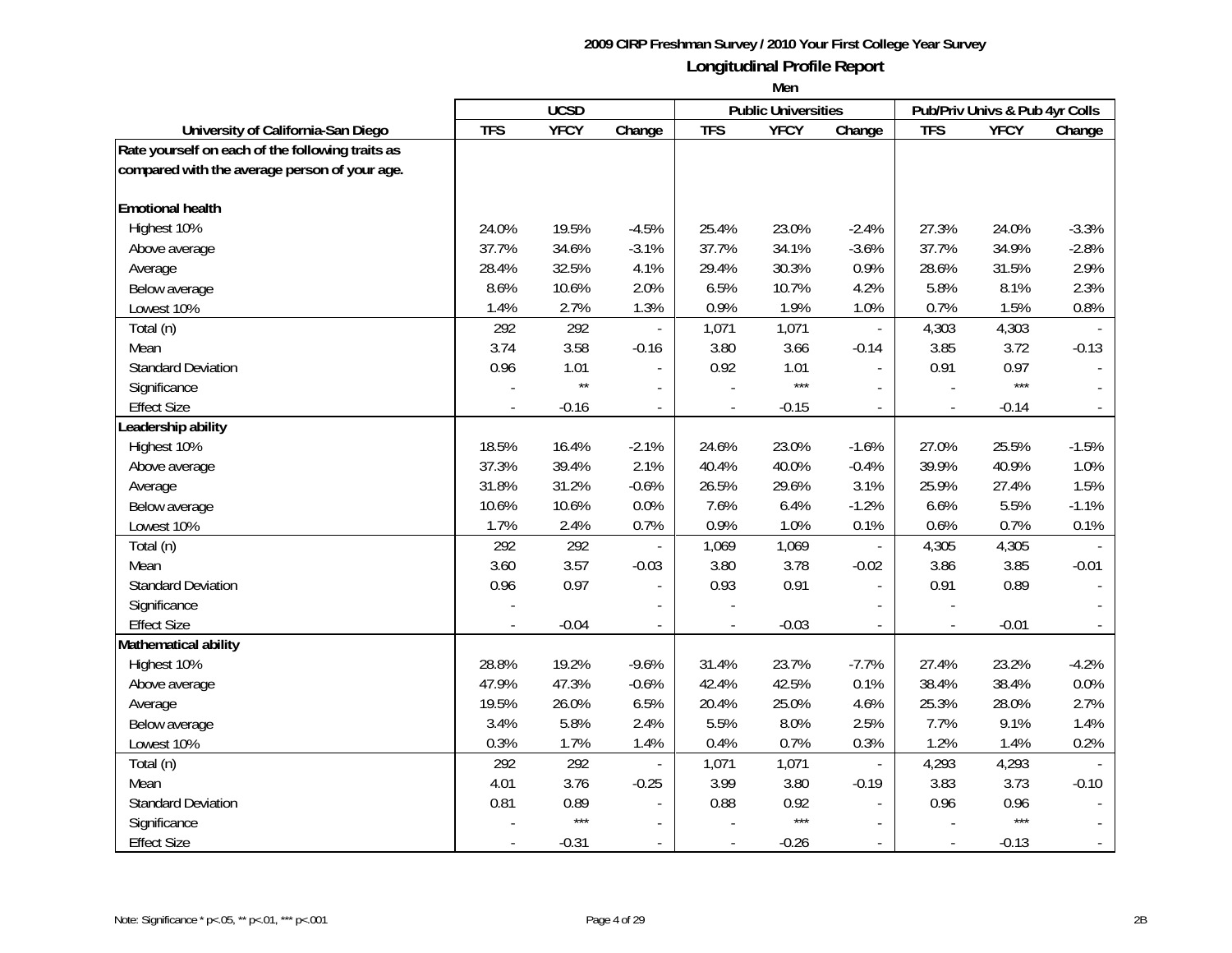|                                                  |            | <b>UCSD</b> |                          |                          | <b>Public Universities</b> |                          |                | Pub/Priv Univs & Pub 4yr Colls |                |
|--------------------------------------------------|------------|-------------|--------------------------|--------------------------|----------------------------|--------------------------|----------------|--------------------------------|----------------|
| University of California-San Diego               | <b>TFS</b> | <b>YFCY</b> | Change                   | <b>TFS</b>               | <b>YFCY</b>                | Change                   | <b>TFS</b>     | <b>YFCY</b>                    | Change         |
| Rate yourself on each of the following traits as |            |             |                          |                          |                            |                          |                |                                |                |
| compared with the average person of your age.    |            |             |                          |                          |                            |                          |                |                                |                |
|                                                  |            |             |                          |                          |                            |                          |                |                                |                |
| Physical health                                  |            |             |                          |                          |                            |                          |                |                                |                |
| Highest 10%                                      | 20.3%      | 19.6%       | $-0.7%$                  | 21.2%                    | 19.0%                      | $-2.2%$                  | 25.0%          | 21.7%                          | $-3.3%$        |
| Above average                                    | 36.8%      | 37.1%       | 0.3%                     | 38.9%                    | 38.8%                      | $-0.1%$                  | 39.6%          | 38.9%                          | $-0.7%$        |
| Average                                          | 31.3%      | 32.6%       | 1.3%                     | 31.6%                    | 31.5%                      | $-0.1%$                  | 28.3%          | 30.3%                          | 2.0%           |
| Below average                                    | 10.3%      | 9.6%        | $-0.7%$                  | 7.6%                     | 9.8%                       | 2.2%                     | 6.7%           | 8.4%                           | 1.7%           |
| Lowest 10%                                       | 1.4%       | 1.0%        | $-0.4%$                  | 0.7%                     | 0.8%                       | 0.1%                     | 0.4%           | 0.7%                           | 0.3%           |
| Total (n)                                        | 291        | 291         |                          | 1,072                    | 1,072                      |                          | 4,292          | 4,292                          |                |
| Mean                                             | 3.64       | 3.65        | 0.01                     | 3.72                     | 3.65                       | $-0.07$                  | 3.82           | 3.73                           | $-0.09$        |
| <b>Standard Deviation</b>                        | 0.96       | 0.94        |                          | 0.90                     | 0.92                       |                          | 0.90           | 0.92                           |                |
| Significance                                     |            |             |                          |                          | $\star\star$               |                          |                | $***$                          |                |
| <b>Effect Size</b>                               |            | 0.01        |                          |                          | $-0.08$                    |                          |                | $-0.11$                        |                |
| Public speaking ability                          |            |             |                          |                          |                            |                          |                |                                |                |
| Highest 10%                                      | 10.0%      | 11.7%       | 1.7%                     | 12.9%                    | 13.5%                      | 0.6%                     | 16.5%          | 16.4%                          | $-0.1%$        |
| Above average                                    | 26.9%      | 27.6%       | 0.7%                     | 30.2%                    | 33.3%                      | 3.1%                     | 29.8%          | 33.0%                          | 3.2%           |
| Average                                          | 38.6%      | 39.0%       | 0.4%                     | 34.5%                    | 35.0%                      | 0.5%                     | 33.9%          | 35.2%                          | 1.3%           |
| Below average                                    | 21.0%      | 18.6%       | $-2.4%$                  | 19.1%                    | 15.8%                      | $-3.3%$                  | 16.8%          | 13.4%                          | $-3.4%$        |
| Lowest 10%                                       | 3.4%       | 3.1%        | $-0.3%$                  | 3.3%                     | 2.3%                       | $-1.0%$                  | 3.1%           | 2.0%                           | $-1.1%$        |
| Total (n)                                        | 290        | 290         | $\overline{\phantom{a}}$ | 1,068                    | 1,068                      | $\overline{\phantom{a}}$ | 4,296          | 4,296                          |                |
| Mean                                             | 3.19       | 3.26        | 0.07                     | 3.30                     | 3.40                       | 0.10                     | 3.40           | 3.48                           | 0.08           |
| <b>Standard Deviation</b>                        | 0.99       | 0.99        | $\blacksquare$           | 1.02                     | 0.98                       | $\blacksquare$           | 1.04           | 0.98                           |                |
| Significance                                     |            |             | $\overline{a}$           |                          | $***$                      |                          |                | ***                            |                |
| <b>Effect Size</b>                               |            | 0.08        | $\overline{\phantom{a}}$ | $\overline{a}$           | 0.12                       | $\overline{\phantom{a}}$ |                | 0.10                           |                |
| Self-confidence (intellectual)                   |            |             |                          |                          |                            |                          |                |                                |                |
| Highest 10%                                      | 24.1%      | 20.6%       | $-3.5%$                  | 30.0%                    | 25.4%                      | $-4.6%$                  | 29.1%          | 26.3%                          | $-2.8%$        |
| Above average                                    | 43.0%      | 39.5%       | $-3.5%$                  | 45.0%                    | 44.8%                      | $-0.2%$                  | 44.9%          | 45.6%                          | 0.7%           |
| Average                                          | 26.8%      | 30.9%       | 4.1%                     | 21.3%                    | 25.1%                      | 3.8%                     | 22.8%          | 24.0%                          | 1.2%           |
| Below average                                    | 5.2%       | 7.9%        | 2.7%                     | 3.3%                     | 4.1%                       | 0.8%                     | 3.0%           | 3.4%                           | 0.4%           |
| Lowest 10%                                       | 1.0%       | 1.0%        | 0.0%                     | 0.4%                     | 0.7%                       | 0.3%                     | 0.2%           | 0.6%                           | 0.4%           |
| Total (n)                                        | 291        | 291         |                          | 1,069                    | 1,069                      | $\blacksquare$           | 4,289          | 4,289                          |                |
| Mean                                             | 3.84       | 3.71        | $-0.13$                  | 4.01                     | 3.90                       | $-0.11$                  | 4.00           | 3.94                           | $-0.06$        |
| <b>Standard Deviation</b>                        | 0.89       | 0.92        |                          | 0.82                     | 0.85                       |                          | 0.81           | 0.83                           |                |
| Significance                                     |            | $\star$     |                          |                          | $***$                      |                          |                | $***$                          |                |
| <b>Effect Size</b>                               |            | $-0.13$     | $\blacksquare$           | $\overline{\phantom{a}}$ | $-0.13$                    | $\overline{\phantom{a}}$ | $\overline{a}$ | $-0.07$                        | $\blacksquare$ |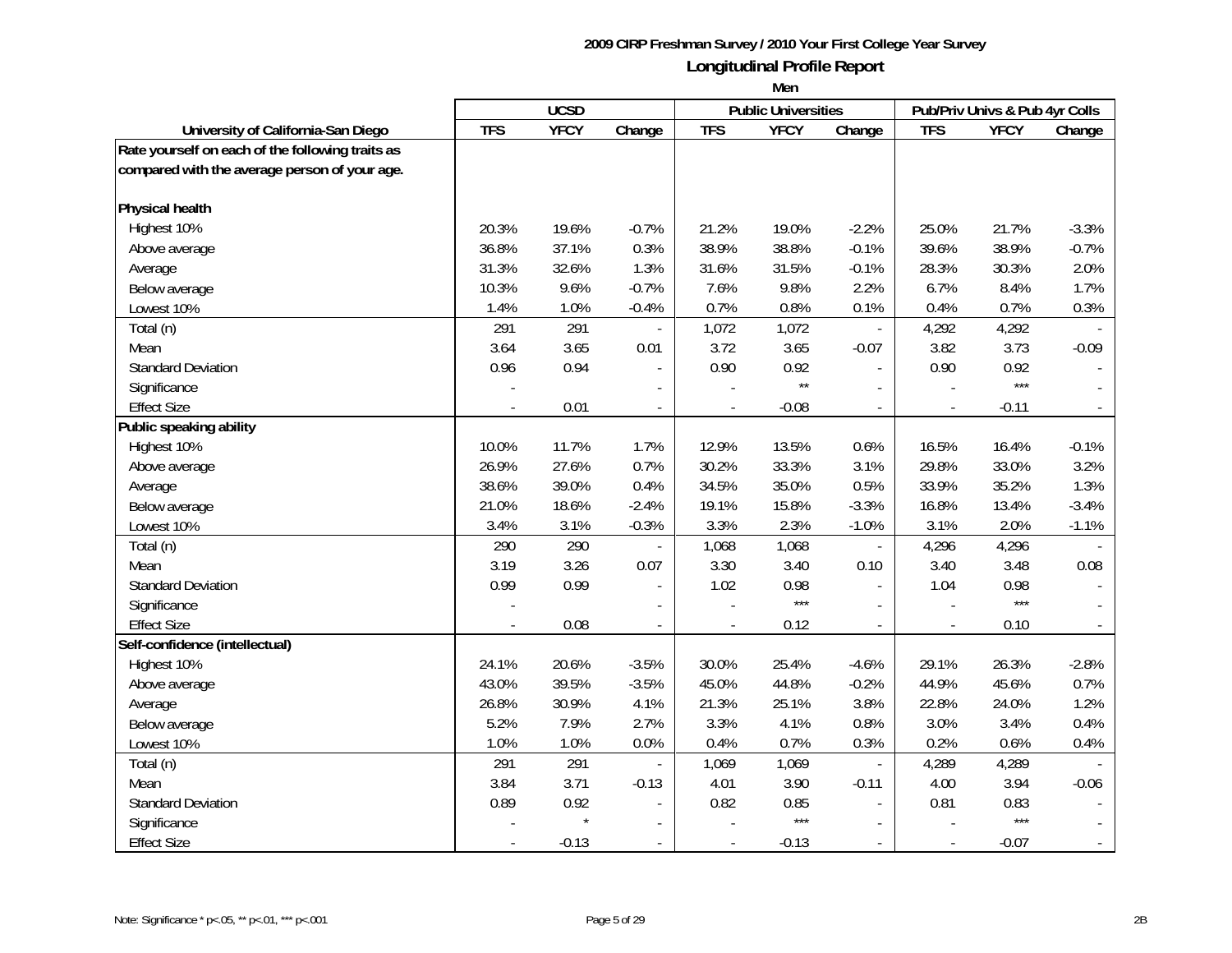|                                                  |            | <b>UCSD</b> |                          |                          | <b>Public Universities</b> |                          |                | Pub/Priv Univs & Pub 4yr Colls |                             |
|--------------------------------------------------|------------|-------------|--------------------------|--------------------------|----------------------------|--------------------------|----------------|--------------------------------|-----------------------------|
| University of California-San Diego               | <b>TFS</b> | <b>YFCY</b> | Change                   | <b>TFS</b>               | <b>YFCY</b>                | Change                   | <b>TFS</b>     | <b>YFCY</b>                    | Change                      |
| Rate yourself on each of the following traits as |            |             |                          |                          |                            |                          |                |                                |                             |
| compared with the average person of your age.    |            |             |                          |                          |                            |                          |                |                                |                             |
|                                                  |            |             |                          |                          |                            |                          |                |                                |                             |
| Self-confidence (social)                         |            |             |                          |                          |                            |                          |                |                                |                             |
| Highest 10%                                      | 11.3%      | 14.0%       | 2.7%                     | 13.6%                    | 14.7%                      | 1.1%                     | 16.8%          | 16.7%                          | $-0.1%$                     |
| Above average                                    | 29.1%      | 26.7%       | $-2.4%$                  | 31.4%                    | 29.1%                      | $-2.3%$                  | 34.5%          | 33.9%                          | $-0.6%$                     |
| Average                                          | 43.8%      | 36.3%       | $-7.5%$                  | 38.8%                    | 35.1%                      | $-3.7%$                  | 35.1%          | 33.9%                          | $-1.2%$                     |
| Below average                                    | 13.0%      | 20.5%       | 7.5%                     | 14.4%                    | 18.1%                      | 3.7%                     | 11.9%          | 13.4%                          | 1.5%                        |
| Lowest 10%                                       | 2.7%       | 2.4%        | $-0.3%$                  | 1.9%                     | 3.0%                       | 1.1%                     | 1.7%           | 2.3%                           | 0.6%                        |
| Total (n)                                        | 292        | 292         |                          | 1,068                    | 1,068                      |                          | 4,298          | 4,298                          |                             |
| Mean                                             | 3.33       | 3.29        | $-0.04$                  | 3.40                     | 3.34                       | $-0.06$                  | 3.53           | 3.49                           | $-0.04$                     |
| <b>Standard Deviation</b>                        | 0.94       | 1.02        |                          | 0.96                     | 1.03                       |                          | 0.96           | 0.99                           |                             |
| Significance                                     |            |             |                          |                          |                            |                          |                |                                |                             |
| <b>Effect Size</b>                               |            | $-0.04$     |                          |                          | $-0.06$                    |                          |                | $-0.04$                        |                             |
| Self-understanding                               |            |             |                          |                          |                            |                          |                |                                |                             |
| Highest 10%                                      | 23.3%      | 23.6%       | 0.3%                     | 22.7%                    | 24.3%                      | 1.6%                     | 24.7%          | 25.7%                          | 1.0%                        |
| Above average                                    | 37.7%      | 40.1%       | 2.4%                     | 40.7%                    | 39.8%                      | $-0.9%$                  | 40.5%          | 40.4%                          | $-0.1%$                     |
| Average                                          | 32.2%      | 28.8%       | $-3.4%$                  | 32.2%                    | 29.7%                      | $-2.5%$                  | 30.6%          | 29.0%                          | $-1.6%$                     |
| Below average                                    | 5.1%       | 7.2%        | 2.1%                     | 3.6%                     | 5.3%                       | 1.7%                     | 3.9%           | 4.1%                           | 0.2%                        |
| Lowest 10%                                       | 1.7%       | 0.3%        | $-1.4%$                  | 0.7%                     | 0.8%                       | 0.1%                     | 0.4%           | 0.9%                           | 0.5%                        |
| Total (n)                                        | 292        | 292         | $\overline{a}$           | 1,069                    | 1,069                      | $\overline{\phantom{a}}$ | 4,291          | 4,291                          |                             |
| Mean                                             | 3.76       | 3.79        | 0.03                     | 3.81                     | 3.81                       | 0.00                     | 3.85           | 3.86                           | 0.01                        |
| <b>Standard Deviation</b>                        | 0.93       | 0.90        | $\overline{a}$           | 0.85                     | 0.89                       | $\overline{\phantom{a}}$ | 0.85           | 0.88                           |                             |
| Significance                                     |            |             | $\overline{a}$           |                          |                            |                          |                |                                |                             |
| <b>Effect Size</b>                               |            | 0.03        | $\overline{\phantom{a}}$ | $\overline{a}$           | 0.00                       | $\blacksquare$           |                | 0.01                           |                             |
| Spirituality                                     |            |             |                          |                          |                            |                          |                |                                |                             |
| Highest 10%                                      | 13.4%      | 13.4%       | 0.0%                     | 13.7%                    | 14.4%                      | 0.7%                     | 15.1%          | 15.6%                          | 0.5%                        |
| Above average                                    | 25.1%      | 26.8%       | 1.7%                     | 23.8%                    | 27.0%                      | 3.2%                     | 26.4%          | 29.2%                          | 2.8%                        |
| Average                                          | 35.7%      | 37.8%       | 2.1%                     | 34.8%                    | 35.0%                      | 0.2%                     | 34.2%          | 34.1%                          | $-0.1%$                     |
| Below average                                    | 16.2%      | 13.1%       | $-3.1%$                  | 17.0%                    | 13.2%                      | $-3.8%$                  | 15.6%          | 12.7%                          | $-2.9%$                     |
| Lowest 10%                                       | 9.6%       | 8.9%        | $-0.7%$                  | 10.6%                    | 10.3%                      | $-0.3%$                  | 8.6%           | 8.4%                           | $-0.2%$                     |
| Total (n)                                        | 291        | 291         | $\overline{\phantom{a}}$ | 1,065                    | 1,065                      | $\blacksquare$           | 4,275          | 4,275                          |                             |
| Mean                                             | 3.16       | 3.23        | 0.07                     | 3.13                     | 3.22                       | 0.09                     | 3.24           | 3.31                           | 0.07                        |
| <b>Standard Deviation</b>                        | 1.14       | 1.12        |                          | 1.17                     | 1.16                       |                          | 1.15           | 1.13                           |                             |
| Significance                                     |            |             |                          |                          | $\star\star$               |                          |                | $***$                          |                             |
| <b>Effect Size</b>                               |            | 0.07        | $\overline{\phantom{a}}$ | $\overline{\phantom{a}}$ | 0.09                       |                          | $\overline{a}$ | 0.07                           | $\mathcal{L}_{\mathcal{A}}$ |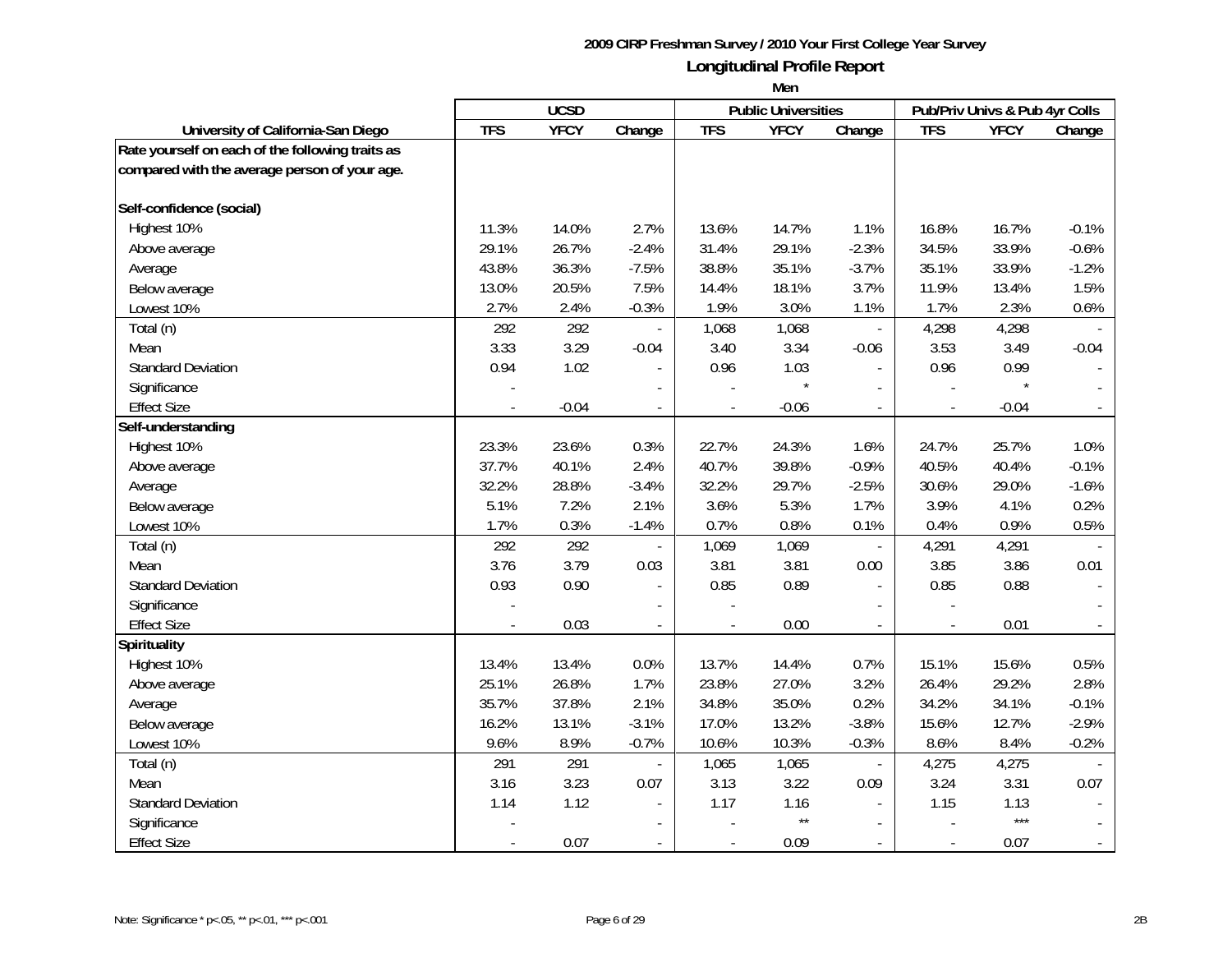|                                                  | <b>UCSD</b> |             |                          | <b>Public Universities</b> |             | Pub/Priv Univs & Pub 4yr Colls |                          |              |                          |
|--------------------------------------------------|-------------|-------------|--------------------------|----------------------------|-------------|--------------------------------|--------------------------|--------------|--------------------------|
| University of California-San Diego               | <b>TFS</b>  | <b>YFCY</b> | Change                   | <b>TFS</b>                 | <b>YFCY</b> | Change                         | <b>TFS</b>               | <b>YFCY</b>  | Change                   |
| Rate yourself on each of the following traits as |             |             |                          |                            |             |                                |                          |              |                          |
| compared with the average person of your age.    |             |             |                          |                            |             |                                |                          |              |                          |
|                                                  |             |             |                          |                            |             |                                |                          |              |                          |
| Understanding of others                          |             |             |                          |                            |             |                                |                          |              |                          |
| Highest 10%                                      | 17.2%       | 20.3%       | 3.1%                     | 18.2%                      | 22.2%       | 4.0%                           | 20.9%                    | 23.8%        | 2.9%                     |
| Above average                                    | 40.9%       | 46.4%       | 5.5%                     | 45.6%                      | 44.2%       | $-1.4%$                        | 45.4%                    | 44.3%        | $-1.1%$                  |
| Average                                          | 38.1%       | 27.5%       | $-10.6%$                 | 32.4%                      | 29.8%       | $-2.6%$                        | 30.2%                    | 28.5%        | $-1.7%$                  |
| Below average                                    | 3.1%        | 5.2%        | 2.1%                     | 3.1%                       | 2.8%        | $-0.3%$                        | 3.2%                     | 2.7%         | $-0.5%$                  |
| Lowest 10%                                       | 0.7%        | 0.7%        | 0.0%                     | 0.7%                       | 0.9%        | 0.2%                           | 0.3%                     | 0.8%         | 0.5%                     |
| Total (n)                                        | 291         | 291         |                          | 1,070                      | 1,070       | $\blacksquare$                 | 4,303                    | 4,303        |                          |
| Mean                                             | 3.71        | 3.80        | 0.09                     | 3.78                       | 3.84        | 0.06                           | 3.83                     | 3.88         | 0.05                     |
| <b>Standard Deviation</b>                        | 0.81        | 0.84        |                          | 0.80                       | 0.83        |                                | 0.80                     | 0.83         |                          |
| Significance                                     |             |             |                          |                            |             |                                |                          | $\star\star$ |                          |
| <b>Effect Size</b>                               |             | 0.10        | $\overline{\phantom{a}}$ | $\overline{\phantom{a}}$   | 0.07        | $\overline{a}$                 | $\overline{\phantom{a}}$ | 0.06         |                          |
| <b>Writing ability</b>                           |             |             |                          |                            |             |                                |                          |              |                          |
| Highest 10%                                      | 8.6%        | 10.3%       | 1.7%                     | 12.5%                      | 15.6%       | 3.1%                           | 14.3%                    | 18.3%        | 4.0%                     |
| Above average                                    | 29.5%       | 25.7%       | $-3.8%$                  | 34.6%                      | 35.2%       | 0.6%                           | 36.1%                    | 36.5%        | 0.4%                     |
| Average                                          | 46.2%       | 48.3%       | 2.1%                     | 38.4%                      | 37.9%       | $-0.5%$                        | 36.4%                    | 34.9%        | $-1.5%$                  |
| Below average                                    | 14.4%       | 13.7%       | $-0.7%$                  | 12.6%                      | 10.3%       | $-2.3%$                        | 11.5%                    | 8.8%         | $-2.7%$                  |
| Lowest 10%                                       | 1.4%        | 2.1%        | 0.7%                     | 1.9%                       | 1.0%        | $-0.9%$                        | 1.7%                     | 1.5%         | $-0.2%$                  |
| Total (n)                                        | 292         | 292         |                          | 1,071                      | 1,071       | $\blacksquare$                 | 4,301                    | 4,301        |                          |
| Mean                                             | 3.29        | 3.28        | $-0.01$                  | 3.43                       | 3.54        | 0.11                           | 3.50                     | 3.61         | 0.11                     |
| <b>Standard Deviation</b>                        | 0.87        | 0.90        |                          | 0.93                       | 0.91        | $\overline{a}$                 | 0.93                     | 0.93         |                          |
| Significance                                     |             |             |                          |                            | $***$       |                                |                          | $***$        |                          |
| <b>Effect Size</b>                               |             | $-0.01$     | $\sim$                   |                            | 0.14        | $\overline{a}$                 |                          | 0.13         |                          |
| Ability to see the world from someone else's     |             |             |                          |                            |             |                                |                          |              |                          |
| perspective                                      |             |             |                          |                            |             |                                |                          |              |                          |
| Highest 10%                                      | 22.1%       | 25.2%       | 3.1%                     | 20.7%                      | 26.8%       | 6.1%                           | 22.5%                    | 26.1%        | 3.6%                     |
| Above average                                    | 51.0%       | 51.0%       | 0.0%                     | 50.5%                      | 47.4%       | $-3.1%$                        | 47.0%                    | 46.1%        | $-0.9%$                  |
| Average                                          | 24.8%       | 21.8%       | $-3.0%$                  | 26.4%                      | 23.8%       | $-2.6%$                        | 27.5%                    | 25.3%        | $-2.2%$                  |
| Below average                                    | 1.7%        | 2.0%        | 0.3%                     | 2.0%                       | 1.7%        | $-0.3%$                        | 2.7%                     | 2.1%         | $-0.6%$                  |
| Lowest 10%                                       | 0.3%        | 0.0%        | $-0.3%$                  | 0.3%                       | 0.3%        | 0.0%                           | 0.3%                     | 0.3%         | 0.0%                     |
| Total (n)                                        | 294         | 294         | $\overline{\phantom{a}}$ | 1,075                      | 1,075       | $\blacksquare$                 | 4,295                    | 4,295        |                          |
| Mean                                             | 3.93        | 3.99        | 0.06                     | 3.89                       | 3.99        | 0.10                           | 3.89                     | 3.96         | 0.07                     |
| <b>Standard Deviation</b>                        | 0.75        | 0.74        |                          | 0.75                       | 0.77        | $\blacksquare$                 | 0.79                     | 0.79         |                          |
| Significance                                     |             |             |                          |                            | $***$       | $\overline{\phantom{a}}$       |                          | $***$        |                          |
| <b>Effect Size</b>                               |             | 0.08        | $\blacksquare$           |                            | 0.12        |                                |                          | 0.09         | $\overline{\phantom{a}}$ |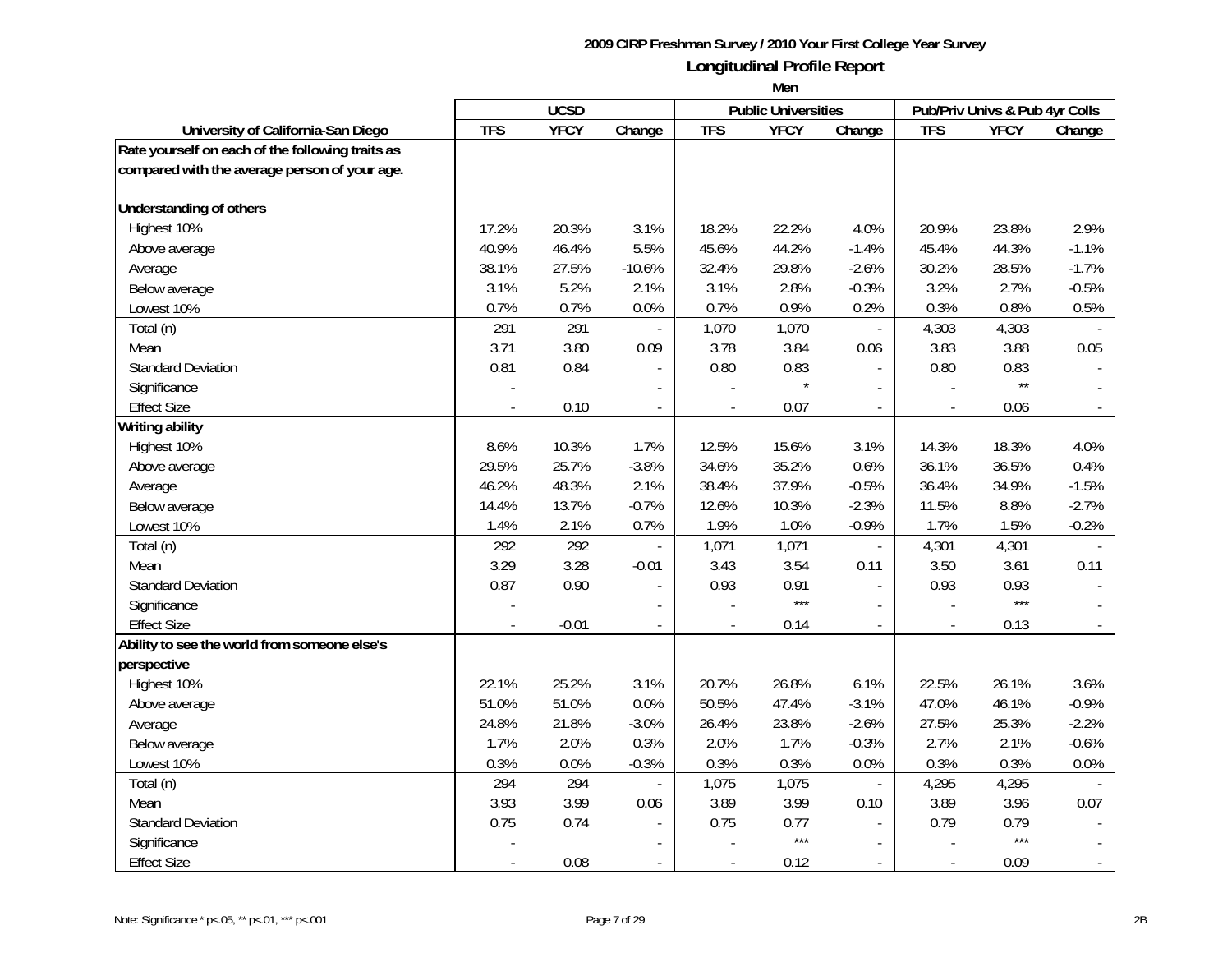|                                                       |            | <b>UCSD</b> |                          |                | <b>Public Universities</b> |                          |                | Pub/Priv Univs & Pub 4yr Colls |         |
|-------------------------------------------------------|------------|-------------|--------------------------|----------------|----------------------------|--------------------------|----------------|--------------------------------|---------|
| University of California-San Diego                    | <b>TFS</b> | <b>YFCY</b> | Change                   | <b>TFS</b>     | <b>YFCY</b>                | Change                   | <b>TFS</b>     | <b>YFCY</b>                    | Change  |
| Rate yourself on each of the following traits as      |            |             |                          |                |                            |                          |                |                                |         |
| compared with the average person of your age.         |            |             |                          |                |                            |                          |                |                                |         |
|                                                       |            |             |                          |                |                            |                          |                |                                |         |
| Tolerance of others with different beliefs            |            |             |                          |                |                            |                          |                |                                |         |
| Highest 10%                                           | 40.8%      | 35.0%       | $-5.8%$                  | 35.4%          | 33.3%                      | $-2.1%$                  | 35.2%          | 32.3%                          | $-2.9%$ |
| Above average                                         | 42.2%      | 43.9%       | 1.7%                     | 44.0%          | 43.4%                      | $-0.6%$                  | 42.2%          | 42.8%                          | 0.6%    |
| Average                                               | 13.6%      | 19.0%       | 5.4%                     | 17.8%          | 20.0%                      | 2.2%                     | 19.5%          | 21.5%                          | 2.0%    |
| Below average                                         | 3.4%       | 1.4%        | $-2.0%$                  | 2.6%           | 2.4%                       | $-0.2%$                  | 2.7%           | 2.8%                           | 0.1%    |
| Lowest 10%                                            | 0.0%       | 0.7%        | 0.7%                     | 0.2%           | 0.9%                       | 0.7%                     | 0.3%           | 0.6%                           | 0.3%    |
| Total (n)                                             | 294        | 294         |                          | 1,076          | 1,076                      |                          | 4,292          | 4,292                          |         |
| Mean                                                  | 4.20       | 4.11        | $-0.09$                  | 4.12           | 4.06                       | $-0.06$                  | 4.09           | 4.03                           | $-0.06$ |
| <b>Standard Deviation</b>                             | 0.80       | 0.80        |                          | 0.80           | 0.84                       |                          | 0.82           | 0.84                           |         |
| Significance                                          |            | $\star$     |                          |                |                            |                          |                | $***$                          |         |
| <b>Effect Size</b>                                    |            | $-0.11$     | $\overline{\phantom{a}}$ |                | $-0.07$                    |                          |                | $-0.07$                        |         |
| Openness to having my own views challenged            |            |             |                          |                |                            |                          |                |                                |         |
| Highest 10%                                           | 21.1%      | 22.8%       | 1.7%                     | 21.3%          | 24.0%                      | 2.7%                     | 23.2%          | 24.0%                          | 0.8%    |
| Above average                                         | 43.2%      | 41.2%       | $-2.0%$                  | 42.8%          | 40.1%                      | $-2.7%$                  | 40.2%          | 40.3%                          | 0.1%    |
| Average                                               | 28.6%      | 29.9%       | 1.3%                     | 29.5%          | 30.5%                      | 1.0%                     | 29.5%          | 29.4%                          | $-0.1%$ |
| Below average                                         | 5.8%       | 5.1%        | $-0.7%$                  | 5.6%           | 4.7%                       | $-0.9%$                  | 6.0%           | 5.4%                           | $-0.6%$ |
| Lowest 10%                                            | 1.4%       | 1.0%        | $-0.4%$                  | 0.8%           | 0.7%                       | $-0.1%$                  | 1.1%           | 0.9%                           | $-0.2%$ |
| Total (n)                                             | 294        | 294         | $\overline{\phantom{a}}$ | 1,077          | 1,077                      | $\overline{\phantom{a}}$ | 4,293          | 4,293                          |         |
| Mean                                                  | 3.77       | 3.80        | 0.03                     | 3.78           | 3.82                       | 0.04                     | 3.78           | 3.81                           | 0.03    |
| <b>Standard Deviation</b>                             | 0.89       | 0.89        | $\overline{a}$           | 0.87           | 0.88                       | $\blacksquare$           | 0.90           | 0.89                           |         |
| Significance                                          |            |             | $\overline{a}$           |                |                            |                          | $\overline{a}$ |                                |         |
| <b>Effect Size</b>                                    |            | 0.03        | $\blacksquare$           | $\overline{a}$ | 0.04                       | $\overline{a}$           |                | 0.03                           |         |
| Ability to discuss and negotiate controversial issues |            |             |                          |                |                            |                          |                |                                |         |
| Highest 10%                                           | 24.8%      | 24.8%       | 0.0%                     | 26.8%          | 28.2%                      | 1.4%                     | 29.5%          | 28.9%                          | $-0.6%$ |
| Above average                                         | 42.2%      | 41.5%       | $-0.7%$                  | 44.1%          | 42.8%                      | $-1.3%$                  | 43.1%          | 42.6%                          | $-0.5%$ |
| Average                                               | 28.2%      | 29.3%       | 1.1%                     | 26.0%          | 25.3%                      | $-0.7%$                  | 24.0%          | 25.0%                          | 1.0%    |
| Below average                                         | 4.1%       | 4.4%        | 0.3%                     | 2.8%           | 3.6%                       | 0.8%                     | 3.0%           | 3.3%                           | 0.3%    |
| Lowest 10%                                            | 0.7%       | 0.0%        | $-0.7%$                  | 0.4%           | 0.1%                       | $-0.3%$                  | 0.3%           | 0.3%                           | 0.0%    |
| Total (n)                                             | 294        | 294         | $\overline{\phantom{a}}$ | 1,076          | 1,076                      | $\overline{\phantom{a}}$ | 4,296          | 4,296                          |         |
| Mean                                                  | 3.86       | 3.87        | 0.01                     | 3.94           | 3.95                       | 0.01                     | 3.98           | 3.96                           | $-0.02$ |
| <b>Standard Deviation</b>                             | 0.86       | 0.84        |                          | 0.82           | 0.83                       |                          | 0.83           | 0.83                           |         |
| Significance                                          |            |             |                          |                |                            |                          |                |                                |         |
| <b>Effect Size</b>                                    |            | 0.01        | $\blacksquare$           | $\overline{a}$ | 0.01                       | $\overline{\phantom{a}}$ | $\frac{1}{2}$  | $-0.02$                        |         |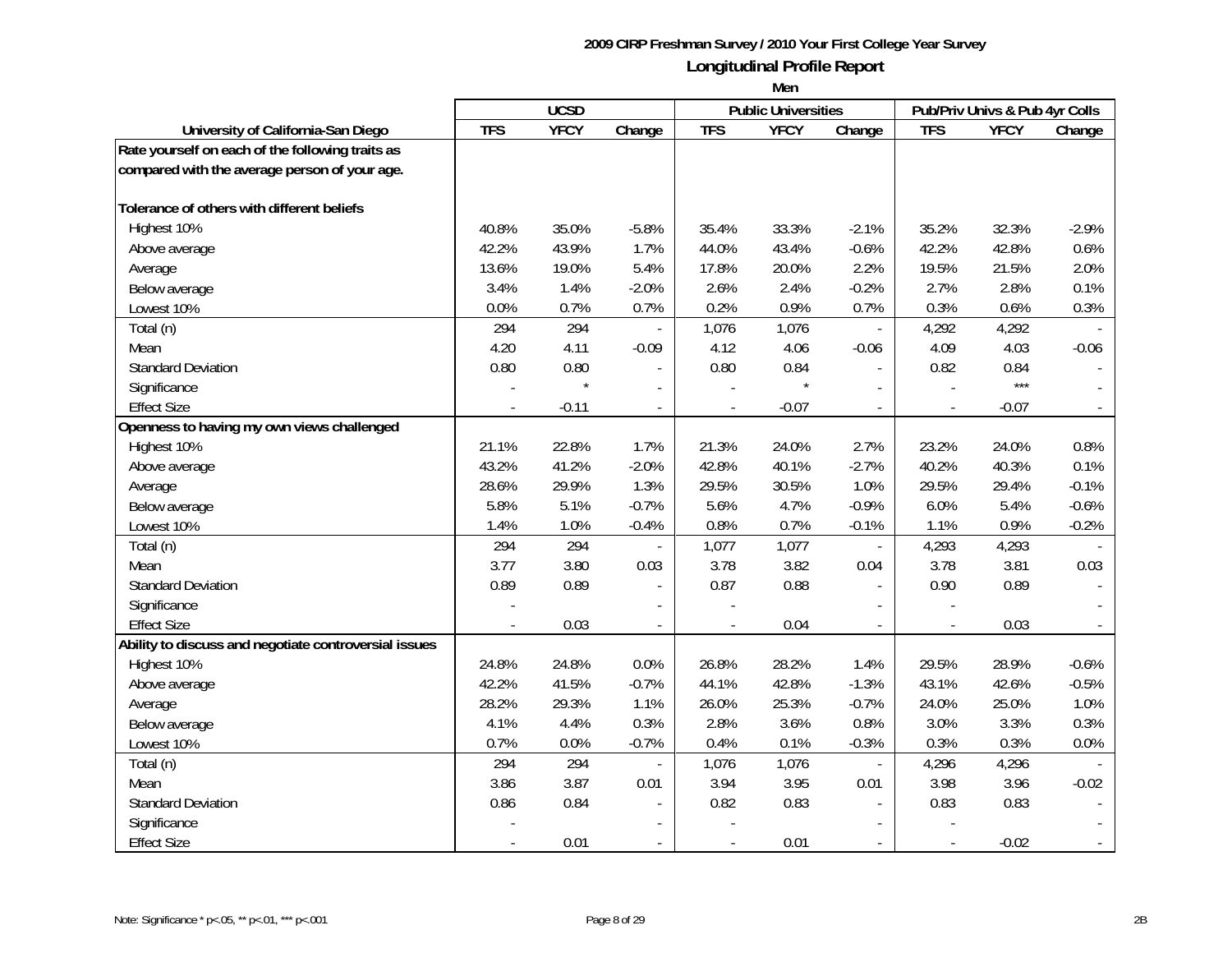|                                                      |                | <b>UCSD</b> |                          |                | <b>Public Universities</b> |                             |                | Pub/Priv Univs & Pub 4yr Colls |          |
|------------------------------------------------------|----------------|-------------|--------------------------|----------------|----------------------------|-----------------------------|----------------|--------------------------------|----------|
| University of California-San Diego                   | <b>TFS</b>     | <b>YFCY</b> | Change                   | <b>TFS</b>     | <b>YFCY</b>                | Change                      | <b>TFS</b>     | <b>YFCY</b>                    | Change   |
| Rate yourself on each of the following traits as     |                |             |                          |                |                            |                             |                |                                |          |
| compared with the average person of your age.        |                |             |                          |                |                            |                             |                |                                |          |
|                                                      |                |             |                          |                |                            |                             |                |                                |          |
| Ability to work cooperatively with diverse people    |                |             |                          |                |                            |                             |                |                                |          |
| Highest 10%                                          | 31.3%          | 27.6%       | $-3.7%$                  | 32.3%          | 29.8%                      | $-2.5%$                     | 35.1%          | 30.6%                          | $-4.5%$  |
| Above average                                        | 49.7%          | 51.0%       | 1.3%                     | 48.8%          | 47.6%                      | $-1.2%$                     | 46.0%          | 46.6%                          | 0.6%     |
| Average                                              | 18.0%          | 20.4%       | 2.4%                     | 17.7%          | 21.1%                      | 3.4%                        | 17.5%          | 21.0%                          | 3.5%     |
| Below average                                        | 1.0%           | 0.7%        | $-0.3%$                  | 1.2%           | 1.3%                       | 0.1%                        | 1.2%           | 1.4%                           | 0.2%     |
| Lowest 10%                                           | 0.0%           | 0.3%        | 0.3%                     | 0.0%           | 0.2%                       | 0.2%                        | 0.2%           | 0.4%                           | 0.2%     |
| Total (n)                                            | 294            | 294         |                          | 1,076          | 1,076                      | $\overline{\phantom{a}}$    | 4,292          | 4,292                          |          |
| Mean                                                 | 4.11           | 4.05        | $-0.06$                  | 4.12           | 4.06                       | $-0.06$                     | 4.15           | 4.06                           | $-0.09$  |
| <b>Standard Deviation</b>                            | 0.72           | 0.73        | $\frac{1}{2}$            | 0.73           | 0.76                       |                             | 0.75           | 0.78                           |          |
| Significance                                         |                |             |                          |                | $\star\star$               | $\mathbf{r}$                |                | $***$                          |          |
| <b>Effect Size</b>                                   | $\overline{a}$ | $-0.08$     | $\overline{a}$           | $\overline{a}$ | $-0.07$                    | $\mathcal{L}^{\mathcal{A}}$ | $\overline{a}$ | $-0.11$                        |          |
| Since this entering college, indicate how often you: |                |             |                          |                |                            |                             |                |                                |          |
|                                                      |                |             |                          |                |                            |                             |                |                                |          |
| Attended a religious service                         |                |             |                          |                |                            |                             |                |                                |          |
| Frequently                                           | 29.1%          | 19.3%       | $-9.8%$                  | 35.3%          | 19.2%                      | $-16.1%$                    | 39.6%          | 21.3%                          | $-18.3%$ |
| Occasionally                                         | 29.4%          | 24.0%       | $-5.4%$                  | 32.7%          | 25.9%                      | $-6.8%$                     | 37.9%          | 31.9%                          | $-6.0%$  |
| Not at all                                           | 41.6%          | 56.8%       | 15.2%                    | 31.9%          | 55.0%                      | 23.1%                       | 22.5%          | 46.8%                          | 24.3%    |
| Total (n)                                            | 296            | 296         |                          | 1,075          | 1,075                      |                             | 4,296          | 4,296                          |          |
| Mean                                                 | 1.88           | 1.63        | $-0.25$                  | 2.03           | 1.64                       | $-0.39$                     | 2.17           | 1.75                           | $-0.42$  |
| <b>Standard Deviation</b>                            | 0.83           | 0.79        |                          | 0.82           | 0.78                       |                             | 0.77           | 0.79                           |          |
| Significance                                         |                | $***$       | $\sim$                   |                | $***$                      | $\blacksquare$              |                | $***$                          |          |
| <b>Effect Size</b>                                   |                | $-0.35$     | $\overline{\phantom{a}}$ |                | $-0.56$                    | $\overline{\phantom{a}}$    |                | $-0.58$                        |          |
| Been bored in class                                  |                |             |                          |                |                            |                             |                |                                |          |
| Frequently                                           | 40.5%          | 53.1%       | 12.6%                    | 38.9%          | 42.1%                      | 3.2%                        | 40.2%          | 42.0%                          | 1.8%     |
| Occasionally                                         | 55.4%          | 43.9%       | $-11.5%$                 | 56.1%          | 54.5%                      | $-1.6%$                     | 54.9%          | 54.8%                          | $-0.1%$  |
| Not at all                                           | 4.1%           | 3.1%        | $-1.0%$                  | 5.0%           | 3.5%                       | $-1.5%$                     | 4.9%           | 3.1%                           | $-1.8%$  |
| Total (n)                                            | 294            | 294         |                          | 1,072          | 1,072                      | $\overline{\phantom{a}}$    | 4,293          | 4,293                          |          |
| Mean                                                 | 2.36           | 2.50        | 0.14                     | 2.34           | 2.39                       | 0.05                        | 2.35           | 2.39                           | 0.04     |
| <b>Standard Deviation</b>                            | 0.56           | 0.56        | $\overline{\phantom{a}}$ | 0.57           | 0.55                       |                             | 0.57           | 0.55                           |          |
| Significance                                         |                | $***$       |                          |                |                            |                             |                | $***$                          |          |
| <b>Effect Size</b>                                   |                | 0.23        | $\sim$                   |                | 0.08                       | $\sim$                      |                | 0.06                           |          |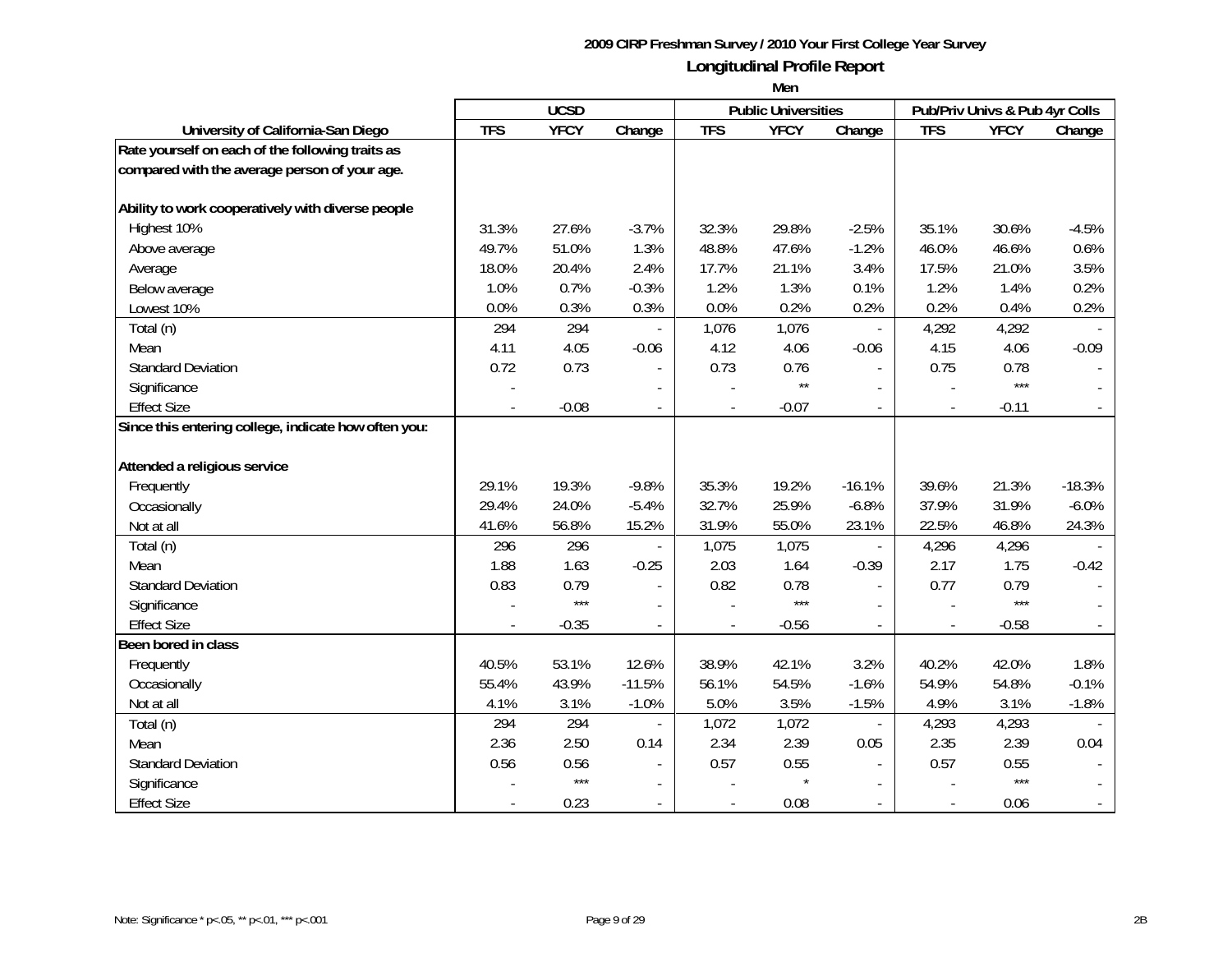|                                                      |            | <b>UCSD</b> |                          |                          | <b>Public Universities</b> |                          |                          | Pub/Priv Univs & Pub 4yr Colls |         |
|------------------------------------------------------|------------|-------------|--------------------------|--------------------------|----------------------------|--------------------------|--------------------------|--------------------------------|---------|
| University of California-San Diego                   | <b>TFS</b> | <b>YFCY</b> | Change                   | <b>TFS</b>               | <b>YFCY</b>                | Change                   | <b>TFS</b>               | <b>YFCY</b>                    | Change  |
| Since this entering college, indicate how often you: |            |             |                          |                          |                            |                          |                          |                                |         |
|                                                      |            |             |                          |                          |                            |                          |                          |                                |         |
| Tutored another student                              |            |             |                          |                          |                            |                          |                          |                                |         |
| Frequently                                           | 22.0%      | 10.1%       | $-11.9%$                 | 16.0%                    | 10.2%                      | $-5.8%$                  | 13.6%                    | 9.0%                           | $-4.6%$ |
| Occasionally                                         | 56.4%      | 54.4%       | $-2.0%$                  | 51.7%                    | 48.8%                      | $-2.9%$                  | 49.3%                    | 45.8%                          | $-3.5%$ |
| Not at all                                           | 21.6%      | 35.5%       | 13.9%                    | 32.4%                    | 41.0%                      | 8.6%                     | 37.1%                    | 45.1%                          | 8.0%    |
| Total (n)                                            | 296        | 296         |                          | 1,072                    | 1,072                      | $\overline{\phantom{a}}$ | 4,288                    | 4,288                          |         |
| Mean                                                 | 2.00       | 1.75        | $-0.25$                  | 1.84                     | 1.69                       | $-0.15$                  | 1.77                     | 1.64                           | $-0.13$ |
| <b>Standard Deviation</b>                            | 0.66       | 0.63        |                          | 0.68                     | 0.65                       |                          | 0.67                     | 0.64                           |         |
| Significance                                         |            | $***$       |                          |                          | $***$                      |                          |                          | $***$                          |         |
| <b>Effect Size</b>                                   |            | $-0.31$     | $\blacksquare$           |                          | $-0.20$                    |                          | $\frac{1}{2}$            | $-0.16$                        |         |
| Studied with other students                          |            |             |                          |                          |                            |                          |                          |                                |         |
| Frequently                                           | 34.7%      | 29.6%       | $-5.1%$                  | 28.1%                    | 33.3%                      | 5.2%                     | 27.6%                    | 33.2%                          | 5.6%    |
| Occasionally                                         | 55.1%      | 62.2%       | 7.1%                     | 59.1%                    | 57.7%                      | $-1.4%$                  | 58.6%                    | 58.5%                          | $-0.1%$ |
| Not at all                                           | 10.2%      | 8.2%        | $-2.0%$                  | 12.8%                    | 9.0%                       | $-3.8%$                  | 13.9%                    | 8.3%                           | $-5.6%$ |
| Total (n)                                            | 294        | 294         |                          | 1,075                    | 1,075                      | $\overline{\phantom{a}}$ | 4,295                    | 4,295                          |         |
| Mean                                                 | 2.24       | 2.21        | $-0.03$                  | 2.15                     | 2.24                       | 0.09                     | 2.14                     | 2.25                           | 0.11    |
| <b>Standard Deviation</b>                            | 0.62       | 0.58        |                          | 0.62                     | 0.60                       |                          | 0.63                     | 0.59                           |         |
| Significance                                         |            |             |                          |                          | $***$                      |                          |                          | $***$                          |         |
| <b>Effect Size</b>                                   |            | $-0.04$     | $\overline{a}$           |                          | 0.12                       | $\mathcal{L}$            | $\overline{\phantom{a}}$ | 0.14                           |         |
| Been a guest in a professor's home                   |            |             |                          |                          |                            |                          |                          |                                |         |
| Frequently                                           | 2.4%       | 0.7%        | $-1.7%$                  | 2.5%                     | 0.7%                       | $-1.8%$                  | 2.5%                     | 1.9%                           | $-0.6%$ |
| Occasionally                                         | 14.5%      | 6.8%        | $-7.7%$                  | 18.5%                    | 6.2%                       | $-12.3%$                 | 19.6%                    | 14.2%                          | $-5.4%$ |
| Not at all                                           | 83.1%      | 92.6%       | 9.5%                     | 78.9%                    | 93.1%                      | 14.2%                    | 77.9%                    | 83.9%                          | 6.0%    |
| Total (n)                                            | 296        | 296         |                          | 1,073                    | 1,073                      |                          | 4,285                    | 4,285                          |         |
| Mean                                                 | 1.19       | 1.08        | $-0.11$                  | 1.24                     | 1.08                       | $-0.16$                  | 1.25                     | 1.18                           | $-0.07$ |
| <b>Standard Deviation</b>                            | 0.45       | 0.30        |                          | 0.48                     | 0.29                       |                          | 0.49                     | 0.43                           |         |
| Significance                                         |            | $***$       | $\overline{\phantom{a}}$ |                          | $***$                      |                          |                          | $***$                          |         |
| <b>Effect Size</b>                                   |            | $-0.21$     | $\overline{\phantom{a}}$ | $\overline{\phantom{a}}$ | $-0.29$                    | $\overline{\phantom{a}}$ | $\overline{\phantom{a}}$ | $-0.11$                        |         |
| Smoked cigarettes                                    |            |             |                          |                          |                            |                          |                          |                                |         |
| Frequently                                           | 0.0%       | 1.4%        | 1.4%                     | 1.8%                     | 3.7%                       | 1.9%                     | 2.5%                     | 5.0%                           | 2.5%    |
| Occasionally                                         | 2.0%       | 8.8%        | 6.8%                     | 7.3%                     | 11.5%                      | 4.2%                     | 10.5%                    | 16.7%                          | 6.2%    |
| Not at all                                           | 98.0%      | 89.9%       | $-8.1%$                  | 90.9%                    | 84.7%                      | $-6.2%$                  | 87.0%                    | 78.3%                          | $-8.7%$ |
| Total (n)                                            | 296        | 296         |                          | 1,075                    | 1,075                      | $\overline{\phantom{a}}$ | 4,287                    | 4,287                          |         |
| Mean                                                 | 1.02       | 1.11        | 0.09                     | 1.11                     | 1.19                       | 0.08                     | 1.15                     | 1.27                           | 0.12    |
| <b>Standard Deviation</b>                            | 0.14       | 0.36        | $\blacksquare$           | 0.36                     | 0.48                       | $\blacksquare$           | 0.42                     | 0.54                           |         |
| Significance                                         |            | $***$       |                          |                          | $***$                      |                          |                          | $***$                          |         |
| <b>Effect Size</b>                                   |            | 0.25        |                          |                          | 0.20                       |                          |                          | 0.25                           |         |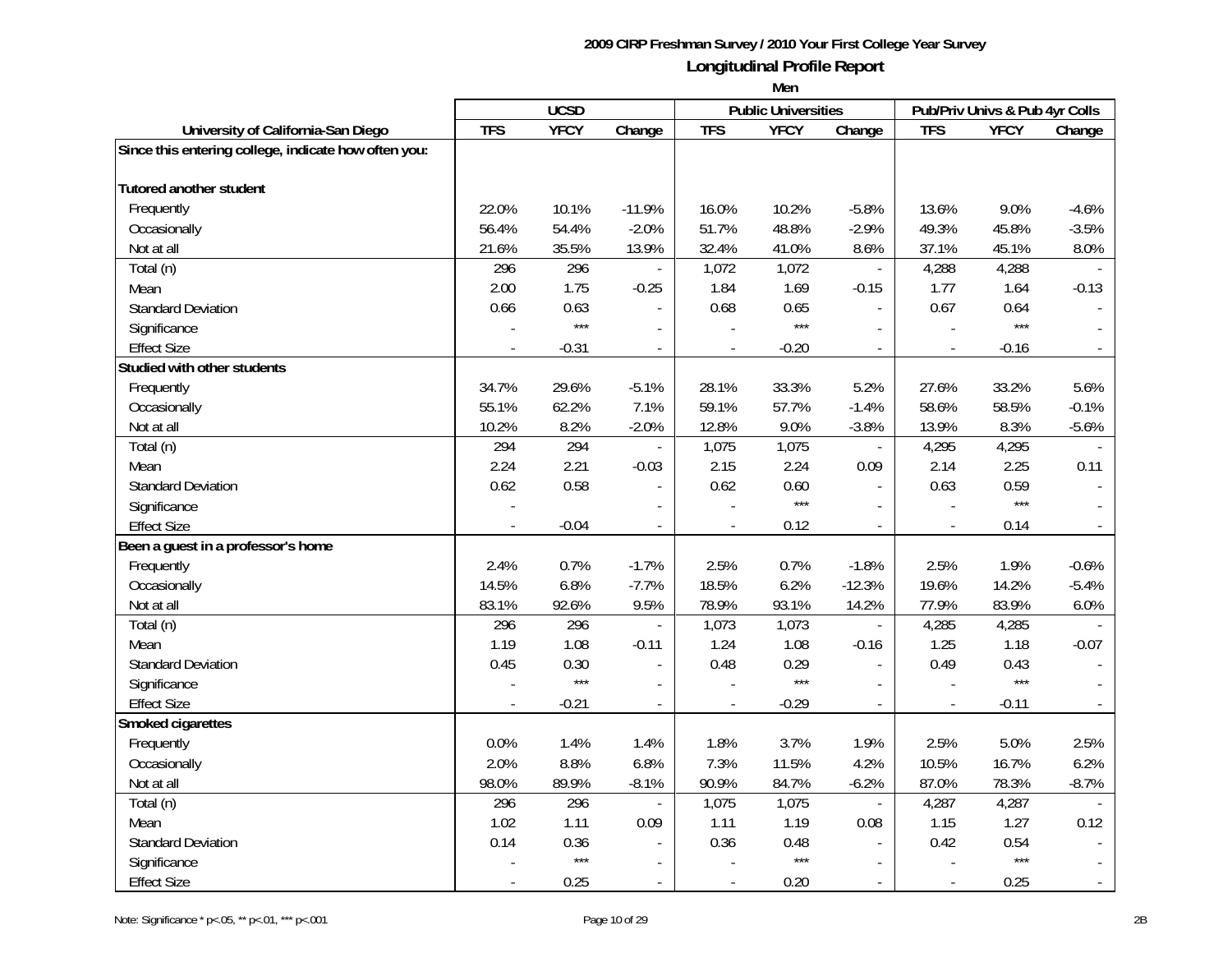|                                                      |            | <b>UCSD</b> |                |                          | <b>Public Universities</b> |                          |                          | Pub/Priv Univs & Pub 4yr Colls |                |
|------------------------------------------------------|------------|-------------|----------------|--------------------------|----------------------------|--------------------------|--------------------------|--------------------------------|----------------|
| University of California-San Diego                   | <b>TFS</b> | <b>YFCY</b> | Change         | <b>TFS</b>               | <b>YFCY</b>                | Change                   | <b>TFS</b>               | <b>YFCY</b>                    | Change         |
| Since entering this college, indicate how often you: |            |             |                |                          |                            |                          |                          |                                |                |
| <b>Drank</b> beer                                    |            |             |                |                          |                            |                          |                          |                                |                |
| Frequently                                           | 1.0%       | 8.8%        | 7.8%           | 4.2%                     | 12.9%                      | 8.7%                     | 9.2%                     | 21.5%                          | 12.3%          |
| Occasionally                                         | 20.6%      | 32.4%       | 11.8%          | 26.6%                    | 35.4%                      | 8.8%                     | 34.9%                    | 37.5%                          | 2.6%           |
| Not at all                                           | 78.4%      | 58.8%       | $-19.6%$       | 69.2%                    | 51.6%                      | $-17.6%$                 | 56.0%                    | 41.0%                          | $-15.0%$       |
| Total (n)                                            | 296        | 296         | $\blacksquare$ | 1,075                    | 1,075                      | $\blacksquare$           | 4,272                    | 4,272                          |                |
| Mean                                                 | 1.23       | 1.50        | 0.27           | 1.35                     | 1.61                       | 0.26                     | 1.53                     | 1.80                           | 0.27           |
| <b>Standard Deviation</b>                            | 0.44       | 0.65        |                | 0.56                     | 0.70                       |                          | 0.66                     | 0.77                           |                |
| Significance                                         |            | $***$       |                |                          | $***$                      |                          |                          | $***$                          |                |
| <b>Effect Size</b>                                   |            | 0.41        | $\sim$         |                          | 0.40                       | $\sim$                   | $\blacksquare$           | 0.40                           |                |
| Drank wine or liquor                                 |            |             |                |                          |                            |                          |                          |                                |                |
| Frequently                                           | 1.0%       | 9.5%        | 8.5%           | 3.4%                     | 12.1%                      | 8.7%                     | 7.0%                     | 19.4%                          | 12.4%          |
| Occasionally                                         | 26.1%      | 31.9%       | 5.8%           | 30.8%                    | 36.8%                      | 6.0%                     | 37.7%                    | 38.7%                          | 1.0%           |
| Not at all                                           | 72.9%      | 58.6%       | $-14.3%$       | 65.8%                    | 51.1%                      | $-14.7%$                 | 55.3%                    | 42.0%                          | $-13.3%$       |
| Total (n)                                            | 295        | 295         |                | 1,071                    | 1,071                      | $\overline{\phantom{a}}$ | 4,266                    | 4,266                          |                |
| Mean                                                 | 1.28       | 1.51        | 0.23           | 1.38                     | 1.61                       | 0.23                     | 1.52                     | 1.77                           | 0.25           |
| <b>Standard Deviation</b>                            | 0.47       | 0.66        | $\blacksquare$ | 0.55                     | 0.69                       | $\overline{\phantom{a}}$ | 0.62                     | 0.75                           |                |
| Significance                                         |            | $***$       |                |                          | $***$                      |                          |                          | $***$                          |                |
| <b>Effect Size</b>                                   |            | 0.34        | $\overline{a}$ |                          | 0.34                       | $\mathcal{L}$            |                          | 0.36                           |                |
| Felt overwhelmed by all you had to do                |            |             |                |                          |                            |                          |                          |                                |                |
| Frequently                                           | 13.9%      | 35.4%       | 21.5%          | 15.5%                    | 32.3%                      | 16.8%                    | 17.0%                    | 29.9%                          | 12.9%          |
| Occasionally                                         | 67.3%      | 58.5%       | $-8.8%$        | 65.9%                    | 61.7%                      | $-4.2%$                  | 63.4%                    | 62.4%                          | $-1.0%$        |
| Not at all                                           | 18.7%      | 6.1%        | $-12.6%$       | 18.6%                    | 6.0%                       | $-12.6%$                 | 19.7%                    | 7.8%                           | $-11.9%$       |
| Total (n)                                            | 294        | 294         |                | 1,073                    | 1,073                      | $\overline{a}$           | 4,298                    | 4,298                          |                |
| Mean                                                 | 1.95       | 2.29        | 0.34           | 1.97                     | 2.26                       | 0.29                     | 1.97                     | 2.22                           | 0.25           |
| <b>Standard Deviation</b>                            | 0.57       | 0.57        | $\blacksquare$ | 0.58                     | 0.56                       | $\overline{\phantom{a}}$ | 0.60                     | 0.57                           |                |
| Significance                                         |            | $***$       | $\overline{a}$ |                          | $***$                      |                          |                          | $***$                          |                |
| <b>Effect Size</b>                                   |            | 0.49        | $\sim$         | $\overline{\phantom{a}}$ | 0.41                       | $\overline{a}$           | $\overline{\phantom{a}}$ | 0.35                           |                |
| Felt depressed                                       |            |             |                |                          |                            |                          |                          |                                |                |
| Frequently                                           | 4.1%       | 12.8%       | 8.7%           | 4.0%                     | 12.0%                      | 8.0%                     | 4.7%                     | 9.4%                           | 4.7%           |
| Occasionally                                         | 43.9%      | 58.8%       | 14.9%          | 38.9%                    | 52.3%                      | 13.4%                    | 38.6%                    | 47.1%                          | 8.5%           |
| Not at all                                           | 52.0%      | 28.4%       | $-23.6%$       | 57.1%                    | 35.7%                      | $-21.4%$                 | 56.7%                    | 43.4%                          | $-13.3%$       |
| Total (n)                                            | 296        | 296         |                | 1,074                    | 1,074                      | $\overline{\phantom{a}}$ | 4,281                    | 4,281                          |                |
| Mean                                                 | 1.52       | 1.84        | 0.32           | 1.47                     | 1.76                       | 0.29                     | 1.48                     | 1.66                           | 0.18           |
| <b>Standard Deviation</b>                            | 0.58       | 0.62        | $\blacksquare$ | 0.57                     | 0.65                       | $\blacksquare$           | 0.59                     | 0.64                           |                |
| Significance                                         |            | $***$       |                |                          | $***$                      |                          |                          | $***$                          |                |
| <b>Effect Size</b>                                   |            | 0.46        | $\sim$         | $\overline{\phantom{a}}$ | 0.43                       | $\sim$                   | $\blacksquare$           | 0.27                           | $\mathbb{L}^2$ |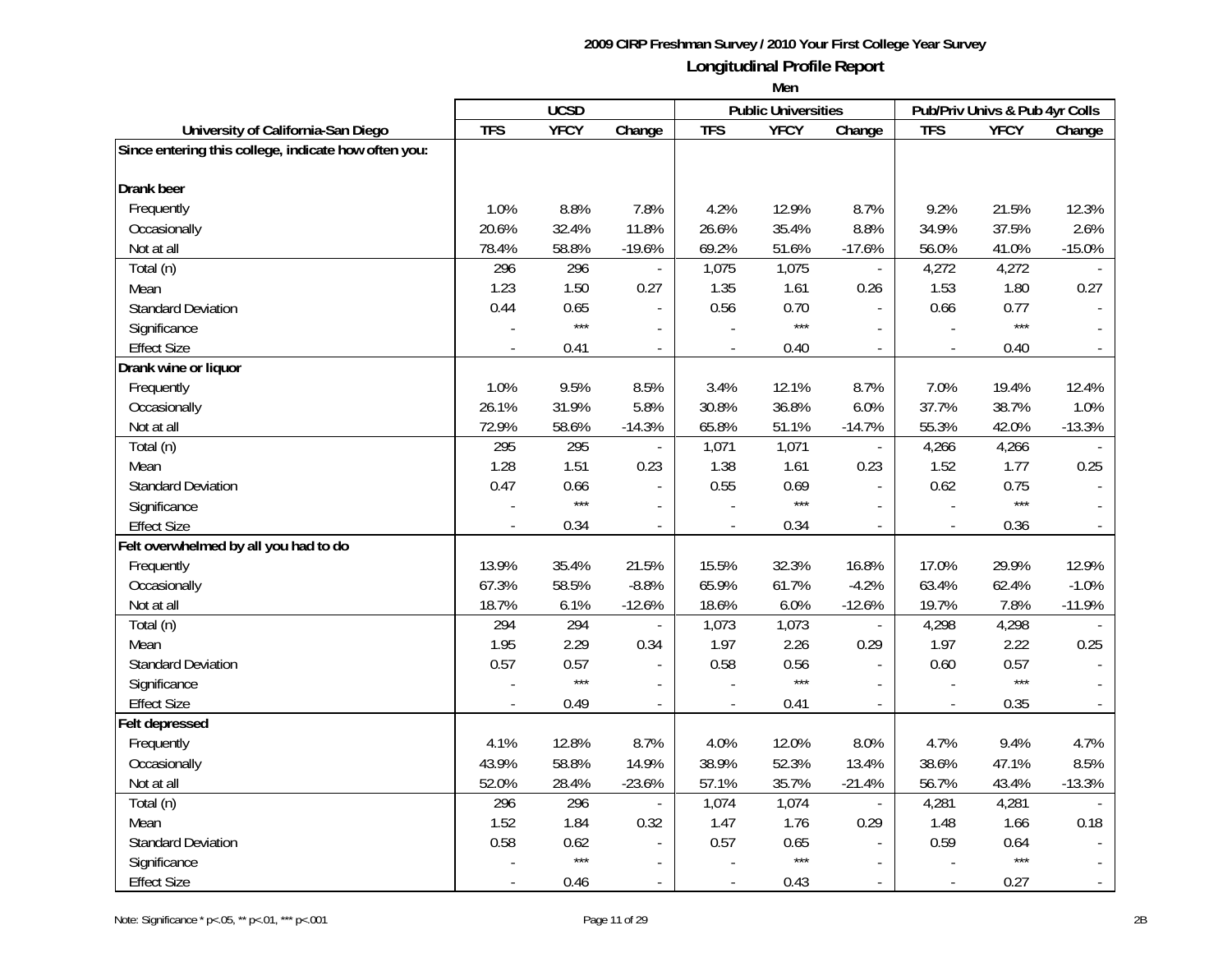|                                                      |            | <b>UCSD</b> |                |                          | <b>Public Universities</b> |                          |                          | Pub/Priv Univs & Pub 4yr Colls |          |
|------------------------------------------------------|------------|-------------|----------------|--------------------------|----------------------------|--------------------------|--------------------------|--------------------------------|----------|
| University of California-San Diego                   | <b>TFS</b> | <b>YFCY</b> | Change         | <b>TFS</b>               | <b>YFCY</b>                | Change                   | <b>TFS</b>               | <b>YFCY</b>                    | Change   |
| Since entering this college, indicate how often you: |            |             |                |                          |                            |                          |                          |                                |          |
|                                                      |            |             |                |                          |                            |                          |                          |                                |          |
| Performed volunteer work                             |            |             |                |                          |                            |                          |                          |                                |          |
| Frequently                                           | 42.9%      | 7.5%        | $-35.4%$       | 35.8%                    | 10.0%                      | $-25.8%$                 | 31.5%                    | 10.4%                          | $-21.1%$ |
| Occasionally                                         | 48.3%      | 34.0%       | $-14.3%$       | 52.6%                    | 43.4%                      | $-9.2%$                  | 56.6%                    | 48.9%                          | $-7.7%$  |
| Not at all                                           | 8.8%       | 58.5%       | 49.7%          | 11.6%                    | 46.6%                      | 35.0%                    | 11.9%                    | 40.7%                          | 28.8%    |
| Total (n)                                            | 294        | 294         |                | 1,073                    | 1,073                      | $\overline{\phantom{a}}$ | 4,278                    | 4,278                          |          |
| Mean                                                 | 2.34       | 1.49        | $-0.85$        | 2.24                     | 1.63                       | $-0.61$                  | 2.20                     | 1.70                           | $-0.50$  |
| <b>Standard Deviation</b>                            | 0.63       | 0.63        |                | 0.65                     | 0.66                       |                          | 0.63                     | 0.65                           |          |
| Significance                                         |            | $***$       |                |                          | $***$                      |                          |                          | $***$                          |          |
| <b>Effect Size</b>                                   |            | $-1.04$     | $\blacksquare$ |                          | $-0.76$                    |                          |                          | $-0.63$                        |          |
| Asked a professor for advice after class             |            |             |                |                          |                            |                          |                          |                                |          |
| Frequently                                           | 28.9%      | 6.1%        | $-22.8%$       | 25.6%                    | 9.2%                       | $-16.4%$                 | 26.2%                    | 13.2%                          | $-13.0%$ |
| Occasionally                                         | 51.7%      | 45.9%       | $-5.8%$        | 58.5%                    | 58.3%                      | $-0.2%$                  | 59.7%                    | 64.7%                          | 5.0%     |
| Not at all                                           | 19.4%      | 48.0%       | 28.6%          | 15.9%                    | 32.6%                      | 16.7%                    | 14.2%                    | 22.1%                          | 7.9%     |
| Total (n)                                            | 294        | 294         |                | 1,071                    | 1,071                      | $\overline{\phantom{a}}$ | 4,290                    | 4,290                          |          |
| Mean                                                 | 2.10       | 1.58        | $-0.52$        | 2.10                     | 1.77                       | $-0.33$                  | 2.12                     | 1.91                           | $-0.21$  |
| <b>Standard Deviation</b>                            | 0.69       | 0.61        | $\overline{a}$ | 0.64                     | 0.60                       | $\blacksquare$           | 0.62                     | 0.59                           |          |
| Significance                                         |            | $***$       |                |                          | $***$                      | $\sim$                   |                          | $***$                          |          |
| <b>Effect Size</b>                                   |            | $-0.66$     | $\blacksquare$ | $\overline{a}$           | $-0.43$                    | $\mathcal{L}$            | $\frac{1}{2}$            | $-0.28$                        |          |
| Voted in a student election                          |            |             |                |                          |                            |                          |                          |                                |          |
| Frequently                                           | 20.7%      | 6.5%        | $-14.2%$       | 18.8%                    | 10.1%                      | $-8.7%$                  | 21.0%                    | 11.8%                          | $-9.2%$  |
| Occasionally                                         | 52.4%      | 49.3%       | $-3.1%$        | 54.9%                    | 46.5%                      | $-8.4%$                  | 55.2%                    | 46.2%                          | $-9.0%$  |
| Not at all                                           | 26.9%      | 44.2%       | 17.3%          | 26.3%                    | 43.4%                      | 17.1%                    | 23.8%                    | 42.0%                          | 18.2%    |
| Total (n)                                            | 294        | 294         |                | 1,065                    | 1,065                      |                          | 4,256                    | 4,256                          |          |
| Mean                                                 | 1.94       | 1.62        | $-0.32$        | 1.92                     | 1.67                       | $-0.25$                  | 1.97                     | 1.70                           | $-0.27$  |
| <b>Standard Deviation</b>                            | 0.69       | 0.60        |                | 0.67                     | 0.65                       |                          | 0.67                     | 0.67                           |          |
| Significance                                         |            | $***$       | $\overline{a}$ |                          | $***$                      |                          |                          | $***$                          |          |
| <b>Effect Size</b>                                   |            | $-0.36$     | $\blacksquare$ | $\overline{a}$           | $-0.29$                    | $\blacksquare$           | $\overline{\phantom{a}}$ | $-0.32$                        |          |
| Socialized with someone of another racial/ethnic     |            |             |                |                          |                            |                          |                          |                                |          |
| group                                                | 78.7%      | 61.5%       | $-17.2%$       | 66.9%                    | 53.5%                      | $-13.4%$                 | 68.8%                    | 52.1%                          | $-16.7%$ |
| Occasionally                                         | 19.6%      | 33.4%       | 13.8%          | 30.2%                    | 41.6%                      | 11.4%                    | 28.7%                    | 42.2%                          | 13.5%    |
| Not at all                                           | 1.7%       | 5.1%        | 3.4%           | 2.9%                     | 4.9%                       | 2.0%                     | 2.5%                     | 5.7%                           | 3.2%     |
| Total (n)                                            | 296        | 296         |                | 1,072                    | 1,072                      | $\blacksquare$           | 4,282                    | 4,282                          |          |
| Mean                                                 | 2.77       | 2.56        | $-0.21$        | 2.64                     | 2.49                       | $-0.15$                  | 2.66                     | 2.46                           | $-0.20$  |
| <b>Standard Deviation</b>                            | 0.46       | 0.59        | $\blacksquare$ | 0.54                     | 0.59                       | $\blacksquare$           | 0.52                     | 0.60                           |          |
| Significance                                         |            | $***$       |                |                          | $***$                      |                          |                          | ***                            |          |
| <b>Effect Size</b>                                   |            | $-0.32$     | $\sim$         | $\overline{\phantom{a}}$ | $-0.22$                    | $\sim$                   | $\overline{a}$           | $-0.29$                        | $\sim$   |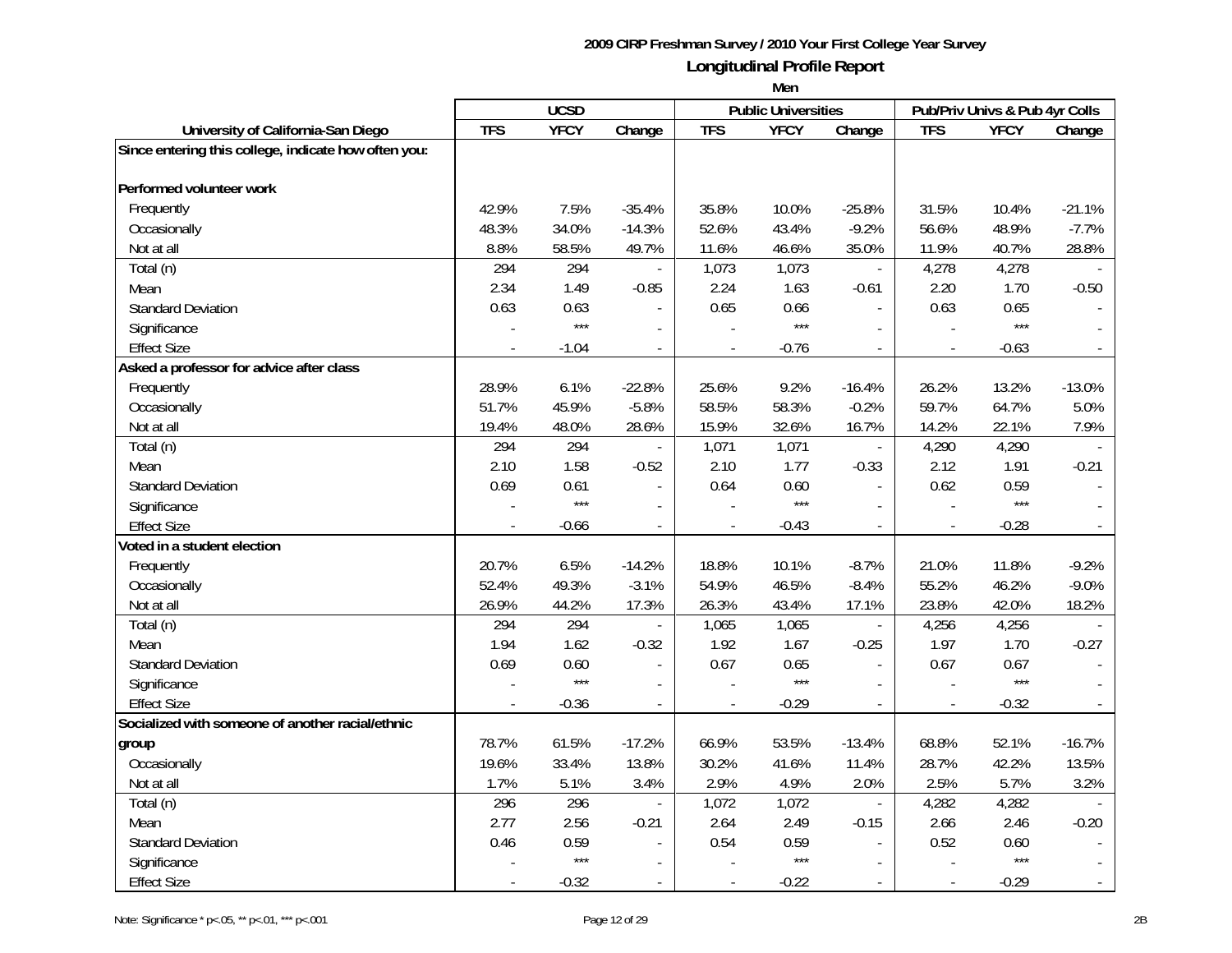|                                                      |            | <b>UCSD</b> |                          |                | <b>Public Universities</b> |                          |                | Pub/Priv Univs & Pub 4yr Colls |              |
|------------------------------------------------------|------------|-------------|--------------------------|----------------|----------------------------|--------------------------|----------------|--------------------------------|--------------|
| University of California-San Diego                   | <b>TFS</b> | <b>YFCY</b> | Change                   | <b>TFS</b>     | <b>YFCY</b>                | Change                   | <b>TFS</b>     | <b>YFCY</b>                    | Change       |
| Since entering this college, indicate how often you: |            |             |                          |                |                            |                          |                |                                |              |
| Come late to class                                   |            |             |                          |                |                            |                          |                |                                |              |
| Frequently                                           | 8.5%       | 11.9%       | 3.4%                     | 7.0%           | 8.3%                       | 1.3%                     | 7.0%           | 9.3%                           | 2.3%         |
| Occasionally                                         | 49.2%      | 68.8%       | 19.6%                    | 42.8%          | 58.6%                      | 15.8%                    | 46.7%          | 57.7%                          | 11.0%        |
| Not at all                                           | 42.4%      | 19.3%       | $-23.1%$                 | 50.2%          | 33.1%                      | $-17.1%$                 | 46.3%          | 33.0%                          | $-13.3%$     |
| Total (n)                                            | 295        | 295         | $\overline{a}$           | 1,070          | 1,070                      | $\blacksquare$           | 4,271          | 4,271                          |              |
| Mean                                                 | 1.66       | 1.93        | 0.27                     | 1.57           | 1.75                       | 0.18                     | 1.61           | 1.76                           | 0.15         |
| <b>Standard Deviation</b>                            | 0.63       | 0.55        |                          | 0.62           | 0.59                       |                          | 0.62           | 0.61                           |              |
| Significance                                         |            | $***$       |                          |                | $***$                      |                          |                | $***$                          |              |
| <b>Effect Size</b>                                   |            | 0.39        | $\overline{\phantom{a}}$ |                | 0.26                       | $\overline{\phantom{a}}$ | $\blacksquare$ | 0.21                           |              |
| Used Internet for research or homework               |            |             |                          |                |                            |                          |                |                                |              |
| Frequently                                           | 75.7%      | 72.3%       | $-3.4%$                  | 76.0%          | 82.0%                      | 6.0%                     | 75.5%          | 79.1%                          | 3.6%         |
| Occasionally                                         | 23.3%      | 26.4%       | 3.1%                     | 22.9%          | 17.1%                      | $-5.8%$                  | 23.3%          | 19.9%                          | $-3.4%$      |
| Not at all                                           | 1.0%       | 1.4%        | 0.4%                     | 1.0%           | 0.9%                       | $-0.1%$                  | 1.2%           | 1.1%                           | $-0.1%$      |
| Total (n)                                            | 296        | 296         |                          | 1,073          | 1,073                      | $\overline{\phantom{a}}$ | 4,292          | 4,292                          |              |
| Mean                                                 | 2.75       | 2.71        | $-0.04$                  | 2.75           | 2.81                       | 0.06                     | 2.74           | 2.78                           | 0.04         |
| <b>Standard Deviation</b>                            | 0.46       | 0.48        | $\blacksquare$           | 0.46           | 0.41                       | $\overline{\phantom{a}}$ | 0.46           | 0.44                           |              |
| Significance                                         |            |             |                          |                | $\star\star$               |                          |                | $***$                          |              |
| <b>Effect Size</b>                                   |            | $-0.07$     | $\overline{a}$           | ÷,             | 0.10                       | $\sim$                   |                | 0.07                           |              |
| Performed community service as part of class         |            |             |                          |                |                            |                          |                |                                |              |
| Frequently                                           | 9.7%       | 3.1%        | $-6.6%$                  | 10.2%          | 3.2%                       | $-7.0%$                  | 12.8%          | 5.1%                           | $-7.7%$      |
| Occasionally                                         | 36.5%      | 13.2%       | $-23.3%$                 | 38.4%          | 16.7%                      | $-21.7%$                 | 42.9%          | 24.0%                          | $-18.9%$     |
| Not at all                                           | 53.8%      | 83.7%       | 29.9%                    | 51.5%          | 80.1%                      | 28.6%                    | 44.4%          | 70.9%                          | 26.5%        |
| Total (n)                                            | 288        | 288         |                          | 1,061          | 1,061                      | $\overline{\phantom{a}}$ | 4,248          | 4,248                          |              |
| Mean                                                 | 1.56       | 1.19        | $-0.37$                  | 1.59           | 1.23                       | $-0.36$                  | 1.68           | 1.34                           | $-0.34$      |
| <b>Standard Deviation</b>                            | 0.67       | 0.47        | $\bar{a}$                | 0.67           | 0.49                       | $\overline{a}$           | 0.69           | 0.57                           |              |
| Significance                                         |            | $***$       | $\overline{a}$           |                | $***$                      |                          |                | $***$                          |              |
| <b>Effect Size</b>                                   |            | $-0.48$     | $\overline{a}$           | $\overline{a}$ | $-0.46$                    | $\overline{a}$           | $\blacksquare$ | $-0.40$                        |              |
| Discussed religion                                   |            |             |                          |                |                            |                          |                |                                |              |
| Frequently                                           | 24.4%      | 24.7%       | 0.3%                     | 29.0%          | 21.2%                      | $-7.8%$                  | 32.8%          | 25.6%                          | $-7.2%$      |
| Occasionally                                         | 52.9%      | 57.4%       | 4.5%                     | 52.5%          | 58.7%                      | 6.2%                     | 51.4%          | 59.1%                          | 7.7%         |
| Not at all                                           | 22.7%      | 17.9%       | $-4.8%$                  | 18.4%          | 20.0%                      | 1.6%                     | 15.8%          | 15.3%                          | $-0.5%$      |
| Total (n)                                            | 291        | 291         | $\overline{\phantom{a}}$ | 1,064          | 1,064                      | $\bar{\phantom{a}}$      | 4,265          | 4,265                          |              |
| Mean                                                 | 2.02       | 2.07        | 0.05                     | 2.11           | 2.01                       | $-0.10$                  | 2.17           | 2.10                           | $-0.07$      |
| <b>Standard Deviation</b>                            | 0.69       | 0.65        | $\overline{\phantom{a}}$ | 0.68           | 0.64                       | $\blacksquare$           | 0.68           | 0.63                           | $\sim$       |
| Significance                                         |            |             |                          |                | $***$                      |                          |                | $***$                          |              |
| <b>Effect Size</b>                                   |            | 0.07        | $\overline{a}$           | $\sim$         | $-0.14$                    | $\sim$                   | $\blacksquare$ | $-0.09$                        | $\mathbb{L}$ |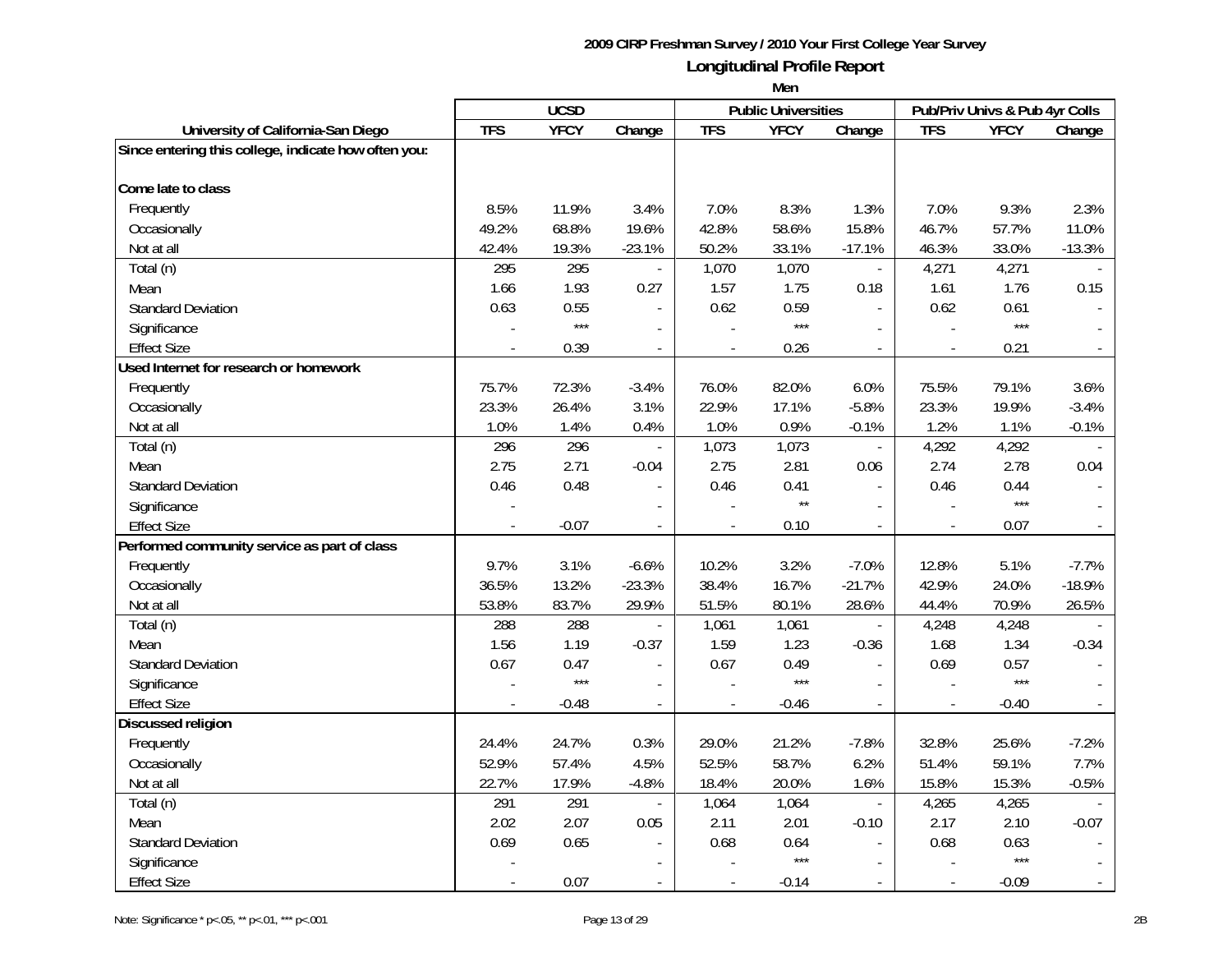|                                                 |            | <b>UCSD</b> |                          |                          | <b>Public Universities</b> |                          | Pub/Priv Univs & Pub 4yr Colls |             |          |  |
|-------------------------------------------------|------------|-------------|--------------------------|--------------------------|----------------------------|--------------------------|--------------------------------|-------------|----------|--|
| University of California-San Diego              | <b>TFS</b> | <b>YFCY</b> | Change                   | TFS                      | <b>YFCY</b>                | Change                   | <b>TFS</b>                     | <b>YFCY</b> | Change   |  |
| Since entering college, indicate how often you: |            |             |                          |                          |                            |                          |                                |             |          |  |
| <b>Discussed politics</b>                       |            |             |                          |                          |                            |                          |                                |             |          |  |
| Frequently                                      | 30.9%      | 21.3%       | $-9.6%$                  | 41.0%                    | 23.3%                      | $-17.7%$                 | 40.9%                          | 26.2%       | $-14.7%$ |  |
| Occasionally                                    | 54.3%      | 61.2%       | 6.9%                     | 47.1%                    | 59.5%                      | 12.4%                    | 47.8%                          | 59.5%       | 11.7%    |  |
| Not at all                                      | 14.8%      | 17.5%       | 2.7%                     | 11.8%                    | 17.2%                      | 5.4%                     | 11.4%                          | 14.3%       | 2.9%     |  |
| Total (n)                                       | 291        | 291         | $\overline{\phantom{a}}$ | 1,065                    | 1,065                      |                          | 4,273                          | 4,273       |          |  |
| Mean                                            | 2.16       | 2.04        | $-0.12$                  | 2.29                     | 2.06                       | $-0.23$                  | 2.30                           | 2.12        | $-0.18$  |  |
| <b>Standard Deviation</b>                       | 0.66       | 0.62        | $\overline{\phantom{a}}$ | 0.67                     | 0.63                       |                          | 0.66                           | 0.63        |          |  |
| Significance                                    |            | $***$       | $\overline{\phantom{a}}$ | $\overline{\phantom{a}}$ | $***$                      | $\overline{\phantom{a}}$ | $\overline{\phantom{a}}$       | $***$       |          |  |
| <b>Effect Size</b>                              |            | $-0.17$     | $\overline{\phantom{a}}$ | $\overline{\phantom{a}}$ | $-0.33$                    |                          | $\overline{\phantom{a}}$       | $-0.25$     |          |  |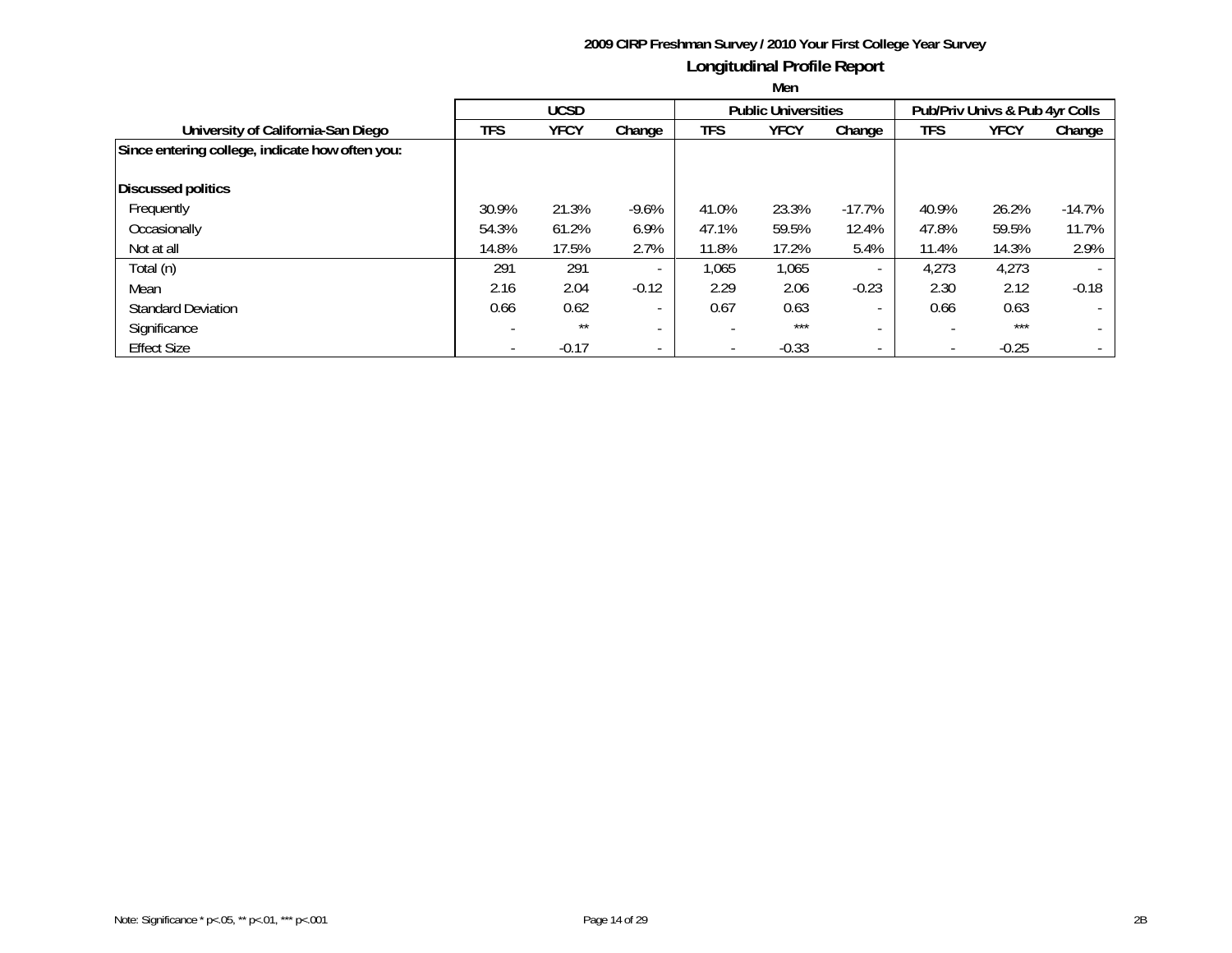|                                                       | <b>UCSD</b> |              |                          |                          | <b>Public Universities</b> |          | Pub/Priv Univs & Pub 4yr Colls |             |          |
|-------------------------------------------------------|-------------|--------------|--------------------------|--------------------------|----------------------------|----------|--------------------------------|-------------|----------|
| University of California-San Diego                    | <b>TFS</b>  | <b>YFCY</b>  | Change                   | <b>TFS</b>               | <b>YFCY</b>                | Change   | <b>TFS</b>                     | <b>YFCY</b> | Change   |
| During the past year, how much time have you spent    |             |              |                          |                          |                            |          |                                |             |          |
| during a typical week doing the following activities? |             |              |                          |                          |                            |          |                                |             |          |
|                                                       |             |              |                          |                          |                            |          |                                |             |          |
| Studying/homework                                     |             |              |                          |                          |                            |          |                                |             |          |
| Over 20 hours                                         | 6.0%        | 6.0%         | 0.0%                     | 4.7%                     | 8.6%                       | 3.9%     | 4.2%                           | 7.3%        | 3.1%     |
| 16 to 20 hours                                        | 7.0%        | 9.9%         | 2.9%                     | 7.0%                     | 11.7%                      | 4.7%     | 5.5%                           | 9.2%        | 3.7%     |
| 11 to 15 hours                                        | 11.6%       | 12.3%        | 0.7%                     | 10.9%                    | 15.7%                      | 4.8%     | 10.9%                          | 16.4%       | 5.5%     |
| 6 to 10 hours                                         | 23.6%       | 31.0%        | 7.4%                     | 20.9%                    | 31.0%                      | 10.1%    | 19.9%                          | 30.6%       | 10.7%    |
| 3 to 5 hours                                          | 24.6%       | 33.8%        | 9.2%                     | 24.0%                    | 25.7%                      | 1.7%     | 25.4%                          | 27.1%       | 1.7%     |
| 1 to 2 hours                                          | 17.3%       | 4.9%         | $-12.4%$                 | 20.9%                    | 5.4%                       | $-15.5%$ | 19.9%                          | 7.9%        | $-12.0%$ |
| Less than one hour                                    | 7.4%        | 1.4%         | $-6.0%$                  | 9.4%                     | 1.5%                       | $-7.9%$  | 11.2%                          | 1.1%        | $-10.1%$ |
| None                                                  | 2.5%        | 0.7%         | $-1.8%$                  | 2.3%                     | 0.4%                       | $-1.9%$  | 3.0%                           | 0.5%        | $-2.5%$  |
| Total (n)                                             | 284         | 284          |                          | 1,055                    | 1,055                      |          | 4,140                          | 4,140       |          |
| Mean                                                  | 4.52        | 4.99         | 0.47                     | 4.36                     | 5.22                       | 0.86     | 4.24                           | 5.08        | 0.84     |
| <b>Standard Deviation</b>                             | 1.65        | 1.36         |                          | 1.64                     | 1.42                       |          | 1.63                           | 1.40        |          |
| Significance                                          |             | $***$        |                          |                          | $***$                      |          |                                | ***         |          |
| <b>Effect Size</b>                                    |             | 0.25         | $\blacksquare$           | $\overline{\phantom{a}}$ | 0.47                       |          | $\blacksquare$                 | 0.50        |          |
| Socializing with friends                              |             |              |                          |                          |                            |          |                                |             |          |
| Over 20 hours                                         | 10.2%       | 19.6%        | 9.4%                     | 9.7%                     | 17.0%                      | 7.3%     | 12.8%                          | 19.6%       | 6.8%     |
| 16 to 20 hours                                        | 10.9%       | 7.0%         | $-3.9%$                  | 9.3%                     | 10.2%                      | 0.9%     | 10.3%                          | 10.9%       | 0.6%     |
| 11 to 15 hours                                        | 15.8%       | 17.9%        | 2.1%                     | 16.5%                    | 17.7%                      | 1.2%     | 18.5%                          | 20.1%       | 1.6%     |
| 6 to 10 hours                                         | 30.9%       | 28.8%        | $-2.1%$                  | 28.5%                    | 28.2%                      | $-0.3%$  | 28.7%                          | 26.2%       | $-2.5%$  |
| 3 to 5 hours                                          | 22.8%       | 18.9%        | $-3.9%$                  | 25.3%                    | 17.7%                      | $-7.6%$  | 20.3%                          | 15.8%       | $-4.5%$  |
| 1 to 2 hours                                          | 8.8%        | 6.3%         | $-2.5%$                  | 8.8%                     | 6.3%                       | $-2.5%$  | 7.6%                           | 5.2%        | $-2.4%$  |
| Less than one hour                                    | 0.4%        | 0.7%         | 0.3%                     | 1.4%                     | 2.1%                       | 0.7%     | 1.4%                           | 1.4%        | 0.0%     |
| None                                                  | 0.4%        | 0.7%         | 0.3%                     | 0.5%                     | 0.9%                       | 0.4%     | 0.4%                           | 0.8%        | 0.4%     |
| Total (n)                                             | 285         | 285          |                          | 1,055                    | 1,055                      |          | 4,128                          | 4,128       |          |
| Mean                                                  | 5.25        | 5.54         | 0.29                     | 5.15                     | 5.49                       | 0.34     | 5.36                           | 5.67        | 0.31     |
| <b>Standard Deviation</b>                             | 1.46        | 1.60         |                          | 1.48                     | 1.62                       |          | 1.52                           | 1.60        |          |
| Significance                                          |             | $\star\star$ |                          |                          | $***$                      |          |                                | $***$       |          |
| <b>Effect Size</b>                                    |             | 0.16         | $\overline{\phantom{a}}$ | $\overline{\phantom{a}}$ | 0.19                       |          |                                | 0.17        |          |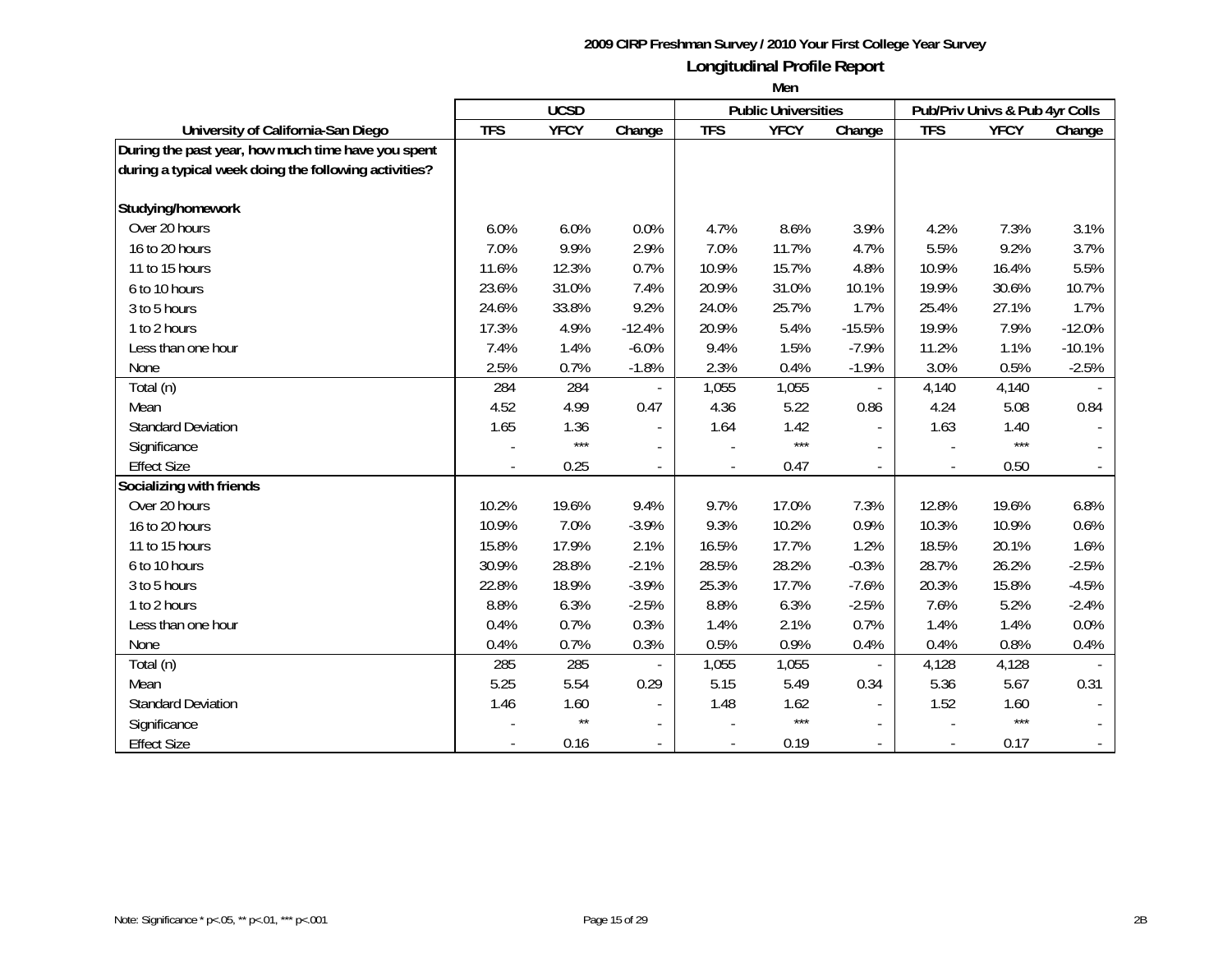|                                                       |            | <b>UCSD</b> |                |                | <b>Public Universities</b> |                          |                | Pub/Priv Univs & Pub 4yr Colls |         |
|-------------------------------------------------------|------------|-------------|----------------|----------------|----------------------------|--------------------------|----------------|--------------------------------|---------|
| University of California-San Diego                    | <b>TFS</b> | <b>YFCY</b> | Change         | <b>TFS</b>     | <b>YFCY</b>                | Change                   | <b>TFS</b>     | <b>YFCY</b>                    | Change  |
| During the past year, how much time have you spent    |            |             |                |                |                            |                          |                |                                |         |
| during a typical week doing the following activities? |            |             |                |                |                            |                          |                |                                |         |
|                                                       |            |             |                |                |                            |                          |                |                                |         |
| Talking with professors outside of class              |            |             |                |                |                            |                          |                |                                |         |
| Over 20 hours                                         | 0.4%       | 0.4%        | 0.0%           | 0.2%           | 0.5%                       | 0.3%                     | 0.2%           | 0.3%                           | 0.1%    |
| 16 to 20 hours                                        | 0.7%       | 0.0%        | $-0.7%$        | 0.2%           | 0.3%                       | 0.1%                     | 0.3%           | 0.3%                           | 0.0%    |
| 11 to 15 hours                                        | 0.0%       | 0.7%        | 0.7%           | 0.4%           | 0.6%                       | 0.2%                     | 0.9%           | 0.9%                           | 0.0%    |
| 6 to 10 hours                                         | 3.2%       | 2.1%        | $-1.1%$        | 2.9%           | 1.4%                       | $-1.5%$                  | 3.3%           | 2.1%                           | $-1.2%$ |
| 3 to 5 hours                                          | 8.1%       | 5.3%        | $-2.8%$        | 9.5%           | 4.1%                       | $-5.4%$                  | 10.3%          | 6.2%                           | $-4.1%$ |
| 1 to 2 hours                                          | 30.4%      | 12.4%       | $-18.0%$       | 32.0%          | 18.5%                      | $-13.5%$                 | 32.6%          | 23.5%                          | $-9.1%$ |
| Less than one hour                                    | 47.0%      | 39.2%       | $-7.8%$        | 44.1%          | 43.9%                      | $-0.2%$                  | 42.3%          | 47.1%                          | 4.8%    |
| None                                                  | 10.2%      | 39.9%       | 29.7%          | 10.8%          | 30.8%                      | 20.0%                    | 10.1%          | 19.6%                          | 9.5%    |
| Total (n)                                             | 283        | 283         |                | 1,051          | 1,051                      |                          | 4,119          | 4,119                          |         |
| Mean                                                  | 2.52       | 1.94        | $-0.58$        | 2.53           | 2.07                       | $-0.46$                  | 2.59           | 2.30                           | $-0.29$ |
| <b>Standard Deviation</b>                             | 1.03       | 1.08        | $\overline{a}$ | 0.99           | 1.06                       | $\overline{\phantom{a}}$ | 1.03           | 1.06                           |         |
| Significance                                          |            | $***$       |                |                | $***$                      |                          |                | $***$                          |         |
| <b>Effect Size</b>                                    |            | $-0.44$     | $\blacksquare$ | $\blacksquare$ | $-0.37$                    |                          | $\blacksquare$ | $-0.22$                        |         |
| <b>Exercising or sports</b>                           |            |             |                |                |                            |                          |                |                                |         |
| Over 20 hours                                         | 5.7%       | 1.4%        | $-4.3%$        | 6.8%           | 2.5%                       | $-4.3%$                  | 11.7%          | 4.3%                           | $-7.4%$ |
| 16 to 20 hours                                        | 7.1%       | 3.5%        | $-3.6%$        | 7.1%           | 2.3%                       | $-4.8%$                  | 9.5%           | 3.1%                           | $-6.4%$ |
| 11 to 15 hours                                        | 11.3%      | 3.5%        | $-7.8%$        | 13.9%          | 4.2%                       | $-9.7%$                  | 15.4%          | 6.2%                           | $-9.2%$ |
| 6 to 10 hours                                         | 21.9%      | 19.8%       | $-2.1%$        | 21.6%          | 18.7%                      | $-2.9%$                  | 21.2%          | 19.4%                          | $-1.8%$ |
| 3 to 5 hours                                          | 21.6%      | 33.6%       | 12.0%          | 19.5%          | 28.8%                      | 9.3%                     | 18.5%          | 29.6%                          | 11.1%   |
| 1 to 2 hours                                          | 17.0%      | 21.2%       | 4.2%           | 16.3%          | 22.1%                      | 5.8%                     | 12.9%          | 20.0%                          | 7.1%    |
| Less than one hour                                    | 11.0%      | 10.2%       | $-0.8%$        | 10.4%          | 13.0%                      | 2.6%                     | 7.8%           | 11.1%                          | 3.3%    |
| None                                                  | 4.6%       | 6.7%        | 2.1%           | 4.4%           | 8.5%                       | 4.1%                     | 3.1%           | 6.2%                           | 3.1%    |
| Total (n)                                             | 283        | 283         |                | 1,050          | 1,050                      |                          | 4,121          | 4,121                          |         |
| Mean                                                  | 4.36       | 3.81        | $-0.55$        | 4.48           | 3.70                       | $-0.78$                  | 4.90           | 3.97                           | $-0.93$ |
| <b>Standard Deviation</b>                             | 1.77       | 1.44        |                | 1.80           | 1.54                       |                          | 1.86           | 1.62                           |         |
| Significance                                          |            | $***$       |                |                | $***$                      |                          |                | $***$                          |         |
| <b>Effect Size</b>                                    |            | $-0.32$     | $\sim$         |                | $-0.44$                    |                          |                | $-0.53$                        |         |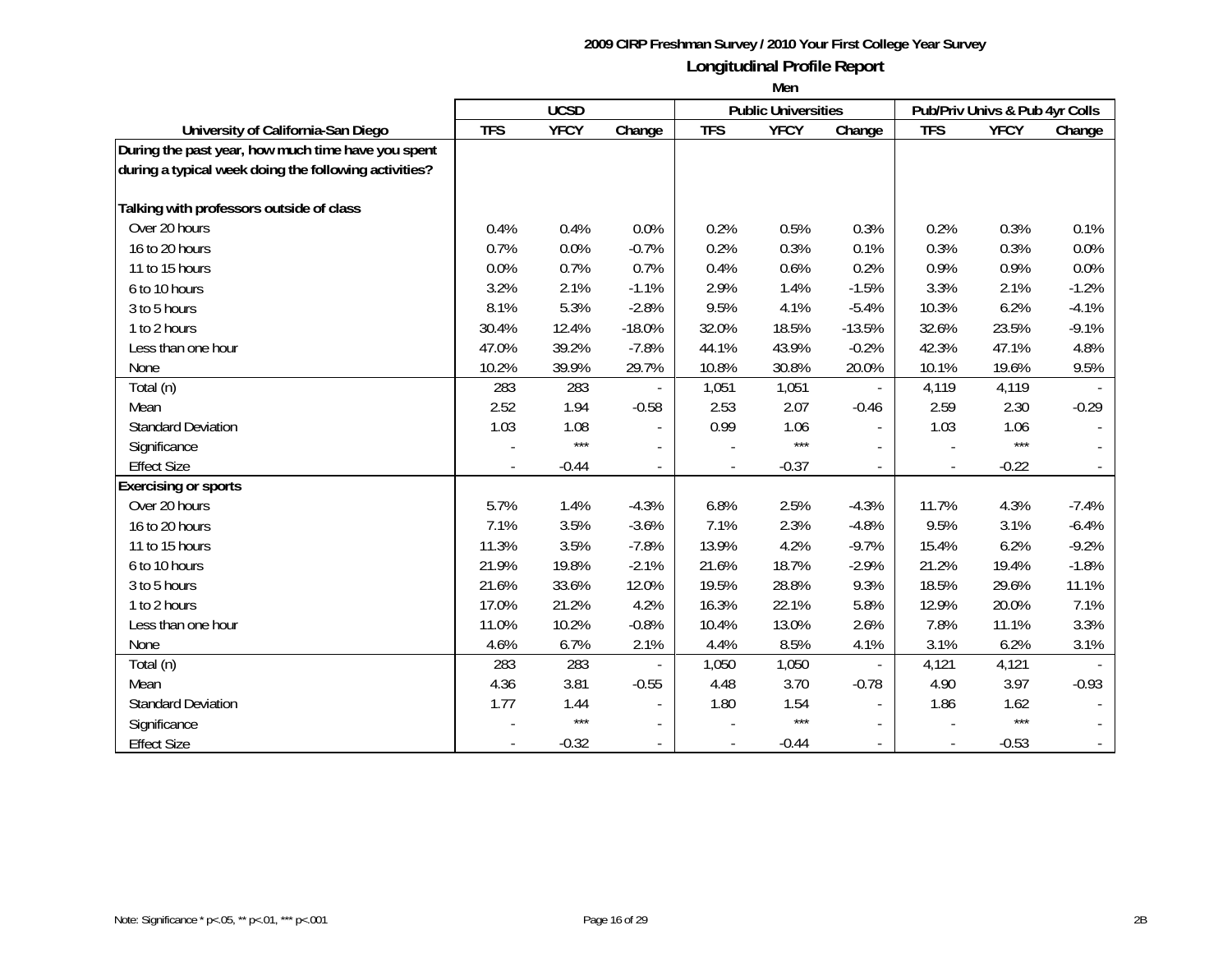|                                                       | <b>UCSD</b> |             |                          |                | <b>Public Universities</b> |                | Pub/Priv Univs & Pub 4yr Colls |             |          |
|-------------------------------------------------------|-------------|-------------|--------------------------|----------------|----------------------------|----------------|--------------------------------|-------------|----------|
| University of California-San Diego                    | <b>TFS</b>  | <b>YFCY</b> | Change                   | <b>TFS</b>     | <b>YFCY</b>                | Change         | <b>TFS</b>                     | <b>YFCY</b> | Change   |
| During the past year, how much time have you spent    |             |             |                          |                |                            |                |                                |             |          |
| during a typical week doing the following activities? |             |             |                          |                |                            |                |                                |             |          |
|                                                       |             |             |                          |                |                            |                |                                |             |          |
| Partying                                              |             |             |                          |                |                            |                |                                |             |          |
| Over 20 hours                                         | 1.1%        | 0.4%        | $-0.7%$                  | 0.7%           | 1.0%                       | 0.3%           | 1.2%                           | 1.6%        | 0.4%     |
| 16 to 20 hours                                        | 0.0%        | 0.7%        | 0.7%                     | 0.2%           | 0.8%                       | 0.6%           | 1.5%                           | 1.4%        | $-0.1%$  |
| 11 to 15 hours                                        | 0.4%        | 1.1%        | 0.7%                     | 1.6%           | 2.0%                       | 0.4%           | 3.5%                           | 4.5%        | 1.0%     |
| 6 to 10 hours                                         | 3.9%        | 5.6%        | 1.7%                     | 5.2%           | 10.8%                      | 5.6%           | 9.8%                           | 14.8%       | 5.0%     |
| 3 to 5 hours                                          | 12.3%       | 20.1%       | 7.8%                     | 13.9%          | 19.1%                      | 5.2%           | 17.1%                          | 22.6%       | 5.5%     |
| 1 to 2 hours                                          | 18.7%       | 15.1%       | $-3.6%$                  | 16.0%          | 13.5%                      | $-2.5%$        | 17.8%                          | 14.4%       | $-3.4%$  |
| Less than one hour                                    | 23.6%       | 18.7%       | $-4.9%$                  | 23.0%          | 15.3%                      | $-7.7%$        | 16.8%                          | 13.1%       | $-3.7%$  |
| None                                                  | 40.1%       | 38.4%       | $-1.7%$                  | 39.4%          | 37.6%                      | $-1.8%$        | 32.3%                          | 27.6%       | $-4.7%$  |
| Total (n)                                             | 284         | 284         |                          | 1,049          | 1,049                      |                | 4,113                          | 4,113       |          |
| Mean                                                  | 2.23        | 2.44        | 0.21                     | 2.32           | 2.64                       | 0.32           | 2.78                           | 3.11        | 0.33     |
| <b>Standard Deviation</b>                             | 1.35        | 1.46        | $\blacksquare$           | 1.43           | 1.64                       | $\blacksquare$ | 1.68                           | 1.75        |          |
| Significance                                          |             |             |                          |                | $***$                      |                |                                | $***$       |          |
| <b>Effect Size</b>                                    |             | 0.13        | $\blacksquare$           | $\blacksquare$ | 0.21                       |                | $\overline{\phantom{a}}$       | 0.20        |          |
| Volunteer work                                        |             |             |                          |                |                            |                |                                |             |          |
| Over 20 hours                                         | 1.4%        | 0.0%        | $-1.4%$                  | 0.9%           | 0.7%                       | $-0.2%$        | 1.2%                           | 0.5%        | $-0.7%$  |
| 16 to 20 hours                                        | 1.1%        | 0.4%        | $-0.7%$                  | 0.6%           | 0.3%                       | $-0.3%$        | 0.7%                           | 0.3%        | $-0.4%$  |
| 11 to 15 hours                                        | 2.1%        | 0.0%        | $-2.1%$                  | 1.5%           | 0.3%                       | $-1.2%$        | 1.5%                           | 0.8%        | $-0.7%$  |
| 6 to 10 hours                                         | 4.9%        | 2.1%        | $-2.8%$                  | 4.5%           | 2.0%                       | $-2.5%$        | 5.1%                           | 2.8%        | $-2.3%$  |
| 3 to 5 hours                                          | 21.8%       | 5.6%        | $-16.2%$                 | 17.1%          | 6.9%                       | $-10.2%$       | 15.1%                          | 7.8%        | $-7.3%$  |
| 1 to 2 hours                                          | 26.1%       | 9.9%        | $-16.2%$                 | 28.0%          | 12.4%                      | $-15.6%$       | 28.5%                          | 14.3%       | $-14.2%$ |
| Less than one hour                                    | 18.7%       | 16.5%       | $-2.2%$                  | 22.7%          | 20.6%                      | $-2.1%$        | 23.5%                          | 20.5%       | $-3.0%$  |
| None                                                  | 23.9%       | 65.5%       | 41.6%                    | 24.7%          | 56.8%                      | 32.1%          | 24.5%                          | 53.0%       | 28.5%    |
| Total (n)                                             | 284         | 284         |                          | 1,051          | 1,051                      |                | 4,114                          | 4,114       |          |
| Mean                                                  | 2.83        | 1.64        | $-1.19$                  | 2.65           | 1.82                       | $-0.83$        | 2.66                           | 1.93        | $-0.73$  |
| <b>Standard Deviation</b>                             | 1.50        | 1.06        | $\blacksquare$           | 1.37           | 1.21                       |                | 1.41                           | 1.27        |          |
| Significance                                          |             | $***$       | $\overline{a}$           |                | $***$                      |                |                                | $***$       |          |
| <b>Effect Size</b>                                    |             | $-0.68$     | $\overline{\phantom{a}}$ |                | $-0.51$                    |                |                                | $-0.43$     |          |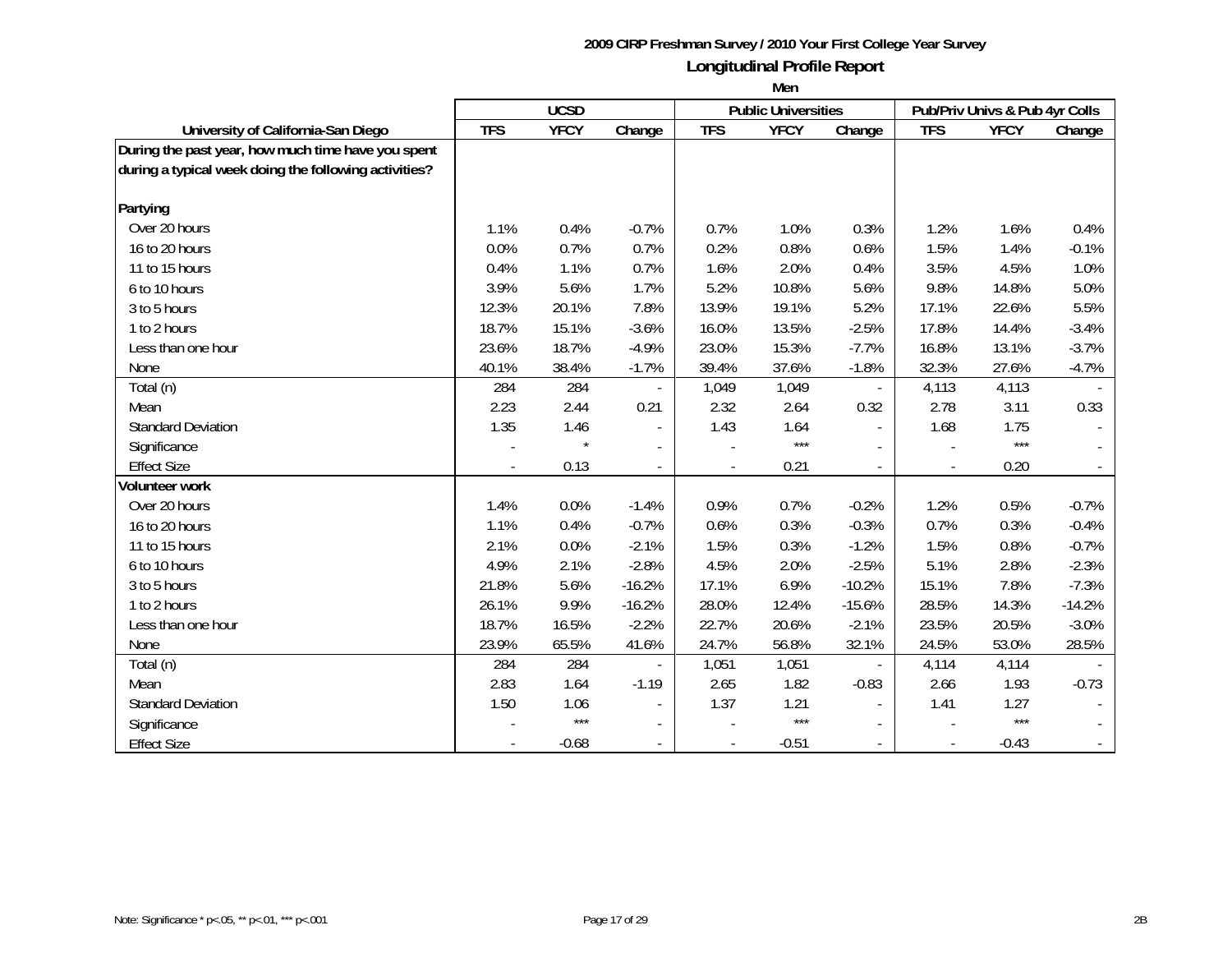|                                                       | <b>UCSD</b> |             |                          |                          | <b>Public Universities</b> |         | Pub/Priv Univs & Pub 4yr Colls |             |         |
|-------------------------------------------------------|-------------|-------------|--------------------------|--------------------------|----------------------------|---------|--------------------------------|-------------|---------|
| University of California-San Diego                    | <b>TFS</b>  | <b>YFCY</b> | Change                   | <b>TFS</b>               | <b>YFCY</b>                | Change  | <b>TFS</b>                     | <b>YFCY</b> | Change  |
| During the past year, how much time have you spent    |             |             |                          |                          |                            |         |                                |             |         |
| during a typical week doing the following activities? |             |             |                          |                          |                            |         |                                |             |         |
|                                                       |             |             |                          |                          |                            |         |                                |             |         |
| Student clubs and groups                              |             |             |                          |                          |                            |         |                                |             |         |
| Over 20 hours                                         | 2.1%        | 0.4%        | $-1.7%$                  | 1.6%                     | 1.7%                       | 0.1%    | 2.3%                           | 1.6%        | $-0.7%$ |
| 16 to 20 hours                                        | 1.8%        | 1.1%        | $-0.7%$                  | 1.4%                     | 0.4%                       | $-1.0%$ | 1.7%                           | 1.0%        | $-0.7%$ |
| 11 to 15 hours                                        | 4.6%        | 1.4%        | $-3.2%$                  | 3.9%                     | 2.0%                       | $-1.9%$ | 3.9%                           | 2.5%        | $-1.4%$ |
| 6 to 10 hours                                         | 6.7%        | 9.5%        | 2.8%                     | 8.4%                     | 9.5%                       | 1.1%    | 8.7%                           | 8.9%        | 0.2%    |
| 3 to 5 hours                                          | 19.1%       | 19.1%       | 0.0%                     | 18.3%                    | 16.0%                      | $-2.3%$ | 20.2%                          | 18.4%       | $-1.8%$ |
| 1 to 2 hours                                          | 30.0%       | 20.8%       | $-9.2%$                  | 27.3%                    | 20.4%                      | $-6.9%$ | 25.6%                          | 21.1%       | $-4.5%$ |
| Less than one hour                                    | 13.8%       | 7.8%        | $-6.0%$                  | 14.5%                    | 11.0%                      | $-3.5%$ | 14.9%                          | 11.2%       | $-3.7%$ |
| None                                                  | 21.9%       | 39.9%       | 18.0%                    | 24.5%                    | 39.0%                      | 14.5%   | 22.8%                          | 35.3%       | 12.5%   |
| Total (n)                                             | 283         | 283         |                          | 1,047                    | 1,047                      |         | 4,099                          | 4,099       |         |
| Mean                                                  | 3.06        | 2.61        | $-0.45$                  | 2.97                     | 2.62                       | $-0.35$ | 3.07                           | 2.74        | $-0.33$ |
| <b>Standard Deviation</b>                             | 1.64        | 1.58        | $\overline{\phantom{a}}$ | 1.62                     | 1.65                       |         | 1.67                           | 1.67        |         |
| Significance                                          |             | $***$       | $\blacksquare$           |                          | $***$                      |         |                                | $***$       |         |
| <b>Effect Size</b>                                    |             | $-0.22$     | $\overline{\phantom{a}}$ | $\overline{\phantom{a}}$ | $-0.17$                    |         | $\overline{\phantom{a}}$       | $-0.16$     |         |
| <b>Watching TV</b>                                    |             |             |                          |                          |                            |         |                                |             |         |
| Over 20 hours                                         | 3.9%        | 2.8%        | $-1.1%$                  | 3.1%                     | 3.1%                       | 0.0%    | 3.1%                           | 1.9%        | $-1.2%$ |
| 16 to 20 hours                                        | 1.4%        | 1.4%        | 0.0%                     | 1.7%                     | 1.3%                       | $-0.4%$ | 2.7%                           | 1.4%        | $-1.3%$ |
| 11 to 15 hours                                        | 3.2%        | 2.5%        | $-0.7%$                  | 5.2%                     | 4.3%                       | $-0.9%$ | 6.6%                           | 4.0%        | $-2.6%$ |
| 6 to 10 hours                                         | 15.2%       | 9.9%        | $-5.3%$                  | 16.6%                    | 13.9%                      | $-2.7%$ | 17.2%                          | 11.8%       | $-5.4%$ |
| 3 to 5 hours                                          | 24.0%       | 24.4%       | 0.4%                     | 26.7%                    | 26.1%                      | $-0.6%$ | 26.9%                          | 23.9%       | $-3.0%$ |
| 1 to 2 hours                                          | 20.1%       | 22.3%       | 2.2%                     | 22.4%                    | 20.5%                      | $-1.9%$ | 23.2%                          | 23.7%       | 0.5%    |
| Less than one hour                                    | 17.0%       | 18.0%       | 1.0%                     | 15.3%                    | 15.5%                      | 0.2%    | 12.9%                          | 17.0%       | 4.1%    |
| None                                                  | 15.2%       | 18.7%       | 3.5%                     | 8.9%                     | 15.2%                      | 6.3%    | 7.4%                           | 16.2%       | 8.8%    |
| Total (n)                                             | 283         | 283         |                          | 1,048                    | 1,048                      |         | 4,106                          | 4,106       |         |
| Mean                                                  | 3.42        | 3.16        | $-0.26$                  | 3.65                     | 3.42                       | $-0.23$ | 3.80                           | 3.25        | $-0.55$ |
| <b>Standard Deviation</b>                             | 1.72        | 1.65        | $\blacksquare$           | 1.60                     | 1.67                       |         | 1.60                           | 1.59        |         |
| Significance                                          |             |             |                          |                          | $***$                      |         |                                | $***$       |         |
| <b>Effect Size</b>                                    |             | $-0.14$     | $\overline{\phantom{a}}$ | $\overline{\phantom{a}}$ | $-0.13$                    |         |                                | $-0.31$     |         |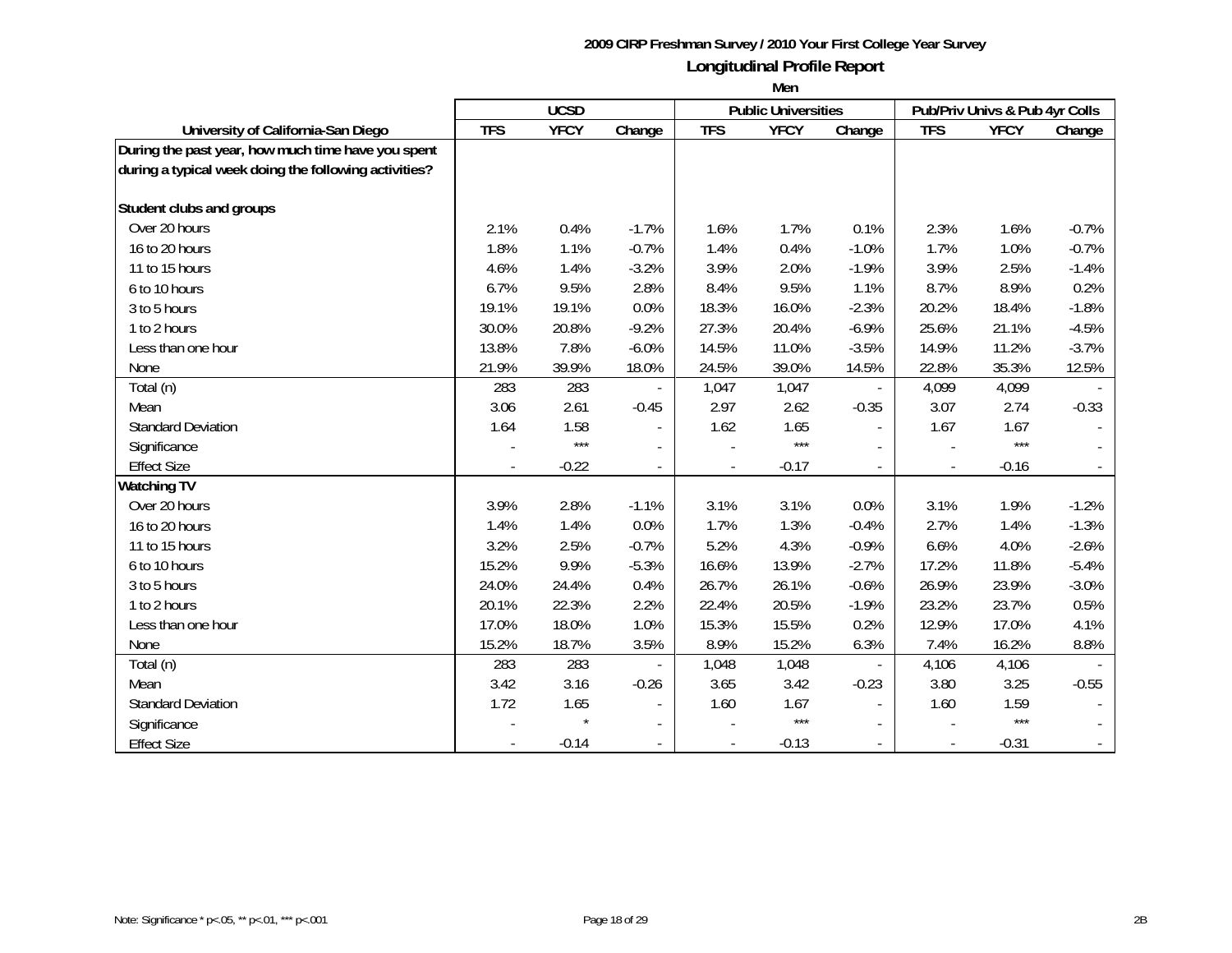|                                                       | <b>UCSD</b> |             |                |                          | <b>Public Universities</b> |          | Pub/Priv Univs & Pub 4yr Colls |             |          |
|-------------------------------------------------------|-------------|-------------|----------------|--------------------------|----------------------------|----------|--------------------------------|-------------|----------|
| University of California-San Diego                    | <b>TFS</b>  | <b>YFCY</b> | Change         | <b>TFS</b>               | <b>YFCY</b>                | Change   | <b>TFS</b>                     | <b>YFCY</b> | Change   |
| During the past year, how much time have you spent    |             |             |                |                          |                            |          |                                |             |          |
| during a typical week doing the following activities? |             |             |                |                          |                            |          |                                |             |          |
|                                                       |             |             |                |                          |                            |          |                                |             |          |
| Household/childcare duties                            |             |             |                |                          |                            |          |                                |             |          |
| Over 20 hours                                         | 0.0%        | 0.0%        | 0.0%           | 0.0%                     | 0.3%                       | 0.3%     | 0.3%                           | 0.3%        | 0.0%     |
| 16 to 20 hours                                        | 0.7%        | 0.0%        | $-0.7%$        | 0.5%                     | 0.0%                       | $-0.5%$  | 0.6%                           | 0.2%        | $-0.4%$  |
| 11 to 15 hours                                        | 0.4%        | 0.0%        | $-0.4%$        | 1.0%                     | 0.5%                       | $-0.5%$  | 1.3%                           | 0.8%        | $-0.5%$  |
| 6 to 10 hours                                         | 5.0%        | 0.0%        | $-5.0%$        | 4.2%                     | 1.1%                       | $-3.1%$  | 4.8%                           | 1.9%        | $-2.9%$  |
| 3 to 5 hours                                          | 16.0%       | 5.7%        | $-10.3%$       | 15.8%                    | 6.4%                       | $-9.4%$  | 15.8%                          | 6.1%        | $-9.7%$  |
| 1 to 2 hours                                          | 30.6%       | 13.9%       | $-16.7%$       | 31.5%                    | 13.5%                      | $-18.0%$ | 30.2%                          | 10.8%       | $-19.4%$ |
| Less than one hour                                    | 23.8%       | 10.0%       | $-13.8%$       | 24.9%                    | 14.7%                      | $-10.2%$ | 23.0%                          | 11.7%       | $-11.3%$ |
| None                                                  | 23.5%       | 70.5%       | 47.0%          | 22.2%                    | 63.6%                      | 41.4%    | 23.8%                          | 68.1%       | 44.3%    |
| Total (n)                                             | 281         | 281         |                | 1,047                    | 1,047                      |          | 4,100                          | 4,100       |          |
| Mean                                                  | 2.59        | 1.55        | $-1.04$        | 2.60                     | 1.69                       | $-0.91$  | 2.63                           | 1.67        | $-0.96$  |
| <b>Standard Deviation</b>                             | 1.23        | 0.93        |                | 1.21                     | 1.10                       |          | 1.30                           | 1.18        |          |
| Significance                                          |             | $***$       |                |                          | $***$                      |          |                                | $***$       |          |
| <b>Effect Size</b>                                    |             | $-0.73$     | $\blacksquare$ | $\overline{\phantom{a}}$ | $-0.61$                    |          | $\frac{1}{2}$                  | $-0.59$     |          |
| Online social networks (MySpace, Facebook, etc.)      |             |             |                |                          |                            |          |                                |             |          |
| Over 20 hours                                         | 4.6%        | 4.9%        | 0.3%           | 1.8%                     | 4.7%                       | 2.9%     | 2.3%                           | 4.3%        | 2.0%     |
| 16 to 20 hours                                        | 3.5%        | 2.8%        | $-0.7%$        | 2.3%                     | 3.0%                       | 0.7%     | 2.2%                           | 2.7%        | 0.5%     |
| 11 to 15 hours                                        | 3.5%        | 6.4%        | 2.9%           | 3.2%                     | 6.9%                       | 3.7%     | 4.3%                           | 5.5%        | 1.2%     |
| 6 to 10 hours                                         | 11.7%       | 19.4%       | 7.7%           | 10.4%                    | 17.5%                      | 7.1%     | 11.7%                          | 15.4%       | 3.7%     |
| 3 to 5 hours                                          | 23.7%       | 30.4%       | 6.7%           | 24.8%                    | 28.8%                      | 4.0%     | 24.5%                          | 28.9%       | 4.4%     |
| 1 to 2 hours                                          | 26.5%       | 19.4%       | $-7.1%$        | 27.2%                    | 20.1%                      | $-7.1%$  | 28.2%                          | 25.6%       | $-2.6%$  |
| Less than one hour                                    | 17.3%       | 11.7%       | $-5.6%$        | 19.9%                    | 12.8%                      | $-7.1%$  | 17.8%                          | 11.6%       | $-6.2%$  |
| None                                                  | 9.2%        | 4.9%        | $-4.3%$        | 10.4%                    | 6.4%                       | $-4.0%$  | 9.0%                           | 6.1%        | $-2.9%$  |
| Total (n)                                             | 283         | 283         |                | 1,050                    | 1,050                      |          | 4,113                          | 4,113       |          |
| Mean                                                  | 3.59        | 4.03        | 0.44           | 3.33                     | 3.94                       | 0.61     | 3.45                           | 3.85        | 0.40     |
| <b>Standard Deviation</b>                             | 1.71        | 1.62        |                | 1.51                     | 1.66                       |          | 1.54                           | 1.59        |          |
| Significance                                          |             | $***$       |                |                          | $***$                      |          |                                | $***$       |          |
| <b>Effect Size</b>                                    |             | 0.23        |                |                          | 0.37                       |          |                                | 0.24        |          |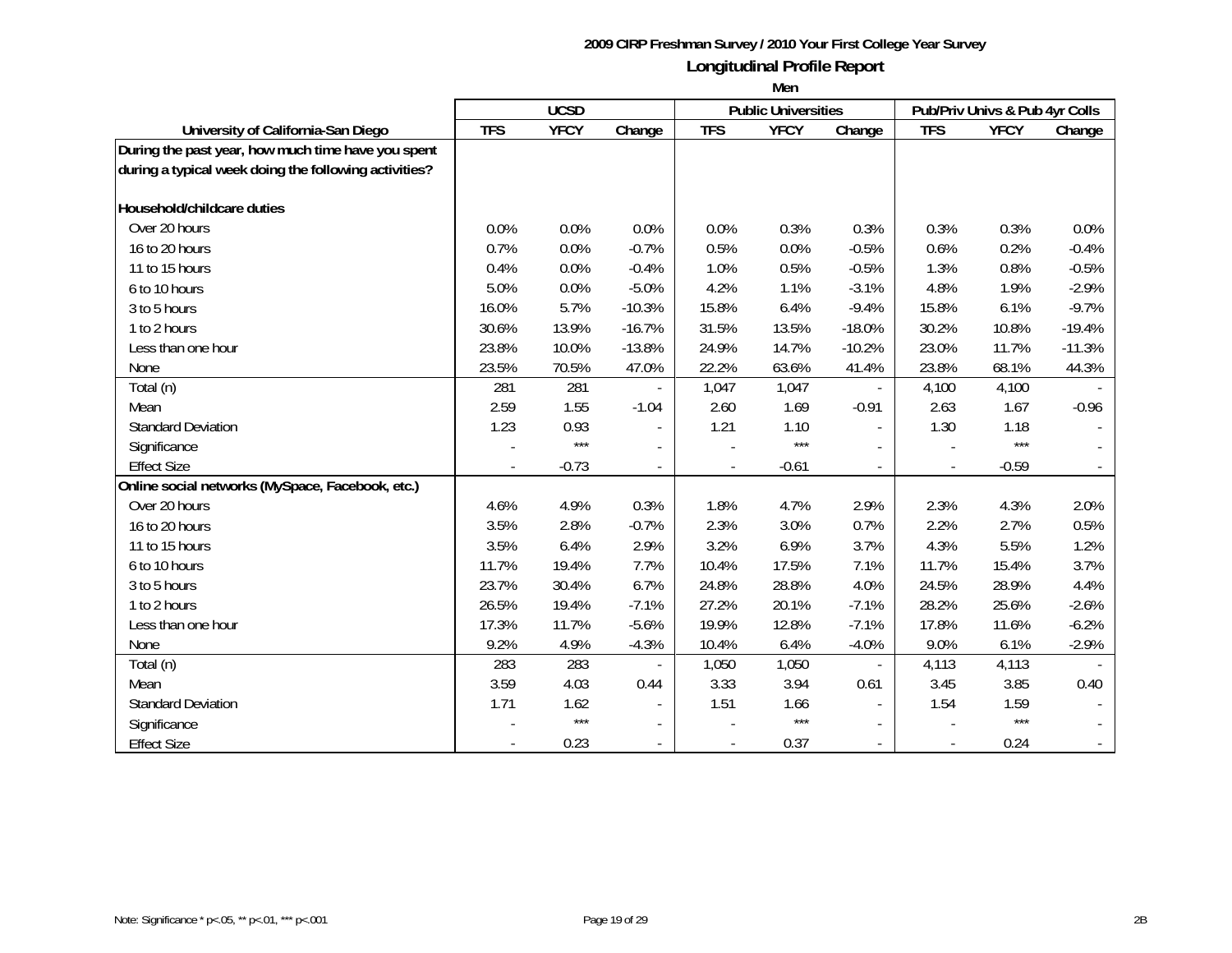|                                                       | <b>UCSD</b> |             |                          | <b>Public Universities</b> |             | Pub/Priv Univs & Pub 4yr Colls |                          |             |                          |
|-------------------------------------------------------|-------------|-------------|--------------------------|----------------------------|-------------|--------------------------------|--------------------------|-------------|--------------------------|
| University of California-San Diego                    | <b>TFS</b>  | <b>YFCY</b> | Change                   | <b>TFS</b>                 | <b>YFCY</b> | Change                         | <b>TFS</b>               | <b>YFCY</b> | Change                   |
| How often in the past year did you:                   |             |             |                          |                            |             |                                |                          |             |                          |
|                                                       |             |             |                          |                            |             |                                |                          |             |                          |
| Ask questions in class                                |             |             |                          |                            |             |                                |                          |             |                          |
| Frequently                                            | 42.2%       | 10.5%       | $-31.7%$                 | 51.8%                      | 19.6%       | $-32.2%$                       | 53.8%                    | 31.1%       | $-22.7%$                 |
| Occasionally                                          | 50.7%       | 55.1%       | 4.4%                     | 44.0%                      | 60.2%       | 16.2%                          | 42.8%                    | 57.9%       | 15.1%                    |
| Not at all                                            | 7.1%        | 34.4%       | 27.3%                    | 4.2%                       | 20.1%       | 15.9%                          | 3.4%                     | 11.0%       | 7.6%                     |
| Total (n)                                             | 294         | 294         |                          | 1,074                      | 1,074       | $\overline{\phantom{a}}$       | 4,269                    | 4,269       |                          |
| Mean                                                  | 2.35        | 1.76        | $-0.59$                  | 2.48                       | 2.00        | $-0.48$                        | 2.50                     | 2.20        | $-0.30$                  |
| <b>Standard Deviation</b>                             | 0.61        | 0.63        |                          | 0.58                       | 0.63        |                                | 0.56                     | 0.62        |                          |
| Significance                                          |             | $***$       |                          |                            | $***$       |                                |                          | $***$       |                          |
| <b>Effect Size</b>                                    |             | $-0.86$     | $\blacksquare$           |                            | $-0.72$     | $\overline{a}$                 | $\overline{\phantom{a}}$ | $-0.46$     |                          |
| Support your opinions with a logical argument         |             |             |                          |                            |             |                                |                          |             |                          |
| Frequently                                            | 66.4%       | 40.3%       | $-26.1%$                 | 69.0%                      | 47.2%       | $-21.8%$                       | 68.6%                    | 51.1%       | $-17.5%$                 |
| Occasionally                                          | 30.8%       | 56.3%       | 25.5%                    | 29.5%                      | 48.4%       | 18.9%                          | 29.9%                    | 44.9%       | 15.0%                    |
| Not at all                                            | 2.7%        | 3.4%        | 0.7%                     | 1.6%                       | 4.4%        | 2.8%                           | 1.5%                     | 4.0%        | 2.5%                     |
| Total (n)                                             | 295         | 295         | $\overline{\phantom{a}}$ | 1,076                      | 1,076       | $\overline{\phantom{a}}$       | 4,271                    | 4,271       |                          |
| Mean                                                  | 2.64        | 2.37        | $-0.27$                  | 2.67                       | 2.43        | $-0.24$                        | 2.67                     | 2.47        | $-0.20$                  |
| <b>Standard Deviation</b>                             | 0.54        | 0.55        | $\overline{\phantom{a}}$ | 0.50                       | 0.58        | $\blacksquare$                 | 0.50                     | 0.57        |                          |
| Significance                                          |             | $***$       |                          |                            | $***$       |                                |                          | $***$       |                          |
| <b>Effect Size</b>                                    |             | $-0.44$     | $\overline{\phantom{a}}$ |                            | $-0.39$     | $\overline{a}$                 |                          | $-0.32$     |                          |
| Seek solutions to problems and explain them to others |             |             |                          |                            |             |                                |                          |             |                          |
| Frequently                                            | 56.5%       | 35.0%       | $-21.5%$                 | 59.9%                      | 42.3%       | $-17.6%$                       | 58.8%                    | 43.5%       | $-15.3%$                 |
| Occasionally                                          | 41.5%       | 60.2%       | 18.7%                    | 38.6%                      | 53.2%       | 14.6%                          | 39.3%                    | 52.1%       | 12.8%                    |
| Not at all                                            | 2.0%        | 4.8%        | 2.8%                     | 1.5%                       | 4.5%        | 3.0%                           | 1.9%                     | 4.3%        | 2.4%                     |
| Total (n)                                             | 294         | 294         |                          | 1,071                      | 1,071       | $\overline{a}$                 | 4,252                    | 4,252       |                          |
| Mean                                                  | 2.54        | 2.30        | $-0.24$                  | 2.58                       | 2.38        | $-0.20$                        | 2.57                     | 2.39        | $-0.18$                  |
| <b>Standard Deviation</b>                             | 0.54        | 0.55        | $\overline{\phantom{a}}$ | 0.52                       | 0.57        | $\overline{a}$                 | 0.53                     | 0.57        |                          |
| Significance                                          |             | $***$       | $\overline{\phantom{a}}$ |                            | $***$       |                                |                          | $***$       |                          |
| <b>Effect Size</b>                                    |             | $-0.37$     | $\overline{a}$           |                            | $-0.32$     |                                |                          | $-0.28$     |                          |
| Revise your papers to improve your writing            |             |             |                          |                            |             |                                |                          |             |                          |
| Frequently                                            | 34.0%       | 39.5%       | 5.5%                     | 41.9%                      | 42.6%       | 0.7%                           | 42.3%                    | 41.1%       | $-1.2%$                  |
| Occasionally                                          | 55.1%       | 53.1%       | $-2.0%$                  | 50.5%                      | 50.0%       | $-0.5%$                        | 50.0%                    | 51.7%       | 1.7%                     |
| Not at all                                            | 10.9%       | 7.5%        | $-3.4%$                  | 7.6%                       | 7.4%        | $-0.2%$                        | 7.7%                     | 7.2%        | $-0.5%$                  |
| Total (n)                                             | 294         | 294         | $\overline{\phantom{a}}$ | 1,074                      | 1,074       | $\overline{\phantom{a}}$       | 4,261                    | 4,261       |                          |
| Mean                                                  | 2.23        | 2.32        | 0.09                     | 2.34                       | 2.35        | 0.01                           | 2.35                     | 2.34        | $-0.01$                  |
| <b>Standard Deviation</b>                             | 0.63        | 0.61        | $\blacksquare$           | 0.62                       | 0.61        | $\overline{\phantom{a}}$       | 0.62                     | 0.61        | $\overline{\phantom{a}}$ |
| Significance                                          |             |             |                          |                            |             |                                |                          |             |                          |
| <b>Effect Size</b>                                    |             | 0.12        | $\overline{a}$           | $\overline{\phantom{a}}$   | 0.01        | $\sim$                         | $\blacksquare$           | $-0.01$     | $\mathbb{L}$             |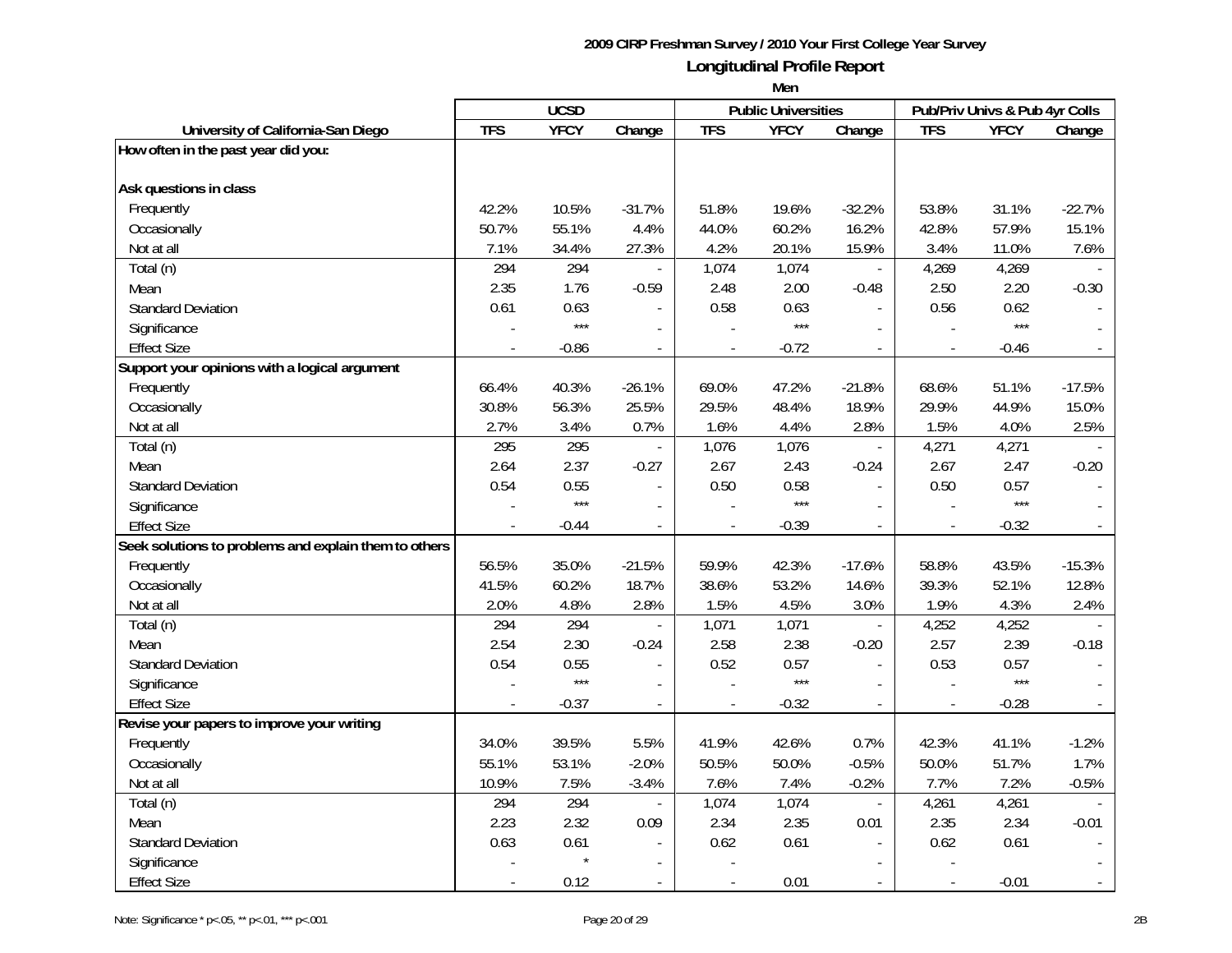|                                                        |            | <b>UCSD</b> |                          |                          | <b>Public Universities</b> |                          |                          | Pub/Priv Univs & Pub 4yr Colls |                |
|--------------------------------------------------------|------------|-------------|--------------------------|--------------------------|----------------------------|--------------------------|--------------------------|--------------------------------|----------------|
| University of California-San Diego                     | <b>TFS</b> | <b>YFCY</b> | Change                   | <b>TFS</b>               | <b>YFCY</b>                | Change                   | <b>TFS</b>               | <b>YFCY</b>                    | Change         |
| How often in the past year did you:                    |            |             |                          |                          |                            |                          |                          |                                |                |
| Evaluate the quality or reliability of information you |            |             |                          |                          |                            |                          |                          |                                |                |
| received                                               |            |             |                          |                          |                            |                          |                          |                                |                |
| Frequently                                             | 39.0%      | 34.9%       | $-4.1%$                  | 45.3%                    | 41.9%                      | $-3.4%$                  | 43.8%                    | 39.2%                          | $-4.6%$        |
| Occasionally                                           | 56.6%      | 58.6%       | 2.0%                     | 49.8%                    | 53.3%                      | 3.5%                     | 51.9%                    | 55.4%                          | 3.5%           |
| Not at all                                             | 4.4%       | 6.4%        | 2.0%                     | 4.9%                     | 4.9%                       | 0.0%                     | 4.3%                     | 5.4%                           | 1.1%           |
| Total (n)                                              | 295        | 295         | $\overline{a}$           | 1,072                    | 1,072                      | $\mathbb{Z}^2$           | 4,260                    | 4,260                          |                |
| Mean                                                   | 2.35       | 2.28        | $-0.07$                  | 2.40                     | 2.37                       | $-0.03$                  | 2.40                     | 2.34                           | $-0.06$        |
| <b>Standard Deviation</b>                              | 0.56       | 0.58        | $\overline{\phantom{a}}$ | 0.58                     | 0.57                       | $\blacksquare$           | 0.57                     | 0.58                           |                |
| Significance                                           |            |             |                          |                          |                            |                          |                          | $***$                          |                |
| <b>Effect Size</b>                                     |            | $-0.11$     |                          |                          | $-0.04$                    |                          |                          | $-0.09$                        |                |
| Take a risk because you felt you had more to gain      |            |             |                          |                          |                            |                          |                          |                                |                |
| Frequently                                             | 39.6%      | 24.9%       | $-14.7%$                 | 36.9%                    | 25.4%                      | $-11.5%$                 | 40.6%                    | 29.4%                          | $-11.2%$       |
| Occasionally                                           | 52.9%      | 66.6%       | 13.7%                    | 57.3%                    | 65.3%                      | 8.0%                     | 54.9%                    | 61.5%                          | 6.6%           |
| Not at all                                             | 7.5%       | 8.5%        | 1.0%                     | 5.8%                     | 9.2%                       | 3.4%                     | 4.5%                     | 9.1%                           | 4.6%           |
| Total (n)                                              | 293        | 293         | $\overline{\phantom{a}}$ | 1,073                    | 1,073                      | $\overline{\phantom{a}}$ | 4,264                    | 4,264                          |                |
| Mean                                                   | 2.32       | 2.16        | $-0.16$                  | 2.31                     | 2.16                       | $-0.15$                  | 2.36                     | 2.20                           | $-0.16$        |
| <b>Standard Deviation</b>                              | 0.61       | 0.56        | $\overline{a}$           | 0.57                     | 0.57                       | $\overline{a}$           | 0.57                     | 0.59                           |                |
| Significance                                           |            | $***$       | $\overline{\phantom{a}}$ |                          | $***$                      |                          | $\overline{a}$           | $***$                          |                |
| <b>Effect Size</b>                                     |            | $-0.23$     | $\overline{\phantom{a}}$ | $\overline{\phantom{a}}$ | $-0.22$                    | $\overline{\phantom{a}}$ | $\overline{\phantom{a}}$ | $-0.23$                        |                |
| Seek alternative solutions to a problem                |            |             |                          |                          |                            |                          |                          |                                |                |
| Frequently                                             | 50.0%      | 33.0%       | $-17.0%$                 | 49.8%                    | 36.1%                      | $-13.7%$                 | 47.3%                    | 36.9%                          | $-10.4%$       |
| Occasionally                                           | 49.0%      | 61.6%       | 12.6%                    | 48.6%                    | 59.6%                      | 11.0%                    | 50.9%                    | 58.8%                          | 7.9%           |
| Not at all                                             | 1.0%       | 5.4%        | 4.4%                     | 1.7%                     | 4.3%                       | 2.6%                     | 1.8%                     | 4.3%                           | 2.5%           |
| Total (n)                                              | 294        | 294         |                          | 1,073                    | 1,073                      | $\omega$                 | 4,257                    | 4,257                          |                |
| Mean                                                   | 2.49       | 2.28        | $-0.21$                  | 2.48                     | 2.32                       | $-0.16$                  | 2.45                     | 2.33                           | $-0.12$        |
| <b>Standard Deviation</b>                              | 0.52       | 0.56        |                          | 0.53                     | 0.55                       |                          | 0.53                     | 0.55                           |                |
| Significance                                           |            | $***$       |                          |                          | $***$                      |                          |                          | $***$                          |                |
| <b>Effect Size</b>                                     |            | $-0.33$     | $\blacksquare$           |                          | $-0.24$                    | $\overline{a}$           | $\overline{a}$           | $-0.18$                        |                |
| Look up scientific research articles and resources     |            |             |                          |                          |                            |                          |                          |                                |                |
| Frequently                                             | 26.4%      | 20.3%       | $-6.1%$                  | 29.2%                    | 28.6%                      | $-0.6%$                  | 26.8%                    | 28.5%                          | 1.7%           |
| Occasionally                                           | 54.9%      | 61.0%       | 6.1%                     | 55.5%                    | 59.4%                      | 3.9%                     | 54.5%                    | 58.5%                          | 4.0%           |
| Not at all                                             | 18.6%      | 18.6%       | 0.0%                     | 15.3%                    | 12.0%                      | $-3.3%$                  | 18.7%                    | 13.0%                          | $-5.7%$        |
| Total (n)                                              | 295        | 295         |                          | 1,074                    | 1,074                      |                          | 4,247                    | 4,247                          |                |
| Mean                                                   | 2.08       | 2.02        | $-0.06$                  | 2.14                     | 2.17                       | 0.03                     | 2.08                     | 2.16                           | 0.08           |
| <b>Standard Deviation</b>                              | 0.67       | 0.63        | $\overline{a}$           | 0.65                     | 0.62                       | $\blacksquare$           | 0.67                     | 0.63                           |                |
| Significance                                           |            |             |                          |                          |                            |                          |                          | $***$                          |                |
| <b>Effect Size</b>                                     |            | $-0.08$     | $\overline{a}$           |                          | 0.04                       |                          | $\overline{\phantom{a}}$ | 0.10                           | $\blacksquare$ |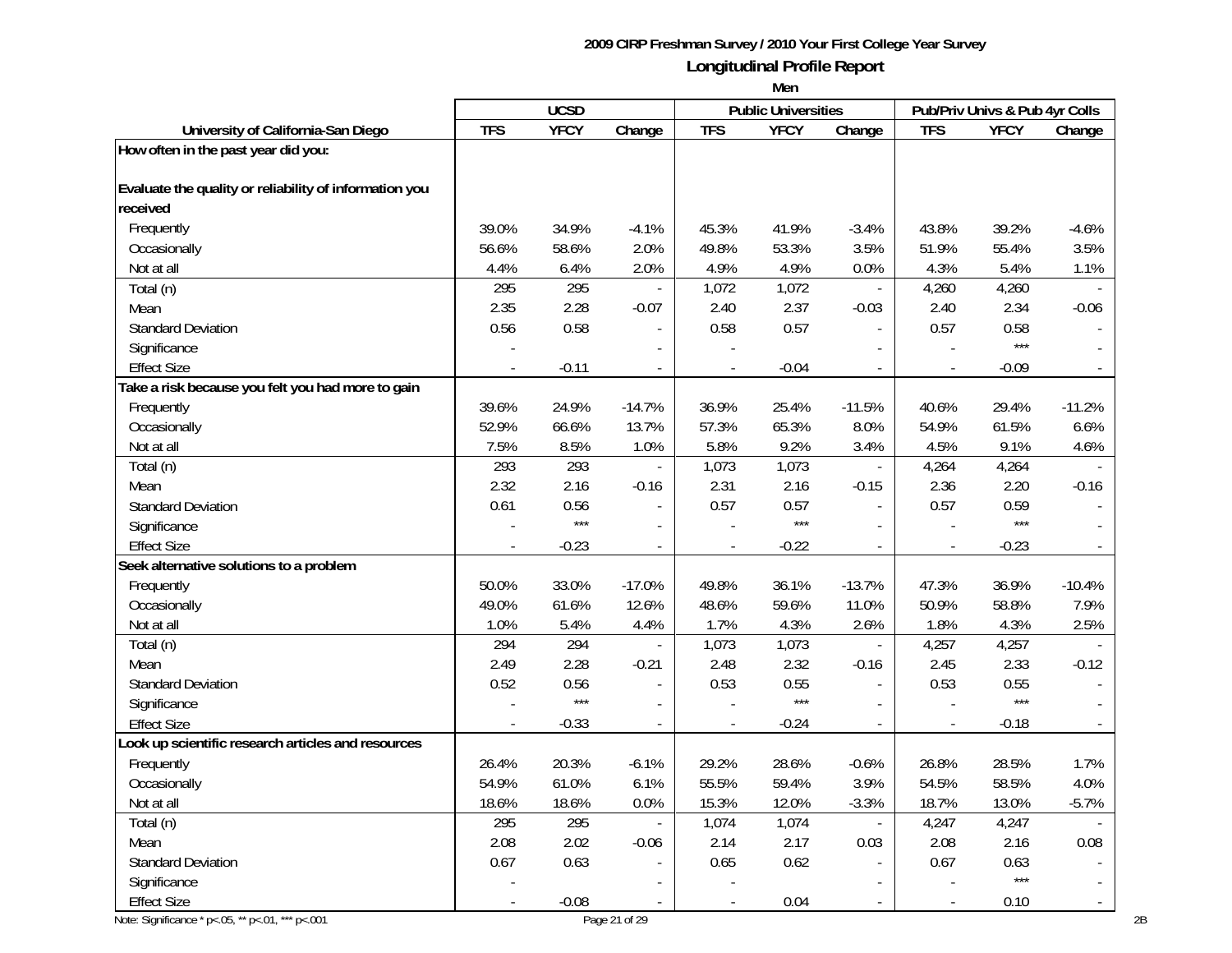|                                                    |            | <b>UCSD</b>  |                          |                          | <b>Public Universities</b> |                          |                          | Pub/Priv Univs & Pub 4yr Colls |                |
|----------------------------------------------------|------------|--------------|--------------------------|--------------------------|----------------------------|--------------------------|--------------------------|--------------------------------|----------------|
| University of California-San Diego                 | <b>TFS</b> | <b>YFCY</b>  | Change                   | <b>TFS</b>               | <b>YFCY</b>                | Change                   | <b>TFS</b>               | <b>YFCY</b>                    | Change         |
| How often in the past year did you:                |            |              |                          |                          |                            |                          |                          |                                |                |
| Explore topics on your own, even though it was not |            |              |                          |                          |                            |                          |                          |                                |                |
| required for a class                               |            |              |                          |                          |                            |                          |                          |                                |                |
| Frequently                                         | 39.0%      | 27.7%        | $-11.3%$                 | 39.5%                    | 34.3%                      | $-5.2%$                  | 38.2%                    | 33.8%                          | $-4.4%$        |
| Occasionally                                       | 49.3%      | 54.8%        | 5.5%                     | 50.0%                    | 54.9%                      | 4.9%                     | 50.5%                    | 55.1%                          | 4.6%           |
| Not at all                                         | 11.6%      | 17.5%        | 5.9%                     | 10.5%                    | 10.8%                      | 0.3%                     | 11.3%                    | 11.0%                          | $-0.3%$        |
| Total (n)                                          | 292        | 292          |                          | 1,067                    | 1,067                      | $\overline{\phantom{a}}$ | 4,249                    | 4,249                          |                |
| Mean                                               | 2.27       | 2.10         | $-0.17$                  | 2.29                     | 2.24                       | $-0.05$                  | 2.27                     | 2.23                           | $-0.04$        |
| <b>Standard Deviation</b>                          | 0.66       | 0.67         | $\overline{\phantom{a}}$ | 0.65                     | 0.63                       | $\blacksquare$           | 0.65                     | 0.63                           |                |
| Significance                                       |            | $***$        |                          |                          |                            |                          |                          | $***$                          |                |
| <b>Effect Size</b>                                 |            | $-0.24$      |                          |                          | $-0.07$                    |                          |                          | $-0.06$                        |                |
| Accept mistakes as part of the learning process    |            |              |                          |                          |                            |                          |                          |                                |                |
| Frequently                                         | 56.3%      | 45.8%        | $-10.5%$                 | 53.5%                    | 49.4%                      | $-4.1%$                  | 51.9%                    | 47.0%                          | $-4.9%$        |
| Occasionally                                       | 41.0%      | 51.2%        | 10.2%                    | 44.0%                    | 48.0%                      | 4.0%                     | 45.3%                    | 49.7%                          | 4.4%           |
| Not at all                                         | 2.7%       | 3.1%         | 0.4%                     | 2.5%                     | 2.5%                       | 0.0%                     | 2.8%                     | 3.2%                           | 0.4%           |
| Total (n)                                          | 295        | 295          | $\overline{\phantom{a}}$ | 1,076                    | 1,076                      | $\overline{\phantom{a}}$ | 4,251                    | 4,251                          |                |
| Mean                                               | 2.54       | 2.43         | $-0.11$                  | 2.51                     | 2.47                       | $-0.04$                  | 2.49                     | 2.44                           | $-0.05$        |
| <b>Standard Deviation</b>                          | 0.55       | 0.55         | $\overline{a}$           | 0.55                     | 0.55                       | $\overline{a}$           | 0.55                     | 0.56                           |                |
| Significance                                       |            | $\star\star$ | $\overline{\phantom{a}}$ |                          |                            |                          |                          | $***$                          |                |
| <b>Effect Size</b>                                 |            | $-0.16$      | $\blacksquare$           | $\overline{\phantom{a}}$ | $-0.06$                    | $\blacksquare$           | $\overline{\phantom{a}}$ | $-0.07$                        |                |
| Seek feedback on your academic work                |            |              |                          |                          |                            |                          |                          |                                |                |
| Frequently                                         | 35.7%      | 29.3%        | $-6.4%$                  | 43.1%                    | 38.1%                      | $-5.0%$                  | 45.3%                    | 39.0%                          | $-6.3%$        |
| Occasionally                                       | 55.8%      | 59.5%        | 3.7%                     | 49.8%                    | 54.3%                      | 4.5%                     | 48.2%                    | 54.6%                          | 6.4%           |
| Not at all                                         | 8.5%       | 11.2%        | 2.7%                     | 7.1%                     | 7.6%                       | 0.5%                     | 6.6%                     | 6.4%                           | $-0.2%$        |
| Total (n)                                          | 294        | 294          | $\bar{a}$                | 1,074                    | 1,074                      | $\blacksquare$           | 4,253                    | 4,253                          |                |
| Mean                                               | 2.27       | 2.18         | $-0.09$                  | 2.36                     | 2.30                       | $-0.06$                  | 2.39                     | 2.33                           | $-0.06$        |
| <b>Standard Deviation</b>                          | 0.61       | 0.61         |                          | 0.61                     | 0.60                       |                          | 0.61                     | 0.59                           |                |
| Significance                                       |            | $\star$      |                          |                          |                            |                          |                          | $***$                          |                |
| <b>Effect Size</b>                                 |            | $-0.12$      | $\blacksquare$           |                          | $-0.08$                    | $\overline{a}$           | $\overline{a}$           | $-0.08$                        |                |
| Take notes during class                            |            |              |                          |                          |                            |                          |                          |                                |                |
| Frequently                                         | 56.2%      | 74.3%        | 18.1%                    | 59.3%                    | 75.5%                      | 16.2%                    | 60.4%                    | 70.5%                          | 10.1%          |
| Occasionally                                       | 34.9%      | 22.9%        | $-12.0%$                 | 32.8%                    | 21.8%                      | $-11.0%$                 | 33.0%                    | 26.7%                          | $-6.3%$        |
| Not at all                                         | 8.9%       | 2.7%         | $-6.2%$                  | 7.9%                     | 2.7%                       | $-5.2%$                  | 6.6%                     | 2.8%                           | $-3.8%$        |
| Total (n)                                          | 292        | 292          |                          | 1,073                    | 1,073                      | $\blacksquare$           | 4,242                    | 4,242                          |                |
| Mean                                               | 2.47       | 2.72         | 0.25                     | 2.51                     | 2.73                       | 0.22                     | 2.54                     | 2.68                           | 0.14           |
| <b>Standard Deviation</b>                          | 0.65       | 0.51         | $\overline{\phantom{a}}$ | 0.64                     | 0.50                       | $\blacksquare$           | 0.62                     | 0.52                           |                |
| Significance                                       |            | $***$        | $\blacksquare$           |                          | $***$                      | $\blacksquare$           |                          | $***$                          |                |
| <b>Effect Size</b>                                 |            | 0.35         | $\overline{a}$           |                          | 0.32                       |                          | $\overline{\phantom{a}}$ | 0.20                           | $\blacksquare$ |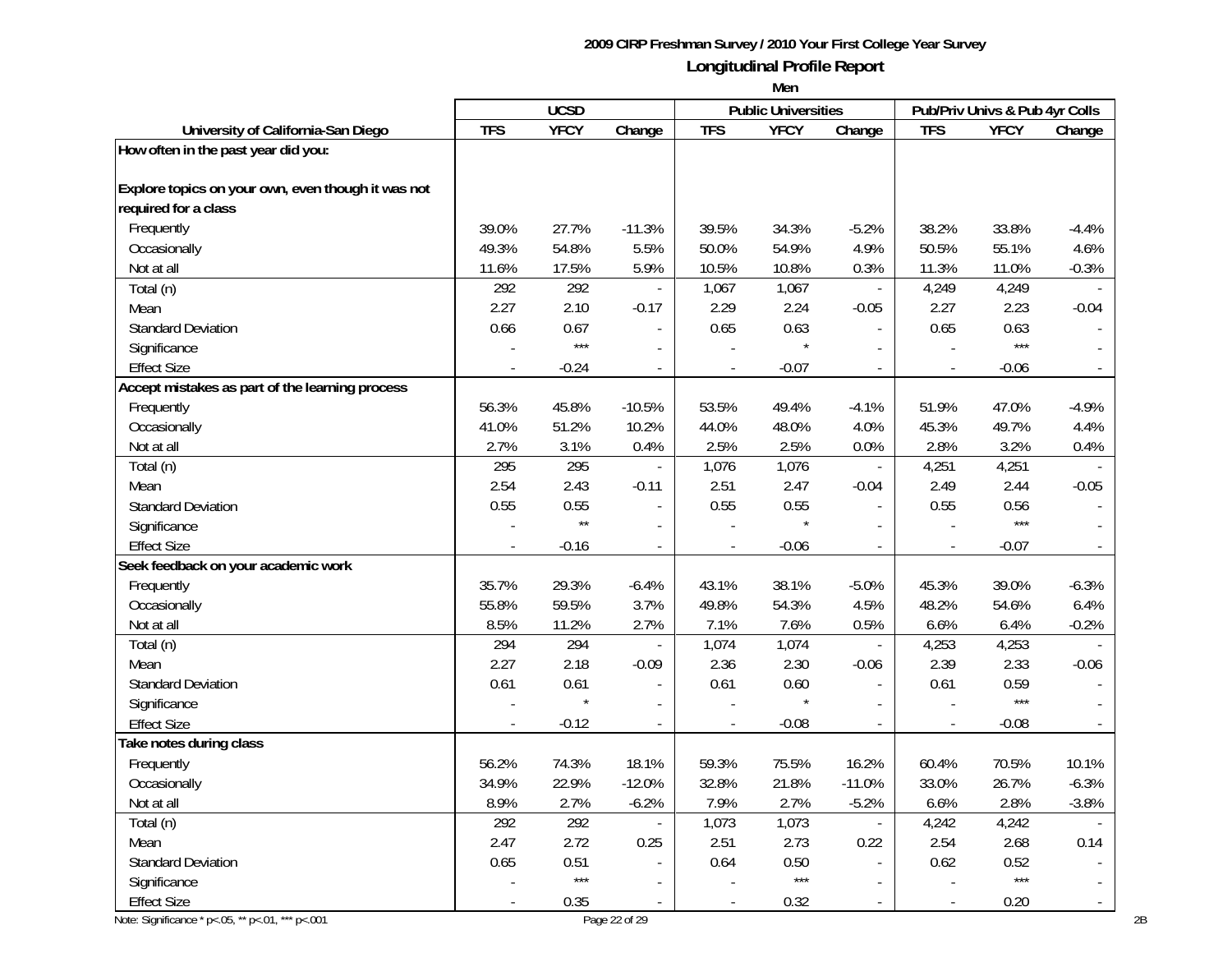|                                                      |            | <b>UCSD</b> |                |                | <b>Public Universities</b> |                          |            | Pub/Priv Univs & Pub 4yr Colls |                |
|------------------------------------------------------|------------|-------------|----------------|----------------|----------------------------|--------------------------|------------|--------------------------------|----------------|
| University of California-San Diego                   | <b>TFS</b> | <b>YFCY</b> | Change         | <b>TFS</b>     | <b>YFCY</b>                | Change                   | <b>TFS</b> | <b>YFCY</b>                    | Change         |
| Indicate the importance to you personally of each of |            |             |                |                |                            |                          |            |                                |                |
| the following:                                       |            |             |                |                |                            |                          |            |                                |                |
|                                                      |            |             |                |                |                            |                          |            |                                |                |
| Becoming accomplished in one of the performing arts  |            |             |                |                |                            |                          |            |                                |                |
| (acting, dancing, etc.)                              |            |             |                |                |                            |                          |            |                                |                |
| Essential                                            | 5.1%       | 9.5%        | 4.4%           | 5.2%           | 7.7%                       | 2.5%                     | 6.6%       | 8.9%                           | 2.3%           |
| Very important                                       | 8.8%       | 17.6%       | 8.8%           | 7.8%           | 13.7%                      | 5.9%                     | 7.8%       | 13.5%                          | 5.7%           |
| Somewhat important                                   | 33.0%      | 31.5%       | $-1.5%$        | 24.9%          | 28.8%                      | 3.9%                     | 22.0%      | 26.2%                          | 4.2%           |
| Not important                                        | 53.1%      | 41.4%       | $-11.7%$       | 62.2%          | 49.8%                      | $-12.4%$                 | 63.6%      | 51.3%                          | $-12.3%$       |
| Total (n)                                            | 273        | 273         |                | 1,042          | 1,042                      | $\bar{a}$                | 4,094      | 4,094                          |                |
| Mean                                                 | 1.66       | 1.95        | 0.29           | 1.56           | 1.79                       | 0.23                     | 1.57       | 1.80                           | 0.23           |
| <b>Standard Deviation</b>                            | 0.84       | 0.99        |                | 0.84           | 0.95                       |                          | 0.89       | 0.98                           |                |
| Significance                                         |            | $***$       |                |                | $***$                      |                          |            | $***$                          |                |
| <b>Effect Size</b>                                   |            | 0.34        |                |                | 0.28                       |                          |            | 0.26                           |                |
| Becoming an authority in my field                    |            |             |                |                |                            |                          |            |                                |                |
| Essential                                            | 18.2%      | 22.6%       | 4.4%           | 18.6%          | 24.3%                      | 5.7%                     | 21.9%      | 26.4%                          | 4.5%           |
| Very important                                       | 35.0%      | 43.1%       | 8.1%           | 40.4%          | 42.7%                      | 2.3%                     | 39.7%      | 42.9%                          | 3.2%           |
| Somewhat important                                   | 37.2%      | 28.5%       | $-8.7%$        | 32.9%          | 27.1%                      | $-5.8%$                  | 30.3%      | 25.1%                          | $-5.2%$        |
| Not important                                        | 9.5%       | 5.8%        | $-3.7%$        | 8.0%           | 6.0%                       | $-2.0%$                  | 8.1%       | 5.5%                           | $-2.6%$        |
| Total (n)                                            | 274        | 274         |                | 1,041          | 1,041                      | $\overline{\phantom{a}}$ | 4,091      | 4,091                          |                |
| Mean                                                 | 2.62       | 2.82        | 0.20           | 2.70           | 2.85                       | 0.15                     | 2.75       | 2.90                           | 0.15           |
| <b>Standard Deviation</b>                            | 0.89       | 0.85        | $\overline{a}$ | 0.86           | 0.86                       | $\blacksquare$           | 0.89       | 0.85                           |                |
| Significance                                         |            | $***$       | $\overline{a}$ |                | $***$                      | $\mathbf{r}$             |            | $***$                          |                |
| <b>Effect Size</b>                                   |            | 0.21        |                |                | 0.16                       |                          |            | 0.16                           |                |
| Obtaining recognition from my colleagues for         |            |             |                |                |                            |                          |            |                                |                |
| contributions to my special field                    |            |             |                |                |                            |                          |            |                                |                |
| Essential                                            | 18.2%      | 17.9%       | $-0.3%$        | 15.2%          | 18.8%                      | 3.6%                     | 17.9%      | 20.7%                          | 2.8%           |
| Very important                                       | 34.7%      | 44.9%       | 10.2%          | 39.0%          | 45.5%                      | 6.5%                     | 39.4%      | 43.7%                          | 4.3%           |
| Somewhat important                                   | 39.1%      | 27.4%       | $-11.7%$       | 37.5%          | 27.2%                      | $-10.3%$                 | 34.6%      | 29.0%                          | $-5.6%$        |
| Not important                                        | 8.0%       | 9.9%        | 1.9%           | 8.3%           | 8.5%                       | 0.2%                     | 8.1%       | 6.5%                           | $-1.6%$        |
| Total (n)                                            | 274        | 274         |                | 1,042          | 1,042                      |                          | 4,093      | 4,093                          |                |
| Mean                                                 | 2.63       | 2.71        | 0.08           | 2.61           | 2.75                       | 0.14                     | 2.67       | 2.79                           | 0.12           |
| <b>Standard Deviation</b>                            | 0.87       | 0.87        |                | 0.84           | 0.86                       |                          | 0.86       | 0.84                           |                |
| Significance                                         |            |             |                |                | $***$                      |                          |            | $***$                          |                |
| <b>Effect Size</b>                                   |            | 0.08        | $\blacksquare$ | $\overline{a}$ | 0.15                       | $\sim$                   |            | 0.13                           | $\blacksquare$ |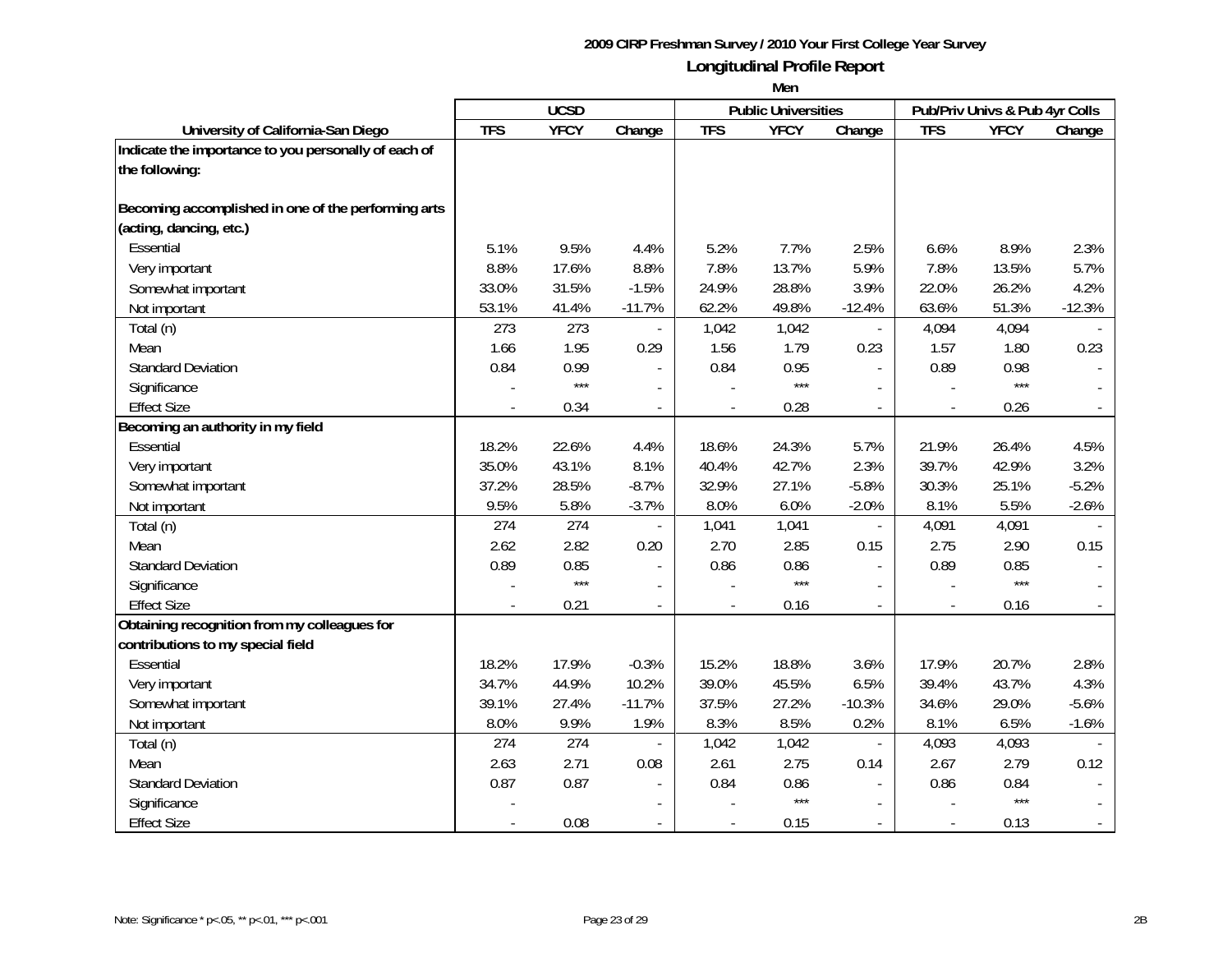|                                                      |            | <b>UCSD</b>  |                          |                          | <b>Public Universities</b> |                |                | Pub/Priv Univs & Pub 4yr Colls |         |
|------------------------------------------------------|------------|--------------|--------------------------|--------------------------|----------------------------|----------------|----------------|--------------------------------|---------|
| University of California-San Diego                   | <b>TFS</b> | <b>YFCY</b>  | Change                   | <b>TFS</b>               | <b>YFCY</b>                | Change         | <b>TFS</b>     | <b>YFCY</b>                    | Change  |
| Indicate the importance to you personally of each of |            |              |                          |                          |                            |                |                |                                |         |
| the following:                                       |            |              |                          |                          |                            |                |                |                                |         |
|                                                      |            |              |                          |                          |                            |                |                |                                |         |
| Influencing the political structure                  |            |              |                          |                          |                            |                |                |                                |         |
| Essential                                            | 6.2%       | 7.3%         | 1.1%                     | 5.7%                     | 7.3%                       | 1.6%           | 7.9%           | 9.7%                           | 1.8%    |
| Very important                                       | 9.5%       | 17.2%        | 7.7%                     | 12.9%                    | 18.8%                      | 5.9%           | 15.5%          | 19.8%                          | 4.3%    |
| Somewhat important                                   | 39.1%      | 35.0%        | $-4.1%$                  | 40.8%                    | 39.0%                      | $-1.8%$        | 40.3%          | 40.6%                          | 0.3%    |
| Not important                                        | 45.3%      | 40.5%        | $-4.8%$                  | 40.6%                    | 34.9%                      | $-5.7%$        | 36.3%          | 29.9%                          | $-6.4%$ |
| Total (n)                                            | 274        | 274          |                          | 1,043                    | 1,043                      |                | 4,094          | 4,094                          |         |
| Mean                                                 | 1.77       | 1.91         | 0.14                     | 1.84                     | 1.98                       | 0.14           | 1.95           | 2.09                           | 0.14    |
| <b>Standard Deviation</b>                            | 0.86       | 0.93         |                          | 0.86                     | 0.91                       |                | 0.91           | 0.94                           |         |
| Significance                                         |            | $\star$      | $\overline{\phantom{a}}$ |                          | $***$                      |                |                | $***$                          |         |
| <b>Effect Size</b>                                   |            | 0.15         | $\blacksquare$           | $\overline{a}$           | 0.15                       |                | $\blacksquare$ | 0.15                           |         |
| Influencing social values                            |            |              |                          |                          |                            |                |                |                                |         |
| Essential                                            | 11.7%      | 13.9%        | 2.2%                     | 7.9%                     | 13.4%                      | 5.5%           | 10.5%          | 14.9%                          | 4.4%    |
| Very important                                       | 18.3%      | 30.4%        | 12.1%                    | 25.3%                    | 33.8%                      | 8.5%           | 29.5%          | 35.3%                          | 5.8%    |
| Somewhat important                                   | 46.2%      | 35.5%        | $-10.7%$                 | 42.9%                    | 35.7%                      | $-7.2%$        | 40.5%          | 35.1%                          | $-5.4%$ |
| Not important                                        | 23.8%      | 20.1%        | $-3.7%$                  | 23.9%                    | 17.1%                      | $-6.8%$        | 19.5%          | 14.7%                          | $-4.8%$ |
| Total (n)                                            | 273        | 273          |                          | 1,041                    | 1,041                      | $\blacksquare$ | 4,093          | 4,093                          |         |
| Mean                                                 | 2.18       | 2.38         | 0.20                     | 2.17                     | 2.43                       | 0.26           | 2.31           | 2.50                           | 0.19    |
| <b>Standard Deviation</b>                            | 0.93       | 0.96         | $\blacksquare$           | 0.88                     | 0.92                       |                | 0.90           | 0.92                           |         |
| Significance                                         |            | $\star\star$ |                          |                          | $***$                      |                |                | ***                            |         |
| <b>Effect Size</b>                                   |            | 0.20         |                          |                          | 0.26                       |                |                | 0.19                           |         |
| Raising a family                                     |            |              |                          |                          |                            |                |                |                                |         |
| Essential                                            | 41.2%      | 44.2%        | 3.0%                     | 37.7%                    | 43.2%                      | 5.5%           | 41.2%          | 42.0%                          | 0.8%    |
| Very important                                       | 28.1%      | 29.9%        | 1.8%                     | 33.5%                    | 30.2%                      | $-3.3%$        | 33.3%          | 32.6%                          | $-0.7%$ |
| Somewhat important                                   | 21.9%      | 19.7%        | $-2.2%$                  | 20.6%                    | 18.4%                      | $-2.2%$        | 18.8%          | 17.8%                          | $-1.0%$ |
| Not important                                        | 8.8%       | 6.2%         | $-2.6%$                  | 8.2%                     | 8.2%                       | 0.0%           | 6.7%           | 7.6%                           | 0.9%    |
| Total (n)                                            | 274        | 274          |                          | 1,042                    | 1,042                      |                | 4,093          | 4,093                          |         |
| Mean                                                 | 3.02       | 3.12         | 0.10                     | 3.01                     | 3.08                       | 0.07           | 3.09           | 3.09                           | 0.00    |
| <b>Standard Deviation</b>                            | 0.99       | 0.94         |                          | 0.95                     | 0.97                       |                | 0.93           | 0.95                           |         |
| Significance                                         |            |              |                          |                          | $\star\star$               |                |                |                                |         |
| <b>Effect Size</b>                                   |            | 0.11         | $\overline{\phantom{a}}$ | $\overline{\phantom{a}}$ | 0.08                       |                |                | 0.00                           |         |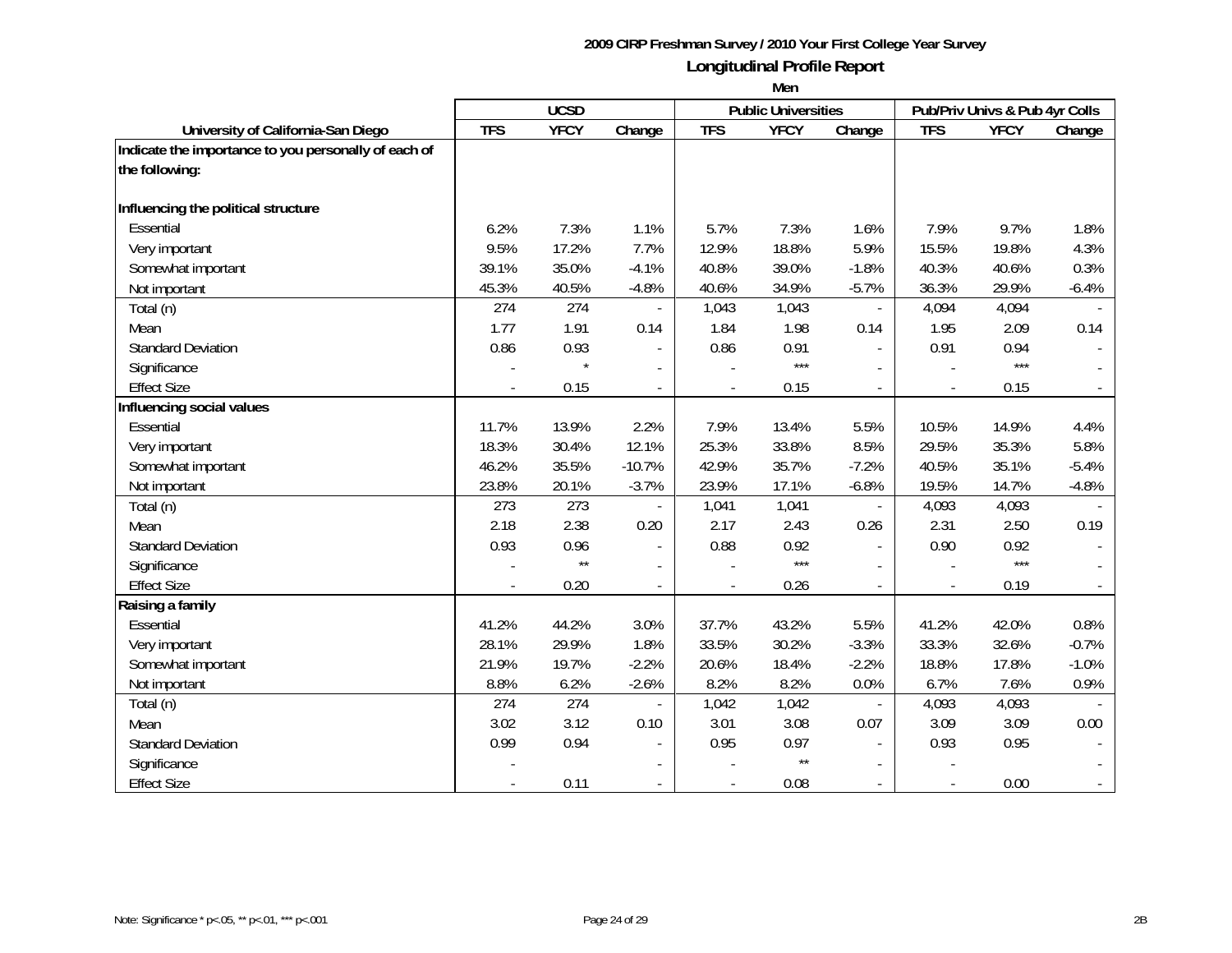|                                                      | <b>UCSD</b> |             |                          |                          | <b>Public Universities</b> |                          | Pub/Priv Univs & Pub 4yr Colls |             |                |
|------------------------------------------------------|-------------|-------------|--------------------------|--------------------------|----------------------------|--------------------------|--------------------------------|-------------|----------------|
| University of California-San Diego                   | <b>TFS</b>  | <b>YFCY</b> | Change                   | <b>TFS</b>               | <b>YFCY</b>                | Change                   | <b>TFS</b>                     | <b>YFCY</b> | Change         |
| Indicate the importance to you personally of each of |             |             |                          |                          |                            |                          |                                |             |                |
| the following:                                       |             |             |                          |                          |                            |                          |                                |             |                |
| Being very well off financially                      |             |             |                          |                          |                            |                          |                                |             |                |
| Essential                                            | 41.8%       | 37.7%       | $-4.1%$                  | 37.8%                    | 34.2%                      | $-3.6%$                  | 39.5%                          | 34.0%       | $-5.5%$        |
| Very important                                       | 34.8%       | 37.0%       | 2.2%                     | 38.2%                    | 38.8%                      | 0.6%                     | 36.5%                          | 37.5%       | 1.0%           |
| Somewhat important                                   | 20.1%       | 22.7%       | 2.6%                     | 21.1%                    | 23.1%                      | 2.0%                     | 20.5%                          | 24.1%       | 3.6%           |
| Not important                                        | 3.3%        | 2.6%        | $-0.7%$                  | 2.8%                     | 3.9%                       | 1.1%                     | 3.4%                           | 4.5%        | 1.1%           |
| Total (n)                                            | 273         | 273         |                          | 1,041                    | 1,041                      | $\blacksquare$           | 4,088                          | 4,088       |                |
| Mean                                                 | 3.15        | 3.10        | $-0.05$                  | 3.11                     | 3.03                       | $-0.08$                  | 3.12                           | 3.01        | $-0.11$        |
| <b>Standard Deviation</b>                            | 0.86        | 0.84        |                          | 0.83                     | 0.85                       |                          | 0.85                           | 0.87        |                |
| Significance                                         |             |             |                          |                          | $\star\star$               |                          |                                | ***         |                |
| <b>Effect Size</b>                                   |             | $-0.06$     | $\overline{\phantom{a}}$ | $\overline{\phantom{a}}$ | $-0.10$                    | $\overline{\phantom{a}}$ | $\overline{a}$                 | $-0.13$     |                |
| Helping others who are in difficulty                 |             |             |                          |                          |                            |                          |                                |             |                |
| Essential                                            | 22.6%       | 27.0%       | 4.4%                     | 19.7%                    | 28.2%                      | 8.5%                     | 22.0%                          | 27.9%       | 5.9%           |
| Very important                                       | 38.3%       | 48.9%       | 10.6%                    | 40.4%                    | 47.4%                      | 7.0%                     | 41.9%                          | 46.0%       | 4.1%           |
| Somewhat important                                   | 33.6%       | 21.5%       | $-12.1%$                 | 35.0%                    | 22.6%                      | $-12.4%$                 | 31.6%                          | 23.6%       | $-8.0%$        |
| Not important                                        | 5.5%        | 2.6%        | $-2.9%$                  | 4.8%                     | 1.8%                       | $-3.0%$                  | 4.5%                           | 2.5%        | $-2.0%$        |
| Total (n)                                            | 274         | 274         |                          | 1,039                    | 1,039                      | $\overline{\phantom{a}}$ | 4,086                          | 4,086       |                |
| Mean                                                 | 2.78        | 3.00        | 0.22                     | 2.75                     | 3.02                       | 0.27                     | 2.81                           | 2.99        | 0.18           |
| <b>Standard Deviation</b>                            | 0.86        | 0.77        | $\blacksquare$           | 0.82                     | 0.76                       |                          | 0.83                           | 0.79        |                |
| Significance                                         |             | $***$       |                          |                          | $***$                      |                          |                                | $***$       |                |
| <b>Effect Size</b>                                   |             | 0.24        |                          |                          | 0.31                       |                          |                                | 0.21        |                |
| Making a theoretical contribution to science         |             |             |                          |                          |                            |                          |                                |             |                |
| Essential                                            | 12.8%       | 9.1%        | $-3.7%$                  | 9.8%                     | 9.4%                       | $-0.4%$                  | 8.5%                           | 9.4%        | 0.9%           |
| Very important                                       | 23.0%       | 33.9%       | 10.9%                    | 22.8%                    | 26.2%                      | 3.4%                     | 19.6%                          | 21.9%       | 2.3%           |
| Somewhat important                                   | 42.3%       | 42.7%       | 0.4%                     | 37.2%                    | 39.0%                      | 1.8%                     | 34.0%                          | 36.0%       | 2.0%           |
| Not important                                        | 21.9%       | 14.2%       | $-7.7%$                  | 30.1%                    | 25.4%                      | $-4.7%$                  | 37.9%                          | 32.6%       | $-5.3%$        |
| Total (n)                                            | 274         | 274         | $\overline{a}$           | 1,042                    | 1,042                      |                          | 4,087                          | 4,087       |                |
| Mean                                                 | 2.27        | 2.38        | 0.11                     | 2.12                     | 2.20                       | 0.08                     | 1.99                           | 2.08        | 0.09           |
| <b>Standard Deviation</b>                            | 0.94        | 0.84        | $\frac{1}{2}$            | 0.95                     | 0.92                       |                          | 0.96                           | 0.96        |                |
| Significance                                         |             |             |                          |                          |                            |                          |                                | ***         |                |
| <b>Effect Size</b>                                   |             | 0.12        | $\overline{\phantom{a}}$ | $\blacksquare$           | 0.09                       |                          |                                | 0.09        | $\blacksquare$ |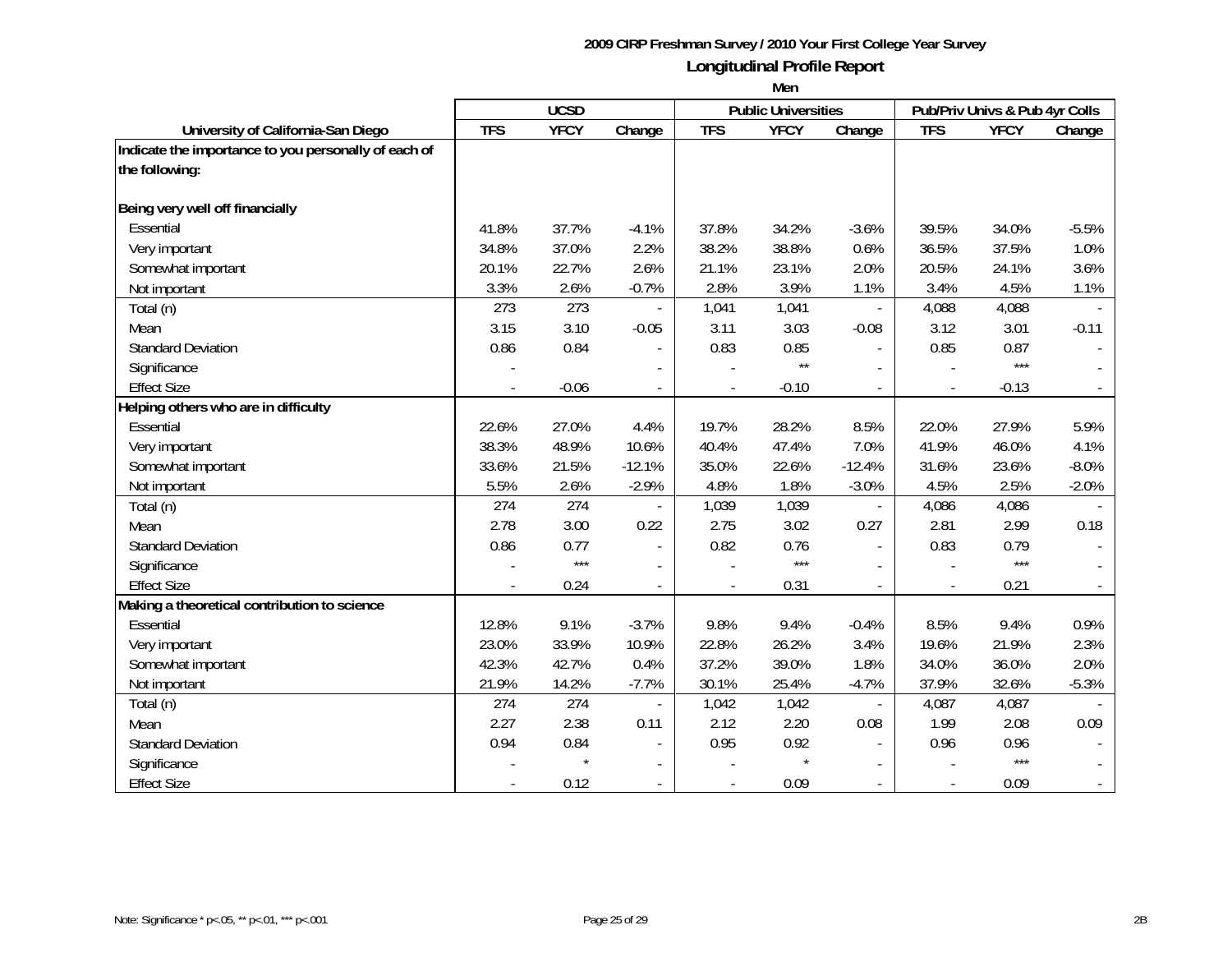|                                                      | <b>UCSD</b> |             |                          |            | <b>Public Universities</b> |                | Pub/Priv Univs & Pub 4yr Colls |             |          |
|------------------------------------------------------|-------------|-------------|--------------------------|------------|----------------------------|----------------|--------------------------------|-------------|----------|
| University of California-San Diego                   | <b>TFS</b>  | <b>YFCY</b> | Change                   | <b>TFS</b> | <b>YFCY</b>                | Change         | <b>TFS</b>                     | <b>YFCY</b> | Change   |
| Indicate the importance to you personally of each of |             |             |                          |            |                            |                |                                |             |          |
| the following:                                       |             |             |                          |            |                            |                |                                |             |          |
|                                                      |             |             |                          |            |                            |                |                                |             |          |
| Writing original works (poems, novels etc.)          |             |             |                          |            |                            |                |                                |             |          |
| Essential                                            | 4.4%        | 6.6%        | 2.2%                     | 4.2%       | 7.3%                       | 3.1%           | 5.3%                           | 8.3%        | 3.0%     |
| Very important                                       | 6.2%        | 17.5%       | 11.3%                    | 6.9%       | 15.0%                      | 8.1%           | 9.3%                           | 14.7%       | 5.4%     |
| Somewhat important                                   | 30.3%       | 34.3%       | 4.0%                     | 22.8%      | 29.1%                      | 6.3%           | 23.0%                          | 29.2%       | 6.2%     |
| Not important                                        | 59.1%       | 41.6%       | $-17.5%$                 | 66.0%      | 48.7%                      | $-17.3%$       | 62.4%                          | 47.8%       | $-14.6%$ |
| Total (n)                                            | 274         | 274         |                          | 1,042      | 1,042                      |                | 4,089                          | 4,089       |          |
| Mean                                                 | 1.56        | 1.89        | 0.33                     | 1.49       | 1.81                       | 0.32           | 1.57                           | 1.84        | 0.27     |
| <b>Standard Deviation</b>                            | 0.80        | 0.92        |                          | 0.80       | 0.94                       | $\blacksquare$ | 0.86                           | 0.96        |          |
| Significance                                         |             | $***$       |                          |            | $***$                      |                |                                | $***$       |          |
| <b>Effect Size</b>                                   |             | 0.37        | $\overline{\phantom{a}}$ |            | 0.39                       | $\sim$         | $\overline{a}$                 | 0.30        |          |
| Creating artistic works (painting, sculpture, etc.)  |             |             |                          |            |                            |                |                                |             |          |
| Essential                                            | 3.6%        | 4.7%        | 1.1%                     | 2.6%       | 5.3%                       | 2.7%           | 3.9%                           | 6.5%        | 2.6%     |
| Very important                                       | 7.3%        | 16.8%       | 9.5%                     | 6.1%       | 12.9%                      | 6.8%           | 7.5%                           | 13.7%       | 6.2%     |
| Somewhat important                                   | 26.3%       | 33.6%       | 7.3%                     | 21.7%      | 25.9%                      | 4.2%           | 19.6%                          | 24.3%       | 4.7%     |
| Not important                                        | 62.8%       | 44.9%       | $-17.9%$                 | 69.6%      | 56.0%                      | $-13.6%$       | 69.0%                          | 55.5%       | $-13.5%$ |
| Total (n)                                            | 274         | 274         |                          | 1,042      | 1,042                      |                | 4,085                          | 4,085       |          |
| Mean                                                 | 1.52        | 1.81        | 0.29                     | 1.42       | 1.67                       | 0.25           | 1.46                           | 1.71        | 0.25     |
| <b>Standard Deviation</b>                            | 0.79        | 0.88        | $\sim$                   | 0.72       | 0.89                       | $\sim$         | 0.80                           | 0.93        |          |
| Significance                                         |             | $***$       |                          |            | $***$                      |                |                                | ***         |          |
| <b>Effect Size</b>                                   |             | 0.31        |                          |            | 0.30                       |                |                                | 0.28        |          |
| Becoming successful in a business of my own          |             |             |                          |            |                            |                |                                |             |          |
| <b>Essential</b>                                     | 16.5%       | 17.6%       | 1.1%                     | 14.1%      | 14.3%                      | 0.2%           | 17.5%                          | 17.6%       | 0.1%     |
| Very important                                       | 23.4%       | 30.8%       | 7.4%                     | 21.0%      | 27.1%                      | 6.1%           | 25.0%                          | 27.9%       | 2.9%     |
| Somewhat important                                   | 33.3%       | 37.0%       | 3.7%                     | 32.7%      | 36.3%                      | 3.6%           | 30.5%                          | 33.7%       | 3.2%     |
| Not important                                        | 26.7%       | 14.7%       | $-12.0%$                 | 32.2%      | 22.2%                      | $-10.0%$       | 27.1%                          | 20.9%       | $-6.2%$  |
| Total (n)                                            | 273         | 273         |                          | 1,040      | 1,040                      |                | 4,085                          | 4,085       |          |
| Mean                                                 | 2.30        | 2.51        | 0.21                     | 2.17       | 2.34                       | 0.17           | 2.33                           | 2.42        | 0.09     |
| <b>Standard Deviation</b>                            | 1.04        | 0.95        |                          | 1.03       | 0.98                       |                | 1.05                           | 1.01        |          |
| Significance                                         |             | $***$       |                          |            | $***$                      |                |                                | ***         |          |
| <b>Effect Size</b>                                   |             | 0.22        |                          |            | 0.18                       |                |                                | 0.09        |          |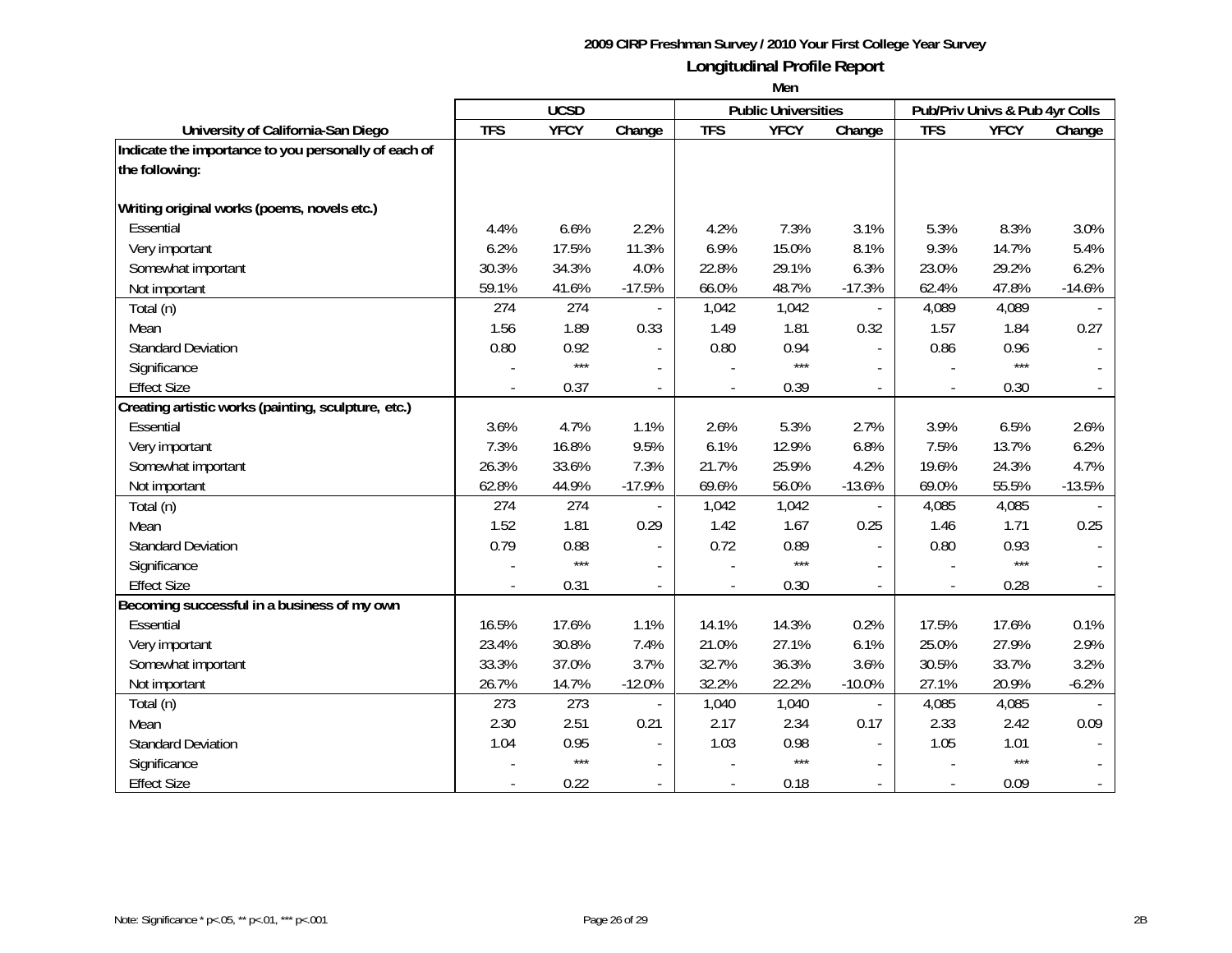|                                                      | <b>UCSD</b> |                  |                          |                          | <b>Public Universities</b> |                | Pub/Priv Univs & Pub 4yr Colls |             |         |
|------------------------------------------------------|-------------|------------------|--------------------------|--------------------------|----------------------------|----------------|--------------------------------|-------------|---------|
| University of California-San Diego                   | <b>TFS</b>  | <b>YFCY</b>      | Change                   | <b>TFS</b>               | <b>YFCY</b>                | Change         | <b>TFS</b>                     | <b>YFCY</b> | Change  |
| Indicate the importance to you personally of each of |             |                  |                          |                          |                            |                |                                |             |         |
| the following:                                       |             |                  |                          |                          |                            |                |                                |             |         |
|                                                      |             |                  |                          |                          |                            |                |                                |             |         |
| Becoming involved in programs to clean up the        |             |                  |                          |                          |                            |                |                                |             |         |
| environment                                          |             |                  |                          |                          |                            |                |                                |             |         |
| Essential                                            | 8.8%        | 8.8%             | 0.0%                     | 7.0%                     | 8.6%                       | 1.6%           | 7.1%                           | 9.0%        | 1.9%    |
| Very important                                       | 20.5%       | 29.7%            | 9.2%                     | 19.4%                    | 24.0%                      | 4.6%           | 19.0%                          | 24.4%       | 5.4%    |
| Somewhat important                                   | 47.3%       | 45.1%            | $-2.2%$                  | 46.2%                    | 46.1%                      | $-0.1%$        | 45.1%                          | 44.6%       | $-0.5%$ |
| Not important                                        | 23.4%       | 16.5%            | $-6.9%$                  | 27.3%                    | 21.4%                      | $-5.9%$        | 28.8%                          | 22.0%       | $-6.8%$ |
| Total (n)                                            | 273         | 273              | $\blacksquare$           | 1,039                    | 1,039                      | $\blacksquare$ | 4,079                          | 4,079       |         |
| Mean                                                 | 2.15        | 2.31             | 0.16                     | 2.06                     | 2.20                       | 0.14           | 2.04                           | 2.20        | 0.16    |
| <b>Standard Deviation</b>                            | 0.88        | 0.85             | $\overline{\phantom{a}}$ | 0.86                     | 0.87                       |                | 0.87                           | 0.88        |         |
| Significance                                         |             | $\star\star$     | $\overline{\phantom{a}}$ |                          | $***$                      |                |                                | $***$       |         |
| <b>Effect Size</b>                                   |             | 0.19             | $\overline{a}$           | $\overline{a}$           | 0.17                       |                |                                | 0.18        |         |
| Developing a meaningful philosophy of life           |             |                  |                          |                          |                            |                |                                |             |         |
| Essential                                            | 20.1%       | 32.6%            | 12.5%                    | 19.1%                    | 30.4%                      | 11.3%          | 22.1%                          | 28.7%       | 6.6%    |
| Very important                                       | 29.3%       | 30.8%            | 1.5%                     | 31.2%                    | 31.4%                      | 0.2%           | 29.6%                          | 32.9%       | 3.3%    |
| Somewhat important                                   | 34.4%       | 28.9%            | $-5.5%$                  | 31.8%                    | 28.7%                      | $-3.1%$        | 30.8%                          | 27.4%       | $-3.4%$ |
| Not important                                        | 16.1%       | 7.7%             | $-8.4%$                  | 18.0%                    | 9.5%                       | $-8.5%$        | 17.5%                          | 11.1%       | $-6.4%$ |
| Total (n)                                            | 273         | $\overline{273}$ |                          | 1,039                    | 1,039                      |                | 4,084                          | 4,084       |         |
| Mean                                                 | 2.53        | 2.88             | 0.35                     | 2.51                     | 2.83                       | 0.32           | 2.56                           | 2.79        | 0.23    |
| <b>Standard Deviation</b>                            | 0.99        | 0.96             |                          | 1.00                     | 0.97                       |                | 1.02                           | 0.98        |         |
| Significance                                         |             | $***$            |                          |                          | $***$                      |                |                                | $***$       |         |
| <b>Effect Size</b>                                   |             | 0.33             | $\blacksquare$           |                          | 0.30                       |                |                                | 0.22        |         |
| Participating in a community action program          |             |                  |                          |                          |                            |                |                                |             |         |
| Essential                                            | 7.7%        | 8.0%             | 0.3%                     | 5.0%                     | 7.5%                       | 2.5%           | 6.5%                           | 9.0%        | 2.5%    |
| Very important                                       | 15.7%       | 25.9%            | 10.2%                    | 16.3%                    | 25.8%                      | 9.5%           | 19.4%                          | 26.1%       | 6.7%    |
| Somewhat important                                   | 50.0%       | 40.9%            | $-9.1%$                  | 48.9%                    | 43.0%                      | $-5.9%$        | 46.0%                          | 43.2%       | $-2.8%$ |
| Not important                                        | 26.6%       | 25.2%            | $-1.4%$                  | 29.8%                    | 23.6%                      | $-6.2%$        | 28.0%                          | 21.7%       | $-6.3%$ |
| Total (n)                                            | 274         | 274              |                          | 1,041                    | 1,041                      |                | 4,079                          | 4,079       |         |
| Mean                                                 | 2.04        | 2.17             | 0.13                     | 1.97                     | 2.17                       | 0.20           | 2.04                           | 2.22        | 0.18    |
| <b>Standard Deviation</b>                            | 0.85        | 0.90             |                          | 0.81                     | 0.87                       |                | 0.86                           | 0.89        |         |
| Significance                                         |             | $\star$          |                          |                          | $***$                      |                |                                | $***$       |         |
| <b>Effect Size</b>                                   |             | 0.13             | $\sim$                   | $\overline{\phantom{a}}$ | 0.22                       |                |                                | 0.19        |         |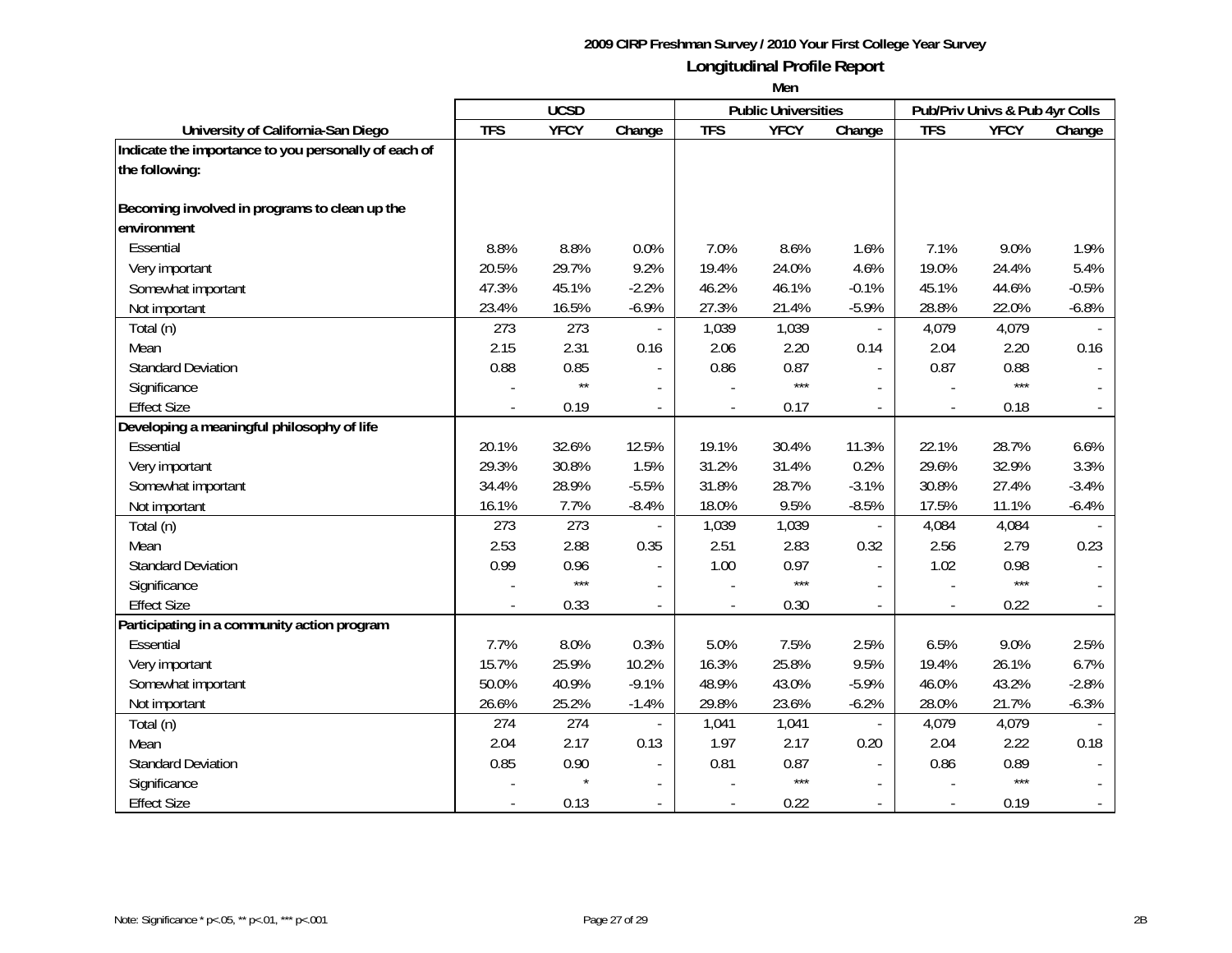|                                                      | <b>UCSD</b> |              |                          |                          | <b>Public Universities</b> |                | Pub/Priv Univs & Pub 4yr Colls |             |         |  |
|------------------------------------------------------|-------------|--------------|--------------------------|--------------------------|----------------------------|----------------|--------------------------------|-------------|---------|--|
| University of California-San Diego                   | <b>TFS</b>  | <b>YFCY</b>  | Change                   | <b>TFS</b>               | <b>YFCY</b>                | Change         | <b>TFS</b>                     | <b>YFCY</b> | Change  |  |
| Indicate the importance to you personally of each of |             |              |                          |                          |                            |                |                                |             |         |  |
| the following:                                       |             |              |                          |                          |                            |                |                                |             |         |  |
| Helping to promote racial understanding              |             |              |                          |                          |                            |                |                                |             |         |  |
| Essential                                            | 8.8%        | 10.9%        | 2.1%                     | 6.8%                     | 8.9%                       | 2.1%           | 8.1%                           | 9.6%        | 1.5%    |  |
| Very important                                       | 22.6%       | 25.2%        | 2.6%                     | 21.0%                    | 24.7%                      | 3.7%           | 21.4%                          | 26.0%       | 4.6%    |  |
| Somewhat important                                   | 46.7%       | 44.2%        | $-2.5%$                  | 44.2%                    | 42.7%                      | $-1.5%$        | 42.4%                          | 42.4%       | 0.0%    |  |
|                                                      | 21.9%       | 19.7%        | $-2.2%$                  | 28.0%                    | 23.7%                      | $-4.3%$        | 28.0%                          | 22.0%       | $-6.0%$ |  |
| Not important                                        | 274         | 274          |                          |                          |                            |                | 4,075                          |             |         |  |
| Total (n)                                            |             |              |                          | 1,041                    | 1,041                      |                |                                | 4,075       |         |  |
| Mean                                                 | 2.18        | 2.27         | 0.09                     | 2.07                     | 2.19                       | 0.12           | 2.10                           | 2.23        | 0.13    |  |
| <b>Standard Deviation</b>                            | 0.87        | 0.90         |                          | 0.87                     | 0.90<br>$***$              |                | 0.90                           | 0.90<br>*** |         |  |
| Significance                                         |             |              |                          |                          |                            |                |                                |             |         |  |
| <b>Effect Size</b>                                   |             | 0.09         | $\overline{a}$           |                          | 0.13                       |                |                                | 0.14        |         |  |
| Keeping up to date with political affairs            |             |              |                          |                          |                            |                |                                |             |         |  |
| Essential                                            | 10.9%       | 13.9%        | 3.0%                     | 12.7%                    | 14.2%                      | 1.5%           | 14.2%                          | 16.6%       | 2.4%    |  |
| Very important                                       | 25.2%       | 31.0%        | 5.8%                     | 27.7%                    | 33.1%                      | 5.4%           | 28.9%                          | 31.8%       | 2.9%    |  |
| Somewhat important                                   | 44.5%       | 41.6%        | $-2.9%$                  | 41.9%                    | 39.9%                      | $-2.0%$        | 38.4%                          | 38.4%       | 0.0%    |  |
| Not important                                        | 19.3%       | 13.5%        | $-5.8%$                  | 17.7%                    | 12.7%                      | $-5.0%$        | 18.5%                          | 13.1%       | $-5.4%$ |  |
| Total (n)                                            | 274         | 274          | $\blacksquare$           | 1,039                    | 1,039                      | $\blacksquare$ | 4,081                          | 4,081       |         |  |
| Mean                                                 | 2.28        | 2.45         | 0.17                     | 2.35                     | 2.49                       | 0.14           | 2.39                           | 2.52        | 0.13    |  |
| <b>Standard Deviation</b>                            | 0.90        | 0.89         | $\overline{\phantom{a}}$ | 0.92                     | 0.89                       |                | 0.94                           | 0.92        |         |  |
| Significance                                         |             | $\star\star$ |                          |                          | ***                        |                |                                | $***$       |         |  |
| <b>Effect Size</b>                                   |             | 0.19         |                          |                          | 0.16                       |                |                                | 0.14        |         |  |
| Becoming a community leader                          |             |              |                          |                          |                            |                |                                |             |         |  |
| Essential                                            | 8.8%        | 9.9%         | 1.1%                     | 8.8%                     | 10.9%                      | 2.1%           | 11.8%                          | 12.7%       | 0.9%    |  |
| Very important                                       | 20.8%       | 26.6%        | 5.8%                     | 22.3%                    | 26.1%                      | 3.8%           | 24.8%                          | 28.9%       | 4.1%    |  |
| Somewhat important                                   | 40.9%       | 40.1%        | $-0.8%$                  | 42.9%                    | 40.9%                      | $-2.0%$        | 39.8%                          | 39.1%       | $-0.7%$ |  |
| Not important                                        | 29.6%       | 23.4%        | $-6.2%$                  | 26.0%                    | 22.2%                      | $-3.8%$        | 23.7%                          | 19.4%       | $-4.3%$ |  |
| Total (n)                                            | 274         | 274          |                          | 1,040                    | 1,040                      |                | 4,079                          | 4,079       |         |  |
| Mean                                                 | 2.09        | 2.23         | 0.14                     | 2.14                     | 2.26                       | 0.12           | 2.25                           | 2.35        | 0.10    |  |
| <b>Standard Deviation</b>                            | 0.92        | 0.92         |                          | 0.90                     | 0.92                       |                | 0.95                           | 0.93        |         |  |
| Significance                                         |             |              |                          |                          | $***$                      |                |                                | $***$       |         |  |
| <b>Effect Size</b>                                   |             | 0.14         | $\overline{\phantom{a}}$ | $\overline{\phantom{a}}$ | 0.13                       |                | $\overline{\phantom{a}}$       | 0.10        |         |  |